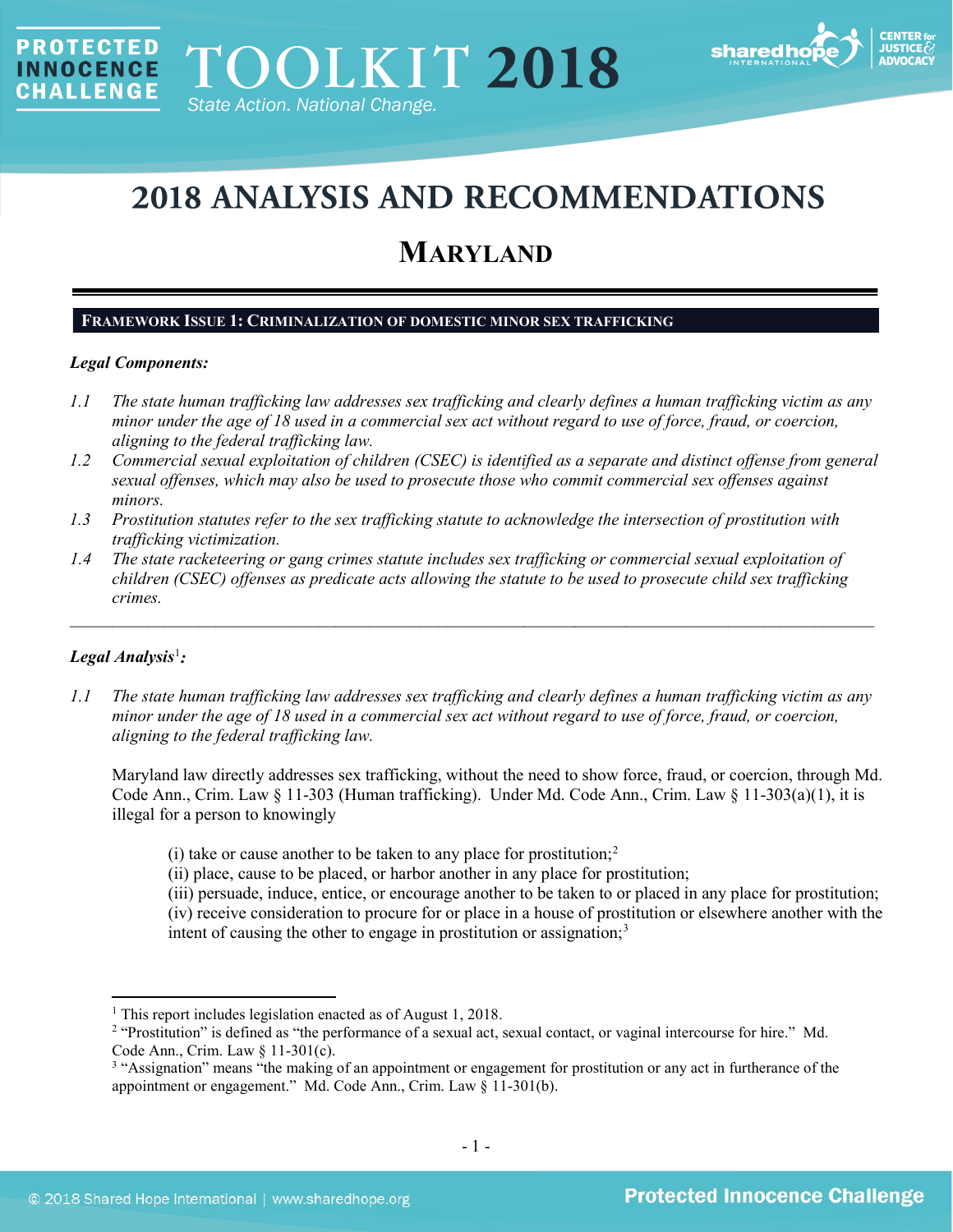(v) engage in a device, scheme, or continuing course of conduct intended to cause another to believe that if the other did not take part in a sexually explicit performance,<sup>[4](#page-1-0)</sup> the other or a third person would suffer physical restraint or serious physical harm . . .

<span id="page-1-2"></span>. . . .

If the victim of the conduct described in Md. Code Ann., Crim. Law  $\S$  11-303(a)(1) is a minor,<sup>[5](#page-1-1)</sup> the defendant is guilty of a felony punishable by imprisonment up to 25 years, a fine not to exceed \$15,000, or both. Md. Code Ann., Crim. Law § 11-303(b), (c)(2).

Pursuant to Md. Code Ann., Crim. Law § 11-303(e), "A person who knowingly benefits financially or by receiving anything of value from participation in a venture that includes an act described in subsection (a) or (b) of this section is subject to the same penalties that would apply if the person had violated that subsection." If the offense involves a minor, that person also will be guilty, without regard to the use of force, fraud, or coercion, of a felony punishable by imprisonment up to 25 years, a fine not to exceed \$15,000 or both. Md. Code Ann., Crim. Law § 11-303(e)(1), (c)(2).

*1.2 Commercial sexual exploitation of children (CSEC) is identified as a separate and distinct offense from general sexual offenses, which may also be used to prosecute those who commit commercial sex offenses against minors.*

The following Maryland laws specifically criminalize CSEC.

1. Md. Code Ann., Crim. Law § 11-305(a) (Child kidnapping for the purpose of committing a sexual crime) states,

For purposes of prostitution or committing a crime under Title 3, Subtitle 3 of this article [Sexual crimes, including sexual solicitation of minor], a person may not:

(1) persuade or entice or aid in the persuasion or enticement of an individual under the age of 16 years from the individual's home or from the custody of the individual's parent or guardian; or (2) knowingly secrete or harbor or aid in the secreting or harboring of an individual under the age of 16 years who has been persuaded or enticed in a manner described in item (1) of this subsection.

A conviction under this statute is a felony conviction punishable by imprisonment up to 25 years, a fine not to exceed \$5,000, or both. Md. Code Ann., Crim. Law § 11-305(b).

2. Md. Code Ann., Crim. Law § 3-324(b) (Sexual solicitation of minor) makes it a crime for a person to

with the intent to commit a violation of § 3-304 [Rape in the second degree], § 3-306 [Sexual offense in the second degree], or § 3-307 [Sexual offense in the third degree] of this subtitle or § 11-304 [Receiving earnings of prostitute], § 11-305 [Child kidnapping for the purpose of committing a sexual crime], or § 11-306 [House of prostitution] of this article, knowingly solicit a minor, or a law enforcement officer posing as a minor, to engage in activities that would be unlawful for the person to engage in under § 3-304, § 3-306 or § 3-307 of this subtitle or § 11-304, § 11-305, or § 11-306 of this article.

<span id="page-1-0"></span><sup>&</sup>lt;sup>4</sup> "Sexually explicit performance" is defined as "a public or private, live, photographed, recorded, or videotaped act or show in which the performer is wholly or partially nude, and which is intended to sexually arouse or appeal to the prurient interest of patrons or viewers." Md. Code Ann., Crim. Law § 11-301(f).

<span id="page-1-1"></span> $\frac{5}{3}$  The term "minor" is not defined in Md. Code Ann., Crim. Law § 11-301 (Definitions), but "minor" is defined under Md. Code Ann., Crim. Law § 1-101(g) (Definitions) as "an individual under the age of 18 years." Md. Code Ann., Crim. Law § 1-101 contains general definitions used throughout Maryland's Criminal Code.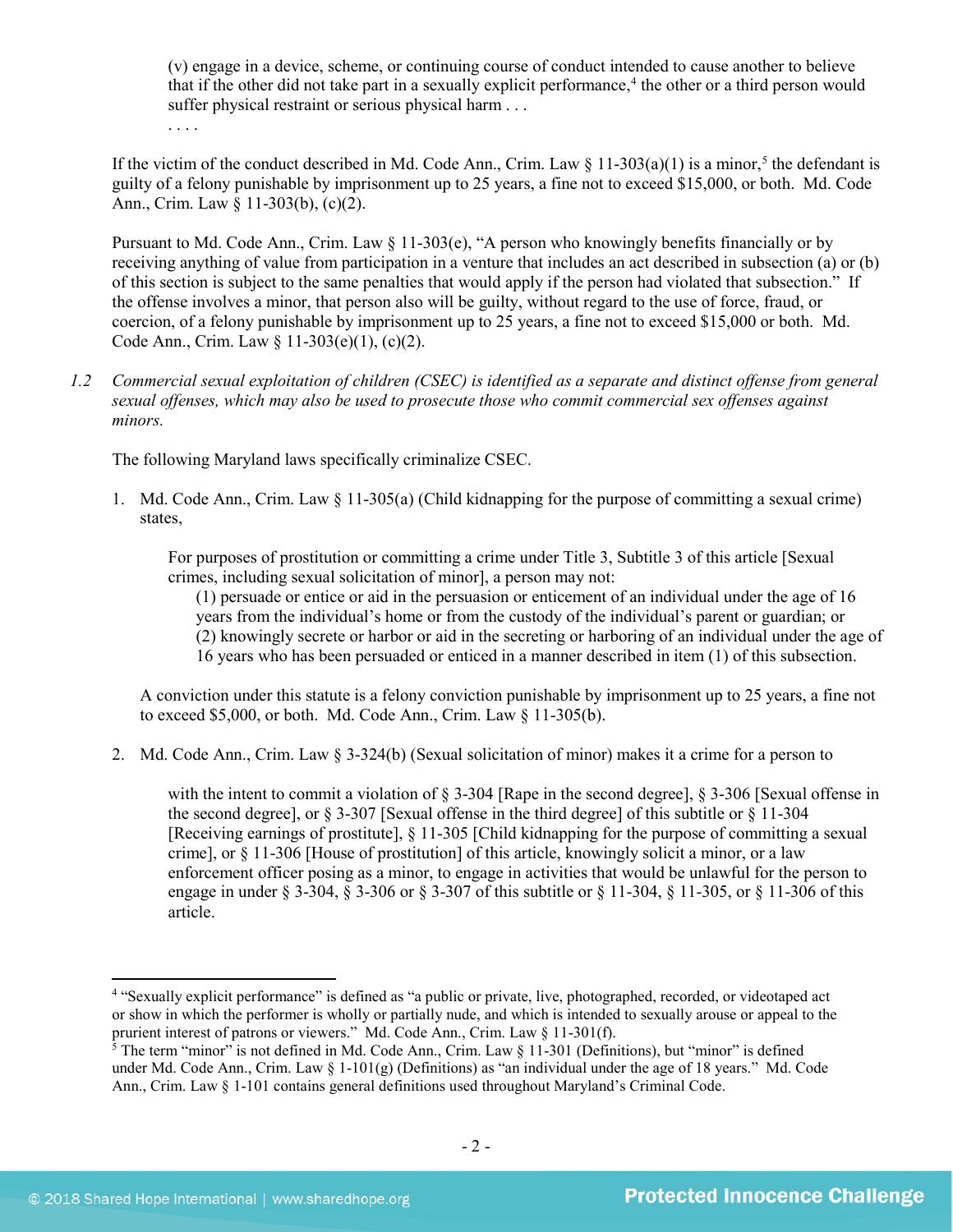As used within Md. Code Ann., Crim. Law  $\S 3-324(b)$ , "solicit" is not defined in an expressly commercial way, but Md. Code Ann., Crim. Law § 3-324(a) defines "solicit" as the following:

[T]o command, authorize, urge, entice, request, or advise a person by any means, including:

(1) in person;

(2) through an agent or agency;

- (3) over the telephone;
- (4) through any print medium;

(5) by mail;

- (6) by computer or Internet; or
- (7) by any other electronic means.

A conviction under this statute is a felony punishable by imprisonment up to 10 years, a fine not to exceed \$25,000, or both. Md. Code Ann., Crim. Law § 3-324(d).

3. Md. Code Ann., Crim. Law § 11-207(a) (Child pornography) makes it a crime for a person to

(1) cause, induce, solicit, or knowingly allow a minor to engage as a subject in the production of obscene matter or a visual representation or performance that depicts a minor engaged as a subject in sadomasochistic abuse or sexual conduct;

(2) photograph or film a minor engaging in an obscene act, sadomasochistic abuse, or sexual conduct; (3) use a computer to depict or describe a minor engaging in an obscene act, sadomasochistic abuse, or sexual conduct;

(4) knowingly promote, advertise, solicit, distribute, or possess with the intent to distribute any matter, visual representation, or performance:

(i) that depicts a minor engaged as a subject in sadomasochistic abuse or sexual conduct; or (ii) in a manner that reflects the belief, or that is intended to cause another to believe, that the matter, visual representation, or performance depicts a minor engaged as a subject of sadomasochistic abuse or sexual conduct; or

(5) use a computer to knowingly compile, enter, transmit, make, print, publish, reproduce, cause, allow, buy, sell, receive, exchange, or disseminate any notice, statement, advertisement, or minor's name, telephone number, place of residence, physical characteristics, or other descriptive or identifying information for the purpose of engaging in, facilitating, encouraging, offering, or soliciting unlawful sadomasochistic abuse or sexual conduct of or with a minor.

A first conviction under this statute is a felony conviction punishable by imprisonment up to 10 years, a fine not to exceed \$25,000, or both. Md. Code Ann., Crim. Law § 11-207(b)(1). Subsequent convictions are punishable by imprisonment up to 20 years, a fine not to exceed \$50,000, or both. Md. Code Ann., Crim. Law  $§$  11-207(b)(2).

Several other laws, while non-commercial in nature or not limited in application to minors, may also apply in cases involving the commercial sexual exploitation of a child. Those statutes are as follows:

1. Md. Code Ann., Crim. Law § 3-602(b) (Sexual abuse of a minor) prohibits a "parent or other person who has permanent or temporary care or custody or responsibility for the supervision of a minor," a "household member,"<sup>[6](#page-2-0)</sup> or a "family member"<sup>[7](#page-2-1)</sup> from "caus[ing] sexual abuse to a minor." "Sexual abuse" is defined as "an act that involves sexual molestation or exploitation of a minor whether physical injuries are sustained or not." Md. Code Ann., Crim. Law § 3-602(a)(4)(i). Sexual abuse "includes: 1. incest; 2. rape; 3. sexual

<span id="page-2-0"></span><sup>6</sup> "Household member" is defined as "a person who lives with or is a regular presence in a home of a minor at the time of the alleged abuse." Md. Code Ann., Crim. Law  $\S$  3-601(a)(4), 3-602(a)(3).

<span id="page-2-1"></span><sup>7</sup> "Family member" is defined as a "relative of a minor by blood, adoption, or marriage." Md. Code Ann., Crim. Law §§ 3-601(a)(3), 3-602(a)(2).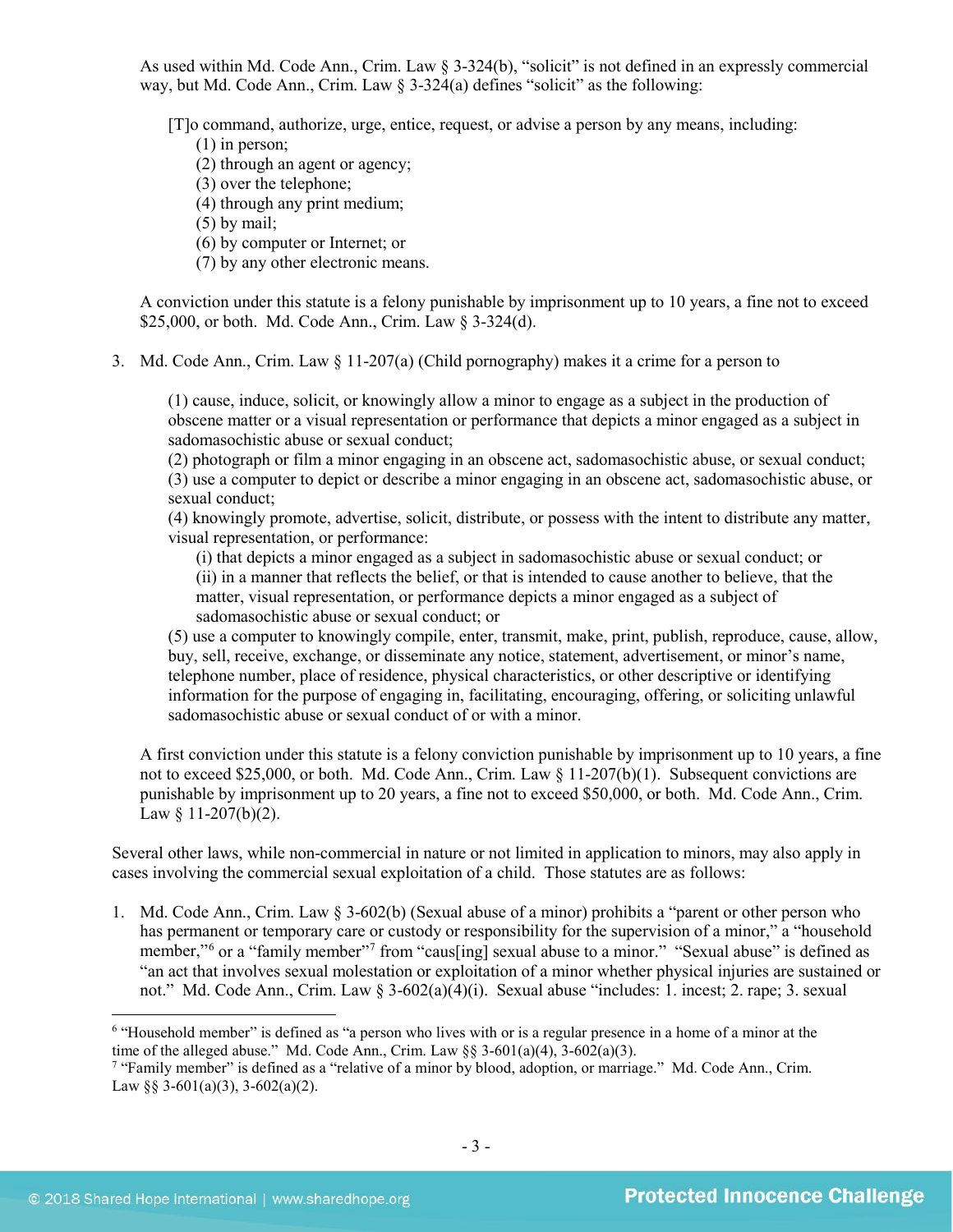<span id="page-3-0"></span>offense in any degree; 4. sodomy; and 5. unnatural or perverted sexual practices." Md. Code Ann., Crim. Law § 3-602(a)(4)(ii). A conviction under this statute is a felony conviction punishable by imprisonment up to 25 years. $8 \text{ Md}$  $8 \text{ Md}$ . Code Ann., Crim. Law  $\S 3{\text -}602(c)$ .

- 2. Md. Code Ann., Crim. Law § 3-304(a)(3) (Rape in the second degree) prohibits a person from engaging in vaginal intercourse or a sexual act with a child who is younger than 14 "and the person performing the act is at least 4 years older than the victim." A conviction under this statute is a felony conviction punishable by imprisonment up to 20 years. Md. Code Ann., Crim. Law § 3-304(c)(1). However, if the defendant has a prior conviction under Md. Code Ann., Crim. Law § 3-303 (Rape in the first degree) or § 3-304 (Rape in the second degree)—or § 3-305 (Sexual offense in the first degree) or § 3-306 (Sexual offense in the second degree) as they existed before October 1, 2017—a conviction is punishable by a sentence not to exceed life imprisonment.<sup>[9](#page-3-2)</sup> Md. Code Ann., Crim. Law § 3-313(a)(1) (Prior conviction—Sentencing).
- 3. Md. Code Ann., Crim. Law  $\S$  3-307(a)(3)–(5) (Sexual offense in the third degree) makes it a crime for a person to

(3) engage in sexual contact with another if the victim is under the age of 14 years, and the person performing the sexual act is at least 4 years older than the victim; or

(4) engage in a sexual act with another if the victim is 14 or 15 years old, and the person performing the sexual act is at least 21 years old; or

(5) engage in vaginal intercourse with another if the victim is 14 or 15 years old, and the person performing the act is at least 21 years old.

A conviction under this statute is a felony conviction punishable by imprisonment up to 10 years. Md. Code Ann., Crim. Law § 3-307(b). However, if the defendant has a prior conviction under Md. Code Ann., Crim. Law  $\S$  3-303 (Rape in the first degree) or  $\S$  3-304 (Rape in the second degree)—or  $\S$  3-305 (Sexual offense in the first degree) or § 3-306 (Sexual offense in the second degree) as they existed before October 1, 2017—a conviction is punishable by a sentence not to exceed life imprisonment. Md. Code Ann., Crim. Law  $\S 3-313(a)(1)$  (Prior conviction—Sentencing).

4. Md. Code Ann., Crim. Law § 3-308(b)(2), (3) (Sexual offense in the fourth degree) states,

- 1. vaginal intercourse, as defined in § 3-301 of this article;
- 2. a sexual act, as defined in § 3-301 of this article;
- 3. an act in which a part of the offender's body penetrates, however slightly, into the victim's genital opening or anus; or

4. the intentional touching of the victim's or the offender's genital, anal, or other intimate area for sexual arousal, gratification, or abuse.

Upon a second conviction of a crime of violence, an offender shall receive a prison sentence of at least 10 years. Md. Code Ann., Crim. Law § 14-101(d). Upon a third conviction, when the "convictions do not arise from a single incident," of a "crime of violence," an offender shall serve a prison sentence of at least 25 years, and upon a fourth separate conviction of a "crime of violence," an offender shall be sentenced to life imprisonment without the possibility of parole. Md. Code Ann., Crim. Law § 14-101(b), (c).

The text of Md. Code Ann., Crim. Law § 14-101 cited here and elsewhere in this report includes amendments made by the enactment of Senate Bill 101 during the 2018 Regular Session of the Maryland General Assembly (effective October 1, 2018).

<span id="page-3-2"></span><sup>9</sup> Rape is a "crime of violence" as defined in Md. Code Ann., Crim. Law § 14-101(a)(8). *See supra* note [8](#page-3-0) for the minimum sentences applicable to repeat offenders of crimes of violence.

<span id="page-3-1"></span><sup>&</sup>lt;sup>8</sup> Pursuant to Md. Code Ann., Crim. Law  $\S$  14-101(a)(16) (Mandatory sentences for crimes of violence), if "the victim is under the age of 13 years and the offender is an adult at the time of the offense," sexual abuse of a minor is considered a "crime of violence" if any of the following are involved in the offense: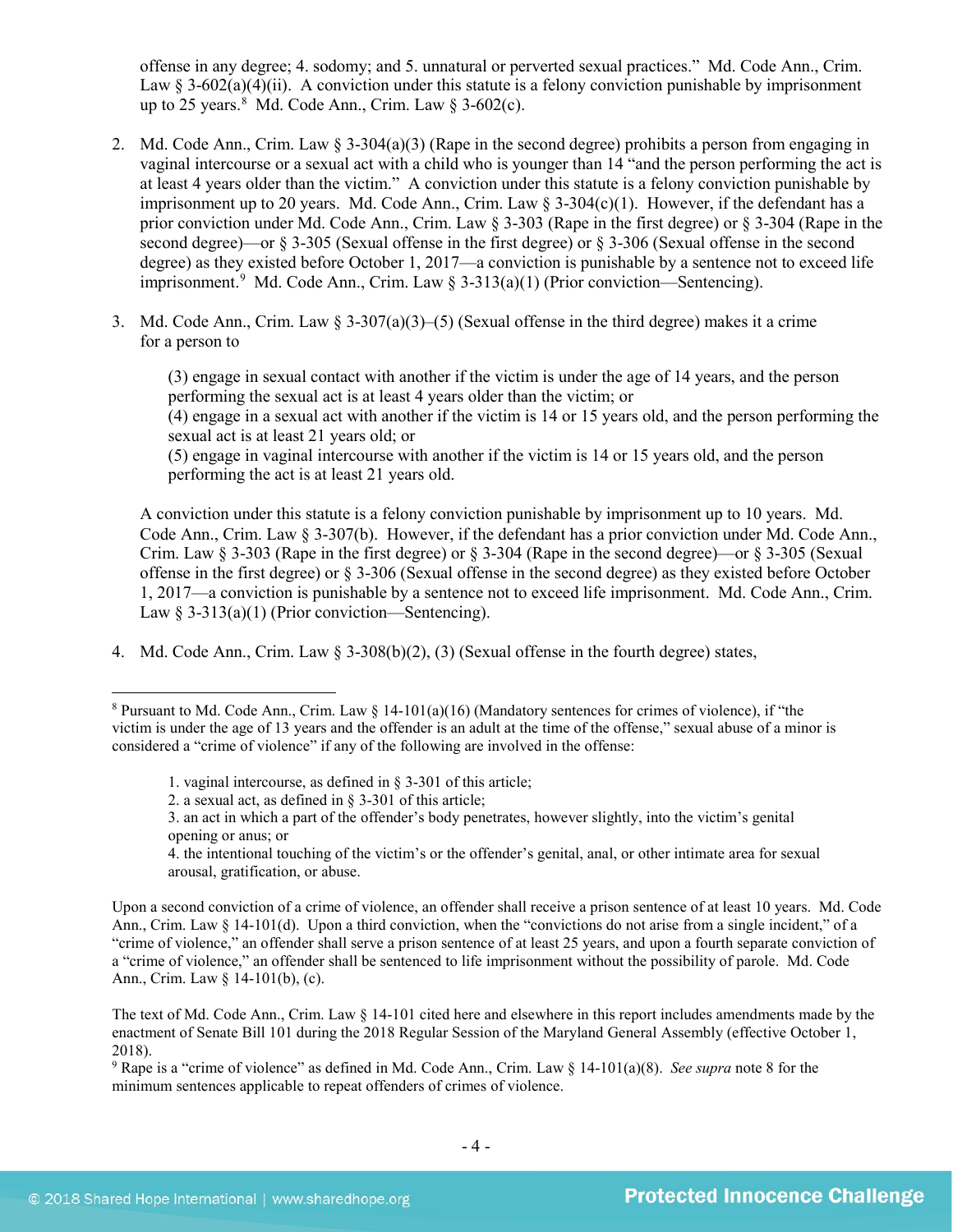A person may not engage in:

. . . . (2) except as provided in § 3-307(a)(4) [prohibiting a defendant who is at least 21 years old from engaging in a sexual act with a victim 14 or 15 years of age] of this subtitle, a sexual act with another if the victim is 14 or 15 years old, and the person performing the sexual act is at least 4 years older than the victim; or

(3) except as provided in § 3-307(a)(5) [prohibiting a defendant who is at least 21 years old from engaging in vaginal intercourse with a victim 14 or 15 years of age] of this subtitle, vaginal intercourse with another if the victim is 14 or 15 years old, and the person performing the act is at least 4 years older than the victim.

A conviction under this statute is a misdemeanor conviction punishable by imprisonment up to 1 year, a fine not to exceed \$1,000, or both. Md. Code Ann., Crim. Law  $\S 3-308(d)(1)$ . However, if the defendant has a prior conviction under Md. Code Ann., Crim. Law §§ 3-303–3-310 (Rape in the first or second degree; Sexual offense in the first through fourth degree; Attempted rape in the first or second degree),  $\S 3-311$  or  $\S 3-312$  (Attempted sexual offense in the first or second degree) as they existed before October 1, 2017, § 3-315 (Continuing course of conduct with child), or § 3-602 (Sexual abuse of a minor), a conviction is punishable by imprisonment up to 3 years, a fine not to exceed  $$1,000$ , or both. Md. Code Ann., Crim. Law  $§$  3-308(d)(2)(i).

- 5. Md. Code Ann., Crim. Law § 3-315(a) (Continuing course of conduct with child) makes it a separate crime for a person to "engage in a continuing course of conduct which includes three or more acts that would constitute violations of § 3-303 [Rape in the first degree], § 3-304 [Rape in the second degree], or § 3-307 [Sexual offense in the third degree] of this subtitle, or violations of § 3-305 or § 3- 306 [Sexual offense in the first or second degree] of this subtitle as the sections existed before October 1, 2017, over a period of 90 days or more, with a victim who is under the age of 14 years at any time during the course of conduct." A conviction under this statute is a felony conviction punishable by imprisonment up to 30 years, which "may be separate from and consecutive to or concurrent with a sentence under  $\S$  3-602 [Sexual abuse of a minor] of this title."<sup>10</sup> Md. Code Ann., Crim. Law § 3-315(b).
- *1.3 Prostitution statutes refer to the sex trafficking statute to acknowledge the intersection of prostitution with trafficking victimization.*

Md. Code Ann., Crim. Law  $\S 11-306(a)(1)$  (House of prostitution) refers to the human trafficking statute for an affirmative defense to prosecution for prostitution when the victim's trafficker is charged with an offense under Md. Code Ann., Crim. Law § 11-303 (Human trafficking). Md. Code Ann., Crim. Law § 11-306(c) states,

In a prosecution under this Section, it is an affirmative defense of duress if the defendant committed the act as a result of being a victim of an act of another who was charged with violating the prohibition against human trafficking under § 11-303 of the criminal law or under federal law.

*1.4 The state racketeering or gang crimes statute includes sex trafficking or commercial sexual exploitation of children (CSEC) offenses as predicate acts allowing the statute to be used to prosecute child sex trafficking crimes.* 

<span id="page-4-0"></span><sup>&</sup>lt;sup>10</sup> Continuing course of conduct with child is a "crime of violence" as defined in Md. Code Ann., Crim. Law  $\S$  14-101(a)(19). *See supra* not[e 8](#page-3-0) for the minimum sentences applicable to repeat offenders of crimes of violence.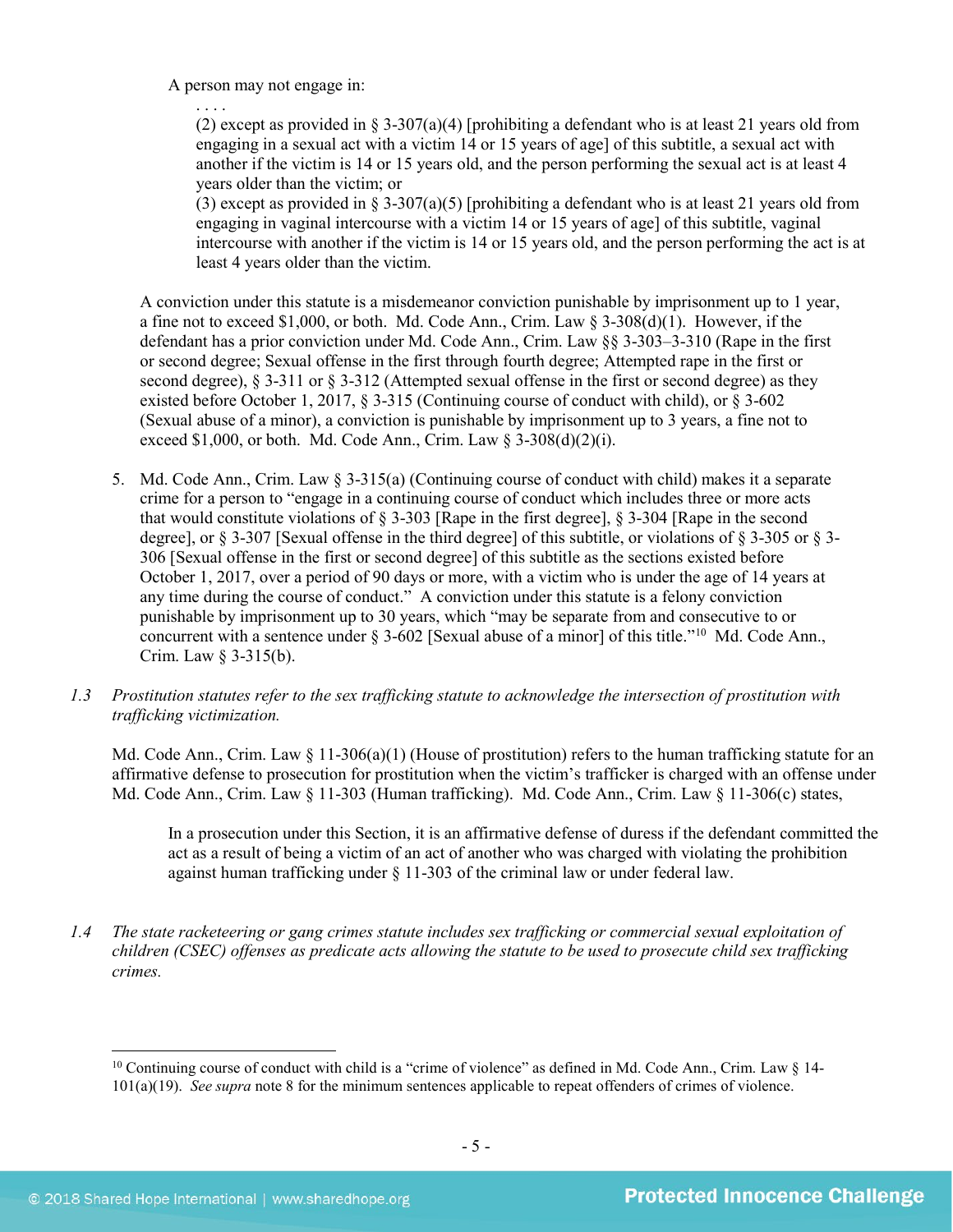Although Maryland does not have a crime that pertains to racketeering offenses, it does criminalize participation in a criminal gang and criminal gang activity. Pursuant to Md. Code Ann., Crim. Law § 9-804 (Participation in criminal gang prohibited),

(a) A person may not:

(1) participate in a criminal gang knowing that the members of the gang engage in a pattern of criminal gang activity; and

(2) knowingly and willfully direct or participate in an underlying crime, or act by a juvenile that would be an underlying crime if committed by an adult, committed for the benefit of, at the direction of, or in association with a criminal gang.

(b) A criminal gang or an individual belonging to a criminal gang may not:

(1) receive proceeds known to have been derived directly or indirectly from an underlying crime; and

(2) use or invest, directly or indirectly, an aggregate of \$10,000 or more of the proceeds from an underlying crime in:

(i) the acquisition of a title to, right to, interest in, or equity in real property; or

(ii) the establishment or operation of any enterprise.<sup>[11](#page-5-0)</sup>

(c) A criminal gang may not acquire or maintain, directly or indirectly, any interest in or control of any enterprise or real property through an underlying crime.

(d) A person may not conspire to violation subsection (a), (b), or (c) of this section.

Pursuant to Md. Code Ann., Crim. Law § 9-801(c) (Definitions), "criminal gang"<sup>[12](#page-5-1)</sup> is defined as

a group or association of three or more persons whose members:

(1) individually or collectively engage in a pattern of criminal gang activity;

(2) have as one of their primary objectives or activities the commission of one or more underlying crimes, including acts by juveniles that would be underlying crimes if committed by adults; and

(3) have in common an overt or covert organizational or command structure.

A "pattern of criminal gang activity" is defined as "the commission of, attempted commission of, conspiracy to commit, or solicitation of two or more underlying crimes or acts by a juvenile that would be an underlying crime if committed by an adult, provided the crimes or acts were not part of the same incident." Md. Code Ann., Crim. Law § 9-801(e). The definition of "underlying crime" includes "a violation of . . . § 11-303 (human trafficking), § 11-304 (receiving earnings of prostitute), or § 11-306 (a)(2), (3), or (4) (house of prostitution) . . . ." and "a crime of violence," which is defined under Md. Code Ann., Crim. Law  $\S$  14-101(a)(1) (Mandatory sentences for crimes of violence) to include "abduction." Md. Code Ann., Crim. Law § 9-  $801(g)(1)$ , (2).

A conviction under Md. Code Ann., Crim. Law § 9-804(a) is a felony conviction punishable by imprisonment up to 15 years, a fine not to exceed \$1,000,000, or both. Md. Code Ann., Crim. Law § 9-804(f)(1)(i). However, if the commission of the underlying crime results in the victim's death, a conviction is punishable by imprisonment up to 25 years, a fine not to exceed \$5,000,000, or both. Md. Code Ann., Crim. Law § 9-  $804(f)(1)(ii)$ . Further, Md. Code Ann., Crim. Law § 9-804(f)(3) states,

<span id="page-5-0"></span> $\overline{\phantom{a}}$ <sup>11</sup> Pursuant to Md. Code Ann., Crim. Law § 9-801(d), "enterprise" means "(1) a sole proprietorship, partnership, corporation, business trust, or other legal entity; (2) or any group of individuals associated in fact although not a legal entity."

<span id="page-5-1"></span><sup>&</sup>lt;sup>12</sup> Md. Code Ann., Crim. Law  $\frac{12}{9}$  (Septemberg) (Criminal gang activity) makes it illegal for a person to "threaten an individual, or a friend or family member of an individual, with physical violence with the intent to coerce, induce, or solicit the individual to participate in or prevent the individual from leaving a criminal gang." A conviction under Md. Code Ann., Crim. Law  $\S 9-802(a)$  is a misdemeanor punishable by imprisonment up to 2 years, a possible fine not to exceed \$10,000, or both. Md. Code Ann., Crim. Law § 9-802(b).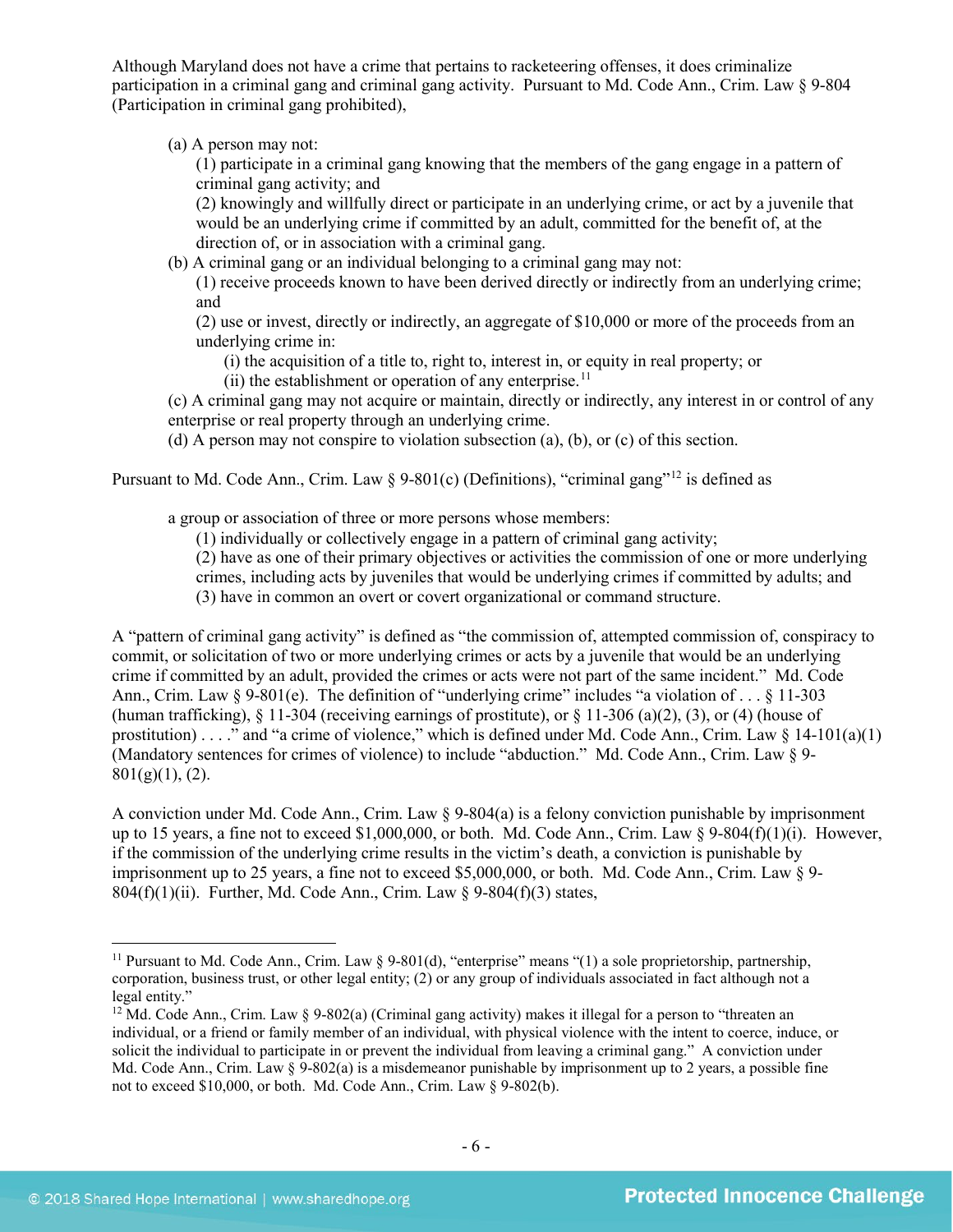In addition to the other penalties provided in this subsection, on conviction the court may:

(i) order a person or criminal gang to be divested of any interest in an enterprise or real property;

(ii) order the dissolution or reorganization of an enterprise; and

(iii) order the suspension or revocation of any license, permit, or prior approval granted to the enterprise or person by a unit of the State or a political subdivision of the State.

Lastly, persons who "organize, supervise, promote, sponsor, finance, or manage a criminal gang" are guilty of a felony punishable by imprisonment up to 20 years, a fine not to exceed \$1,000,000, or both. Md. Code Ann., Crim. Law § 9-805(a), (b) (Organization or supervision of gang prohibited).<sup>[13](#page-6-0)</sup>

<span id="page-6-0"></span><sup>&</sup>lt;sup>13</sup> "A sentence imposed under this section shall be separate from and consecutive to a sentence for any crime based on the act establishing a violation of this section." Md. Code Ann., Crim. Law § 9-805(c).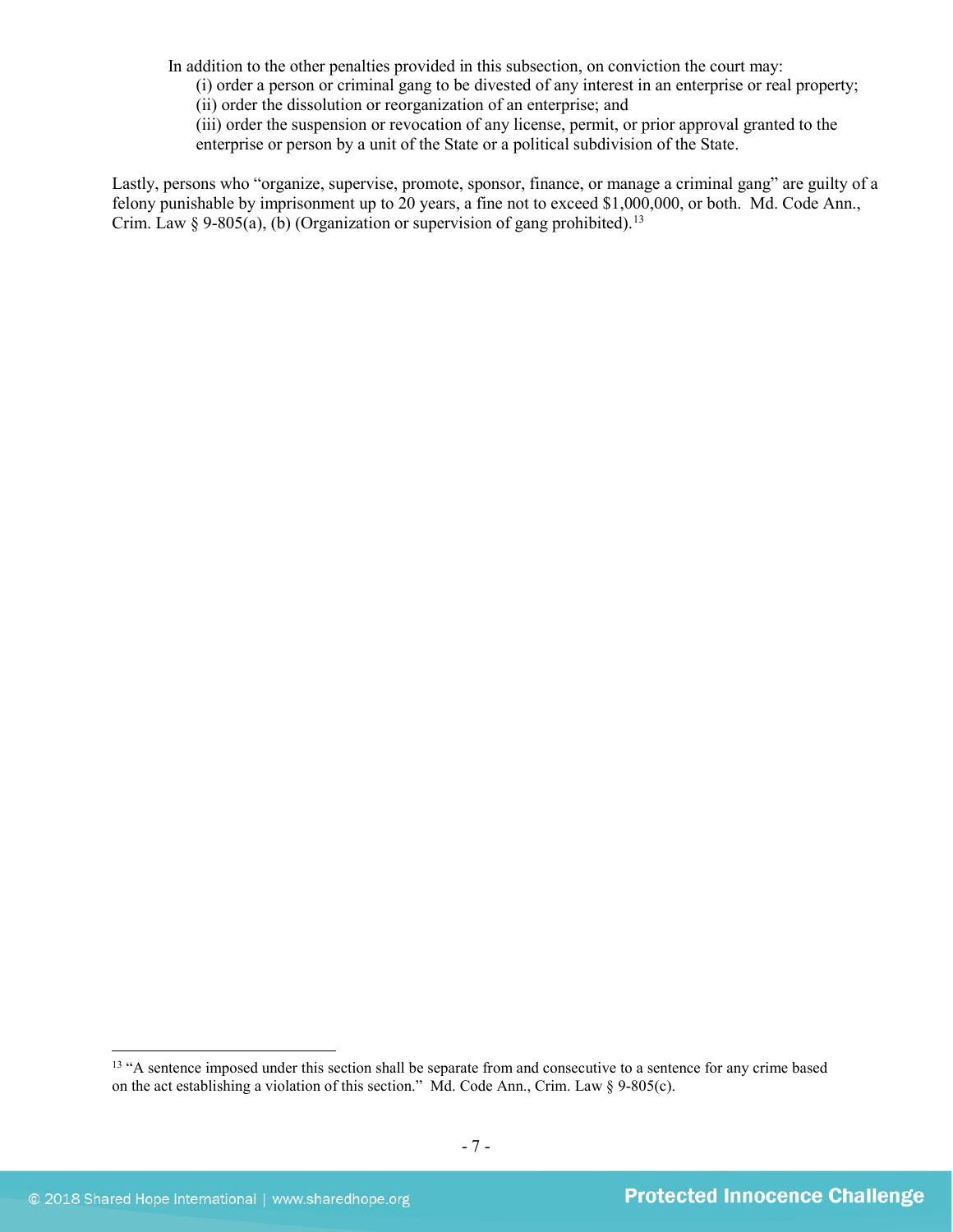#### **FRAMEWORK ISSUE 2: CRIMINAL PROVISIONS ADDRESSING DEMAND**

# *Legal Components:*

- *2.1 The state sex trafficking law can be applied to buyers of commercial sex acts with a minor.*
- *2.2 Buyers of commercial sex acts with a minor can be prosecuted under commercial sexual exploitation of children (CSEC) laws.*
- *2.3 Solicitation laws differentiate between soliciting sex acts with an adult and soliciting sex acts with a minor under 18.*
- *2.4 Penalties for buyers of commercial sex acts with minors are as high as federal penalties.*
- *2.5 Using the Internet or electronic communications to lure, entice, or purchase, or attempt to lure, entice, or purchase commercial sex acts with a minor is a separate crime or results in an enhanced penalty for buyers.*
- *2.6 No age mistake defense is permitted for a buyer of commercial sex acts with any minor under 18.*
- *2.7 Base penalties for buying sex acts with a minor under 18 are sufficiently high and not reduced for older minors.*
- *2.8 Financial penalties for buyers of commercial sex acts with minors are sufficiently high to make it difficult for buyers to hide the crime.*
- *2.9 Buying and possessing images of child sexual exploitation carries penalties as high as similar federal offenses.*

\_\_\_\_\_\_\_\_\_\_\_\_\_\_\_\_\_\_\_\_\_\_\_\_\_\_\_\_\_\_\_\_\_\_\_\_\_\_\_\_\_\_\_\_\_\_\_\_\_\_\_\_\_\_\_\_\_\_\_\_\_\_\_\_\_\_\_\_\_\_\_\_\_\_\_\_\_\_\_\_\_\_\_\_\_\_\_\_\_\_\_\_\_\_

*2.10 Convicted buyers of commercial sex acts with minors are required to register as sex offenders.*

# *Legal Analysis:*

 $\overline{\phantom{a}}$ 

*2.1 The state sex trafficking law can be applied to buyers of commercial sex acts with a minor.* 

Md. Code Ann., Crim. Law § 11-303 (Human trafficking) does not contain language specifically criminalizing purchasing or soliciting sex acts with minors. [14](#page-7-0)

- 2.1.1 Recommendation: Amend Md. Code Ann., Crim. Law § 11-303 (Human trafficking) to make the statute applicable to the actions of buyers of commercial sex with minors.
- *2.2 Buyers of commercial sex acts with a minor can be prosecuted under commercial sexual exploitation of children (CSEC) laws.*

Pursuant to Md. Code Ann., Crim. Law § 3-324(b) (Sexual solicitation of minor),

[A] person may not, with the intent to commit a violation of § 3-304 [Rape in the second degree], § 3- 306 [Sexual offense in the second degree], or § 3-307 [Sexual offense in the third degree] of this subtitle or § 11-304 [Receiving earnings of prostitute], § 11-305 [Child kidnapping for the purpose of committing a sexual crime], or  $\S$  11-306 [House of prostitution] of this article, [to] knowingly solicit<sup>[15](#page-7-1)</sup> a minor, or a law enforcement officer posing as a minor, to engage in activities that would be unlawful for the person to engage in under § 3-304 [Rape in the second degree], § 3-306 [Sexual offense in the second degree], or § 3-307 [Sexual offense in the third degree] of this subtitle or § 11-304, [Receiving earnings of prostitute],  $\S$  11-305 [Child kidnapping for the purpose of committing a sexual crime], or  $\S$ 11-306 [House of prostitution] of this article.

A conviction under Md. Code Ann., Crim. Law § 3-324(b) is a felony conviction punishable by imprisonment up to 10 years, a fine not to exceed \$25,000, or both. Md. Code Ann., Crim. Law § 3-324(d).

<span id="page-7-0"></span><sup>14</sup> *See supra* Component 1.1 for discussion of relevant provisions*.*

<span id="page-7-1"></span><sup>&</sup>lt;sup>15</sup> *See supra* Component 1.2 for discussion of the definition of "solicit."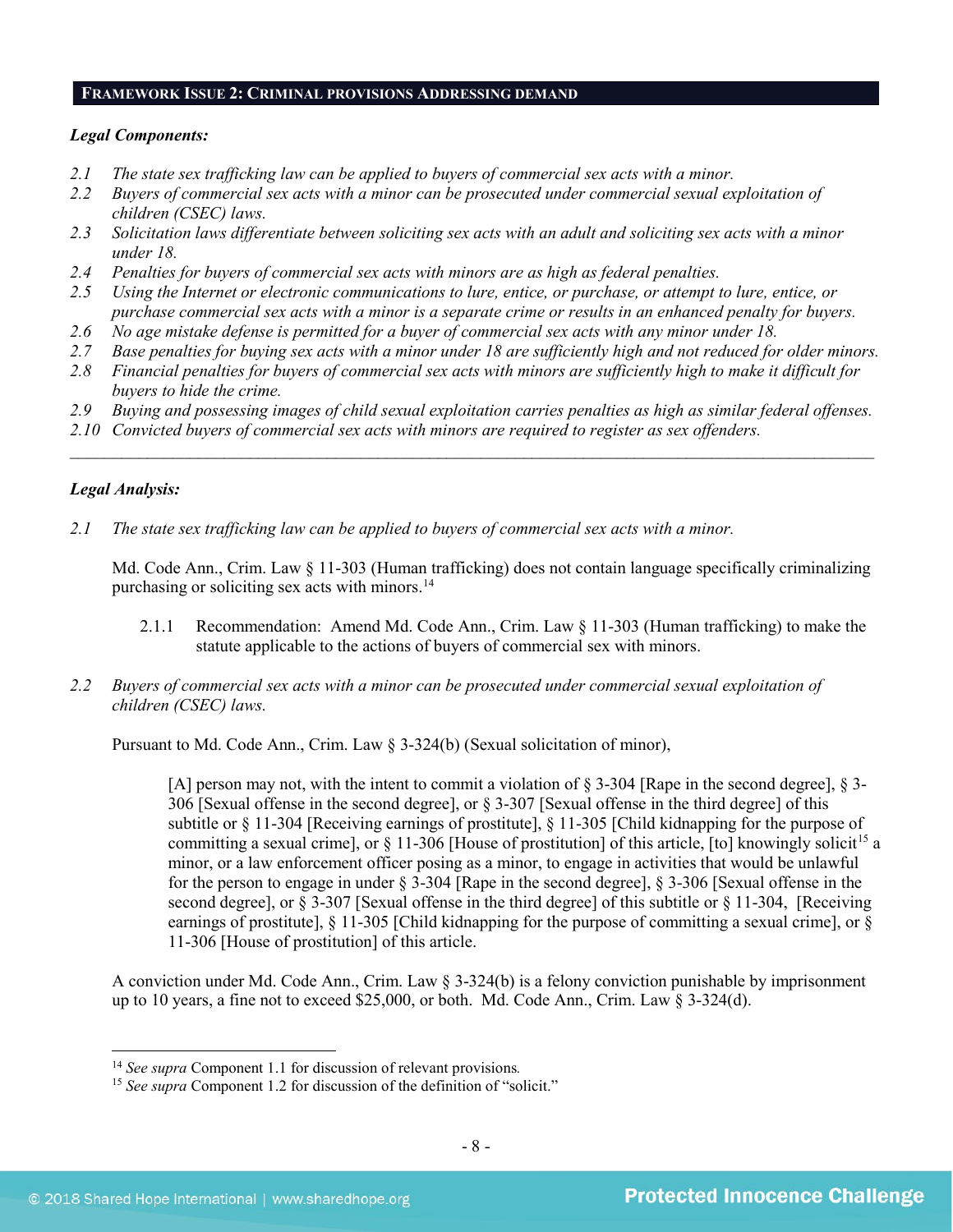Additionally, Md. Code Ann., Crim. Law  $\S$  11-207(a)(5) (Child pornography) states it is illegal for a person to

use a computer to knowingly compile, enter, transmit, make, print, publish, reproduce, cause, allow, buy, sell, receive, exchange, or disseminate any notice, statement, advertisement, or minor's name, telephone number, place of residence, physical characteristics, or other descriptive or identifying information for the purpose of engaging in, facilitating, encouraging, offering, or soliciting unlawful sadomasochistic abuse or sexual conduct of or with a minor.

A conviction under Md. Code Ann., Crim. Law § 11-207 is a felony conviction punishable by imprisonment up to 10 years, a fine not to exceed \$25,000, or both. Md. Code Ann., Crim. Law § 11-207 (b)(1). Subsequent convictions are punishable by imprisonment up to 20 years, a fine not to exceed \$50,000, or both. Md. Code Ann., Crim. Law § 11-207(b)(2).

# *2.3 Solicitation laws differentiate between soliciting sex acts with an adult and soliciting sex acts with a minor under 18.*

Maryland law differentiates between soliciting sex with an adult and soliciting sex with a minor. Specifically, Md. Code Ann., Crim. Law § 3-324(b) (Sexual solicitation of minor) makes it a crime for a person to "with the intent to commit a violation of . . . § 11-306 [House of prostitution] of this article, knowingly solicit a minor, or a law enforcement officer posing as a minor, to engage in activities that would be unlawful for the person to engage in under . . . § 11-306 . . . .<sup>"[16](#page-8-0)</sup> A conviction under this statute is a felony conviction punishable by imprisonment up to 10 years, a fine not to exceed \$25,000, or both. Md. Code Ann., Crim. Law § 3-324(d).

In contrast, lower penalties apply to buyers convicted under Maryland's general solicitation law. Md. Code Ann., Crim. Law § 11-306(a)(5) states that it is illegal for a person to knowingly "procure or solicit or offer to procure or solicit for prostitution or assignation."<sup>17</sup> As defined under Md. Code Ann., Crim. Law § 11-301(g) (Definitions), "solicit" does not expressly include the act of buying, but instead is defined as "urging, advising, inducing, encouraging, requesting, or commanding another." Despite the failure to specifically include the act of buying within the definition of "solicit," Md. Code Ann., Crim. Law § 11-306(a)(5) has been used to convict buyers who solicit sex from an adult.[18](#page-8-2) Regardless of the age of the person from whom the buyer purchases sex, a conviction under Md. Code Ann., Crim. Law  $\S$  11-306(a)(5) is a misdemeanor conviction punishable by imprisonment up to 1 year, a fine not to exceed \$500, or both. Md. Code Ann., Crim. Law § 11-306(b).

# *2.4 Penalties for buyers of commercial sex acts with minors are as high as federal penalties.*

Buyers of commercial sex with minors may be prosecuted for crimes ranging from misdemeanors, punishable by imprisonment up to 1 year, to felonies punishable by life imprisonment without the possibility of parole. Specifically, convictions under Md. Code Ann., Crim. Law § 3-324(b) (Sexual solicitation of minor) or Md. Code Ann., Crim. Law  $\S 11-207(a)(5)$  (Child pornography) are punishable by imprisonment up to 10 years, a fine not to exceed \$25,000, or both. Md. Code Ann., Crim. Law §§ 3-324(d), 11-207(b)(1). Subsequent convictions under Md. Code Ann., Crim. Law  $\S$  11-207(a)(5) are punishable by imprisonment up to 20 years, a fine not to exceed \$50,000, or both. Md. Code Ann., Crim. Law  $\hat{g}$  11-207(b)(2).

<span id="page-8-0"></span><sup>16</sup> *See supra* Component 1.2 for discussion of the definition of "solicit." 17 *See supra* note [3.](#page-0-3)

<span id="page-8-2"></span><span id="page-8-1"></span><sup>18</sup> In *McNeil v. State*, 739 A.2d 80, 93 (Md. 1999) (citing *In re* Appeal No. 180, 365 A.2d 540. 543–45 (1976)), the court stated that "the Legislature intended the word 'solicit' to be read broadly. . . . It would necessarily include the conduct of the potential customer in soliciting the prostitute." The court in In re Areal B., 938 A.2d 43, 47 (Md. Ct. Spec. App. 2007) further explained that the different subsections of Md. Code Ann., Crim. Law § 11-306(a) "punish altogether different behavior" and "each offense [prostitution and solicitation] can be committed without committing the act that defines the other."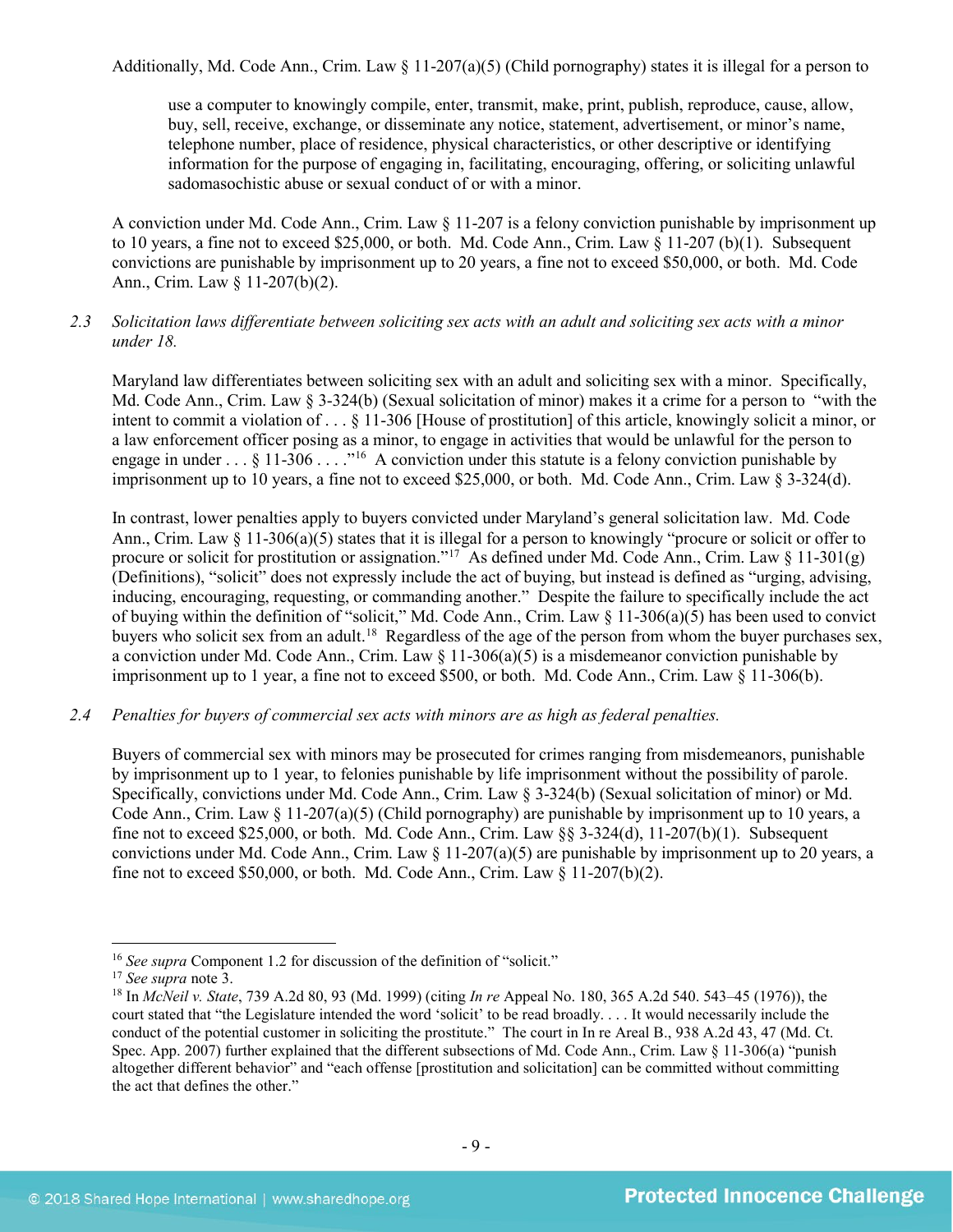Buyers convicted under Md. Code Ann., Crim. Law § 3-304(a)(3) (Rape in the second degree), which involves a child under 14 and a buyer at least 4 years older than the child, are guilty of a felony punishable by imprisonment up to 20 years.

Buyers convicted under Md. Code Ann., Crim. Law § 3-307(a)(3)–(5) (Sexual offense in the third degree) are guilty of a felony punishable by imprisonment up to 10 years. Md. Code Ann., Crim. Law § 3-307(b). Buyers convicted under Md. Code Ann., Crim. Law § 3-308(b)(2), (3) (Sexual offense in the fourth degree) are guilty of a misdemeanor punishable by imprisonment up to 1 year, a fine not to exceed \$1,000, or both. However, if the buyer has a prior conviction under Md. Code Ann., Crim. Law §§ 3-303–3-310 (Rape in the first or second degree; Sexual offense in the first through fourth degree; Attempted rape in the first or second degree), § 3-311 or § 3-312 (Attempted sexual offense in the first or second degree) as they existed before October 1, 2017, § 3-315 (Continuing course of conduct with child), or § 3-602 (Sexual abuse of a minor), a conviction is punishable by imprisonment up to 3 years, a fine not to exceed \$1,000, or both. Md. Code Ann., Crim. Law  $\S$  3-308(d)(2)(i). Lastly, buyers convicted under Md. Code Ann., Crim. Law § 3-315(a) (Continuing course of conduct with child) are guilty of a felony punishable by imprisonment up to 30 years, which "may be separate from and consecutive to or concurrent with a sentence under § 3-602 of this title." Md. Code Ann., Crim. Law § 3- 315(b).

Additionally, Md. Code Ann., Crim. Law  $\S$  3-313(a) (Prior conviction—Sentencing) states,

On conviction of a violation of § 3-304 [Rape in the second degree], § 3-307 [Sexual offense in the third degree], or § 3-310 [Attempted rape in the second degree] of this subtitle, a person is subject to imprisonment not exceeding life if the person has been convicted on a prior occasion not arising from the same incident:

(1) of any violation of § 3-303 or § 3-304 [Rape in the first or second degree] of this subtitle, or § 3- 305 or § 3-306 [Sexual offense in the first or second degree] of this subtitle as the sections existed before October 1, 2017; or

<span id="page-9-4"></span>(2) in another state or in a federal, military, or Native American tribal court of a crime that, if committed in this State, would constitute a violation of § 3-303 or § 3-304 of this subtitle, or § 3- 305 or § 3-306 of this subtitle as the sections existed before October 1, 2017.

<span id="page-9-3"></span>In comparison, if the victim is under the age of 14, a conviction under the Trafficking Victims Protection Act  $(TVPA)^{19}$  $(TVPA)^{19}$  $(TVPA)^{19}$  for child sex trafficking is punishable by 15 years to life imprisonment and a fine not to exceed \$250,000. 18 U.S.C.  $\S$  1591(b)(1), 3559(a)(1), 3571(b)(3). If the victim is between the ages of 14–17, a conviction is punishable by 10 years to life imprisonment and a fine not to exceed \$250,000. 18 U.S.C.  $\S$ § 1591(b)(2), 3559(a)(1), 3571(b)(3). A conviction is punishable by mandatory life imprisonment, however, if the buyer has a prior conviction for a federal sex offense<sup>[20](#page-9-1)</sup> against a minor. 18 U.S.C. § 3559(e)(1). To the extent buyers can be prosecuted under other federal CSEC laws.<sup>21</sup> a conviction is punishable by penalties ranging from a fine not to exceed \$250,000 to life imprisonment and

<span id="page-9-0"></span><sup>&</sup>lt;sup>19</sup> Trafficking Victims Protection Act (TVPA) of 2000, Pub. L. No. 106-386, 114 Stat. 1464, 1466 (codified in scattered sections of 18 and 22 U.S.C.).

<span id="page-9-1"></span><sup>&</sup>lt;sup>20</sup> Pursuant to 18 U.S.C. § 3559(e)(2), "federal sex offense" is defined as an offense under section 1591 [18 USCS § 1591] (relating to sex trafficking of children), 2241 [18 USCS § 2241] (relating to aggravated sexual abuse), 2242 [18 USCS  $\S 2242$ ] (relating to sexual abuse),  $2244(a)(1)$  [18 USCS  $\S 2244(a)(1)$ ] (relating to abusive sexual contact), 2245 [18 USCS § 2245] (relating to sexual abuse resulting in death), 2251 [18 USCS § 2251] (relating to sexual exploitation of children), 2251A [18 USCS § 2251A] (relating to selling or buying of children), 2422(b) [18 USCS  $\S$  2422(b)] (relating to coercion and enticement of a minor into prostitution), or 2423(a) [18 USCS  $\S$  2423(a)] (relating to transportation of minors).

<span id="page-9-2"></span><sup>&</sup>lt;sup>21</sup> 18 U.S.C. §§ 2251A(b) (Selling or buying of children), 2251(a) (Sexual exploitation of children), 2423(a) (Transportation of a minor with intent for minor to engage in criminal sexual activity), 2422(a) (Coercion and enticement), 2252(a)(2), (a)(4) (Certain activities relating to material involving the sexual exploitation of minors).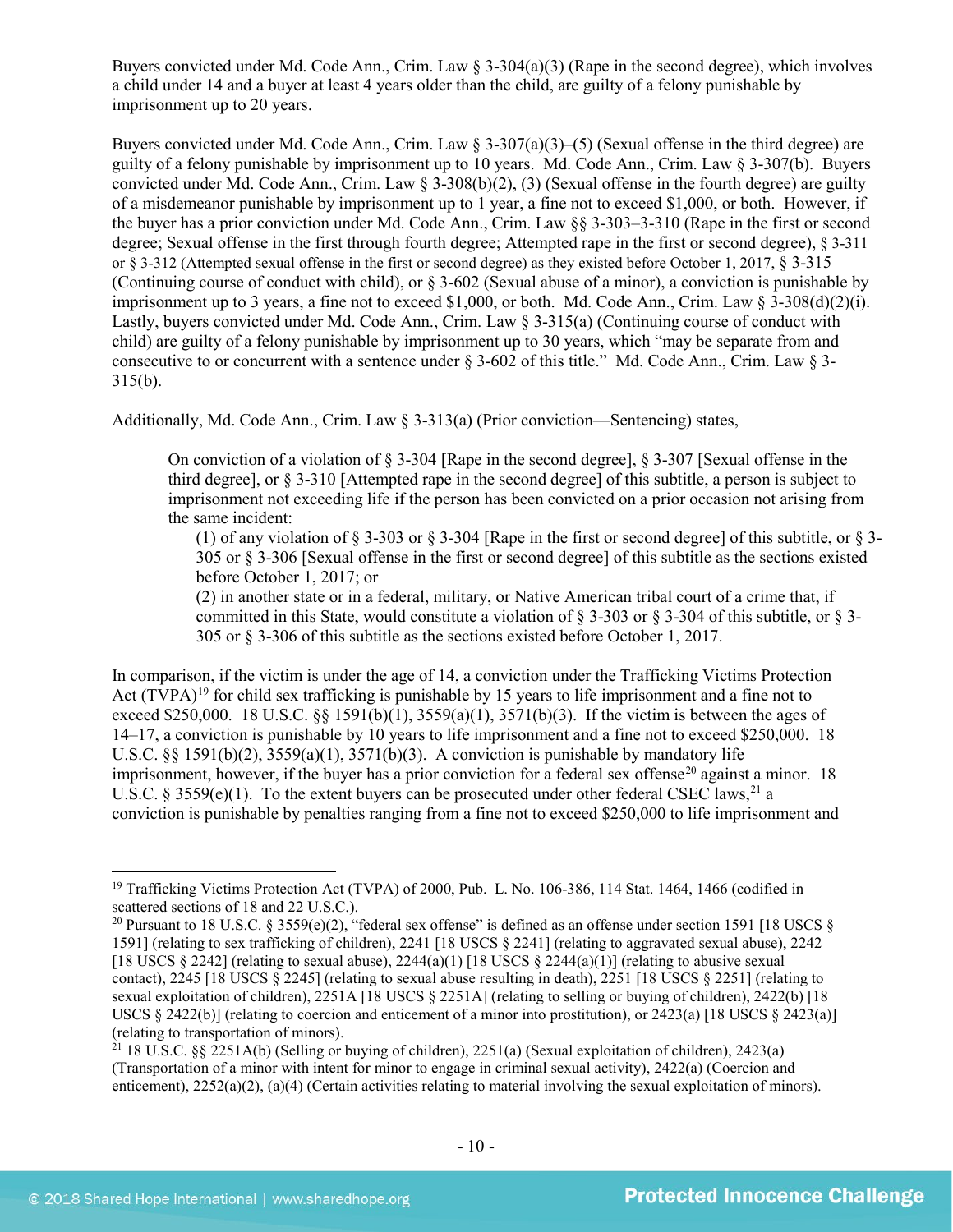a fine not to exceed \$250,000.[22](#page-10-0)

*2.5 Using the Internet or electronic communications to lure, entice, or purchase, or attempt to lure, entice, or purchase commercial sex acts with a minor is a separate crime or results in an enhanced penalty for buyers.*

Using the Internet or electronic communications to lure, entice, recruit, or purchase commercial sex acts with a minor is not a separate crime and does not result in enhanced penalties for buyers. However, using of the Internet or electronic communications to "command, authorize, urge, entice, request, or advise" a minor to engage in Md. Code Ann., Crim. Law § 11-306 (House of prostitution), among other crimes, is prohibited under Md. Code Ann., Crim. Law § 3-324 (Sexual solicitation of minor). Pursuant to Md. Code Ann., Crim. Law § 3-  $324(b)$ ,

A person may not, with the intent to commit a violation of § 3-304 [Rape in the second degree], § 3-306 [Sexual offense in the second degree], or § 3-307 [Sexual offense in the third degree] of this subtitle or § 11-304 [Receiving earnings of prostitute], § 11-305 [Child kidnapping for the purpose of committing a sexual crime], or § 11-306 [House of prostitution] of this article, knowingly solicit a minor, or a law enforcement officer posing as a minor, to engage in activities that would be unlawful for the person to engage in under § 3-304, § 3-306, or § 3-307 of this subtitle or § 11-304, § 11-305, or § 11-306 of this article.

"Solicit," however, is not defined in an expressly commercial way.[23](#page-10-1) A conviction under Md. Code Ann., Crim. Law § 3-324(b) is a felony conviction punishable by imprisonment up to 10 years, a fine not to exceed \$25,000, or both. Md. Code Ann., Crim. Law § 3-324(d).

*2.6 No age mistake defense is permitted for a buyer of commercial sex acts with any minor under 18.*

Crim. Law § 11-303(f) (Human trafficking) prohibits a mistake of age defense: "It is not a defense to a prosecution under subsection (b)(1) of this section that the person did not know the age of the victim." However, Crim. Law § 11-303(f) does not explicitly include the acts of buyers of commercial sex acts, and may not be applicable against them.<sup>[24](#page-10-2)</sup>

- 2.6.1 Recommendation: Amend Md. Code Ann., Crim. Law § 11-303 (Human trafficking) to make the statute applicable to the actions of buyers of commercial sex with minors so that it's clear that buyers may not use mistake of age as a defense for their actions.
- 2.6.2 Recommendation: Amend Maryland's CSEC laws to prohibit the use of a mistake of age defense when the victim of the crime is a minor.
- <span id="page-10-0"></span>*2.7 Base penalties for buying sex acts with a minor under 18 are sufficiently high and not reduced for older minors.*

<sup>22</sup> 18 U.S.C. §§ 2251A(b) (conviction punishable by imprisonment for 30 years to life and a fine), 2251(e) (conviction punishable by imprisonment for 15–30 years and a fine), 2423(a) (conviction punishable by imprisonment for 10 years to life and a fine), 2422(a) (conviction punishable by a fine, imprisonment up to 20 years, or both),  $2252(b)$  (stating that a conviction under subsection (a)(2) is punishable by imprisonment for 5–20 years and a fine, while a conviction under subsection  $(a)(4)$  is punishable by imprisonment up to 10 years, a fine, or both); *see also* 18 U.S.C. §§ 3559(a)(1) (classifying all of the above listed offenses as felonies), 3571(b)(3) (providing a fine up to \$250,000 for any felony conviction).

<span id="page-10-1"></span><sup>&</sup>lt;sup>23</sup> *See supra* Component 1.2 for discussion of the definition of "solicit."

<span id="page-10-2"></span><sup>24</sup> *See supra* Component 2.1 for a further discussion.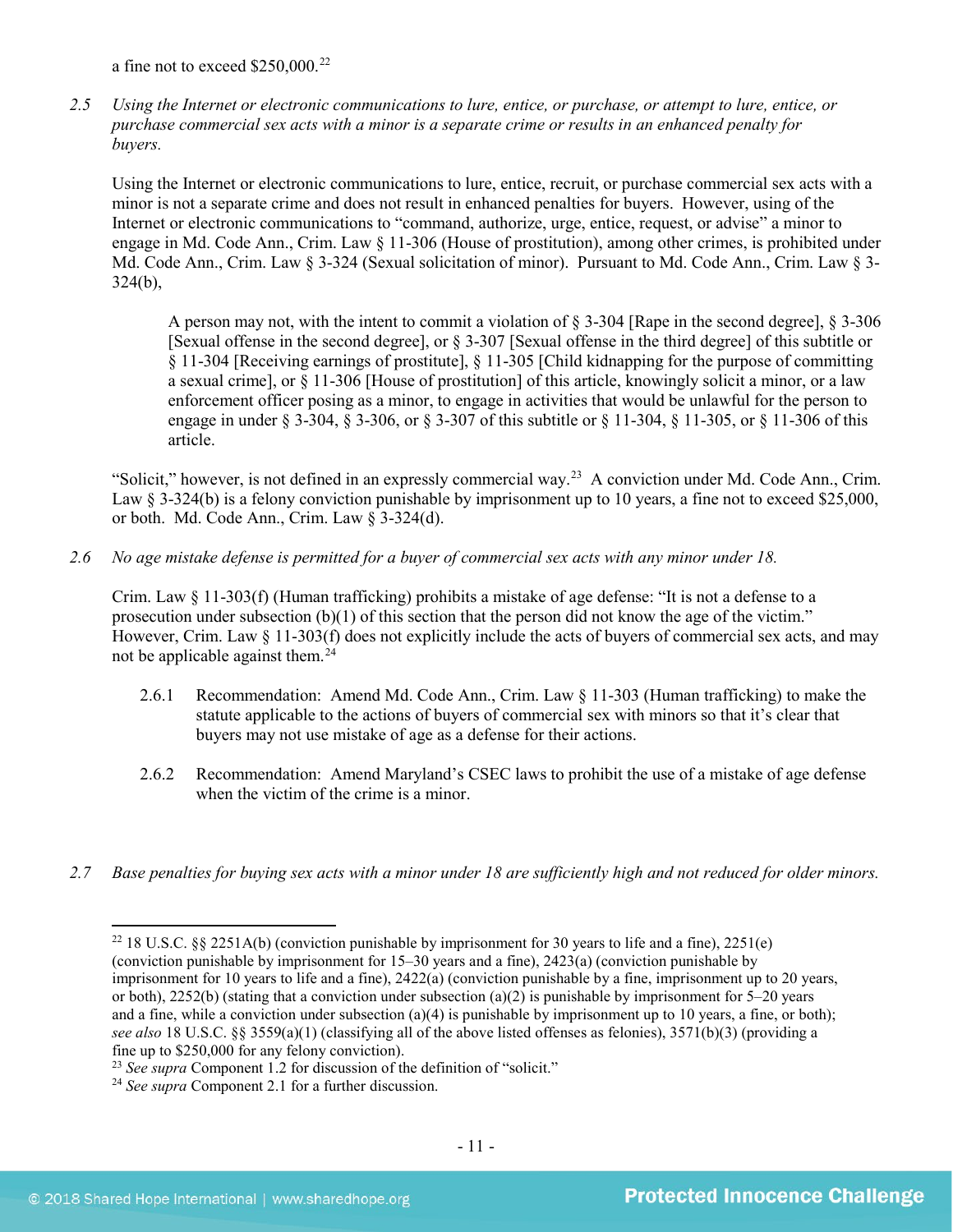Maryland's buyer-applicable CSEC laws do not stagger penalties based on a minor's age and provide sufficiently high penalties. Convictions under Md. Code Ann., Crim. Law § 3-324(b) (Sexual solicitation of minor) and Md. Code Ann., Crim. Law  $\S$  11-207(a)(5) (Child pornography) are felonies punishable by imprisonment up to 10 years. Md. Code Ann., Crim. Law  $\S$ § 3-324(d), 11-207(b)(1).

# *2.8 Financial penalties for buyers of commercial sex acts with minors are sufficiently high to make it difficult for buyers to hide the crime.*

Buyers of commercial sex with minors may be required to pay fines ranging from \$500 to \$25,000, in the case of a first offense, and \$50,000, for repeat offenders. Md. Code Ann., Crim. Law §§ 11-306(b) (House of prostitution), 11-207(b) (Child pornography).

Specifically, buyers convicted under Md. Code Ann., Crim. Law § 3-324(b) (Sexual solicitation of minor) or Md. Code Ann., Crim. Law  $\S$  11-207(a)(5) are subject to a possible fine not to exceed \$25,000; however, buyers with a prior conviction under Md. Code Ann., Crim. Law  $\S$  11-207(a)(5) are subject to a possible fine not to exceed \$50,000. Md. Code Ann., Crim. Law §§ 3-324(d), 11-207(b). Buyers convicted under Md. Code Ann., Crim. Law § 11-208(a) (Possession of visual representation of child under 16 engaged in certain sexual acts) are subject to a possible fine not to exceed \$2,500 for first convictions, and a possible fine not to exceed \$10,000 for subsequent convictions. Md. Code Ann., Crim. Law § 11-208(b). Lastly, a buyer convicted under Md. Code Ann., Crim. Law § 11-306(a)(5) is subject to a possible fine not to exceed \$500. Md. Code Ann., Crim. Law  $§$  11-306(b).

Although Maryland law provides for asset forfeiture in conjunction with violations of Md. Code. Ann., Crim. Law. § 11-303 [Human trafficking], because Md. Code. Ann., Crim. Law. § 11-303 does not clearly apply to buyers, buyers are subject to more limited asset forfeiture laws than traffickers or facilitators. Buyers may be subject to asset forfeiture based on violations of the "human trafficking law" which, as defined under Md. Code. Ann., Crim. Proc. § 13-501(g) (Definitions), includes not only the human trafficking statute in § 11-303, but also "section 3-324 [Sexual solicitation of minor], section 11-207" and "section 11-304 [Receiving earnings of prostitute], and section 11-305 [Child kidnapping for the purpose of committing a sexual crime] of the criminal law article."

Specifically, money is subject to forfeiture if it is used in connection with a violation of and conviction under the trafficking law, or if it is "found in close proximity to or at the scene of the arrest for a violation of the any of the above statutes." Md. Code. Ann., Crim. Proc. § 13-502(2) (Property subject to forfeiture). Further, pursuant to Md. Code. Ann., Crim. Proc. § 13-503(b)(1) (Forfeiture of property or interest in property) "[a] motor vehicle for hire in the transaction of business as a common carrier or a motor vehicle for hire" may be seized or forfeited if "the owner or other person in charge of the motor vehicle was a consenting party or privy to a violation of the human trafficking law."

However, provisions of the asset forfeiture law that include more broad powers of asset forfeiture for real property and motor vehicles<sup>[25](#page-11-0)</sup> apply only to violations of Md. Code. Ann., Crim. Proc.  $\S$  11-303 and therefore do not apply to buyers.

In addition to those more targeted statutes, Md. Code Ann., Crim. Proc. § 11-603(a) (Restitution determination) may require a buyer to make restitution if any of the following circumstances exist:

(1) as a direct result of the crime or delinquent act, property of the victim was stolen, damaged, destroyed, converted, or unlawfully obtained, or its value substantially decreased;

- (2) as a direct result of the crime or delinquent act, the victim suffered:
	- (i) actual medical, dental, hospital, counseling, funeral, or burial expenses or losses;

<span id="page-11-0"></span><sup>&</sup>lt;sup>25</sup> *See infra* Components 3.4 and 4.2 for more detailed discussion of these provisions.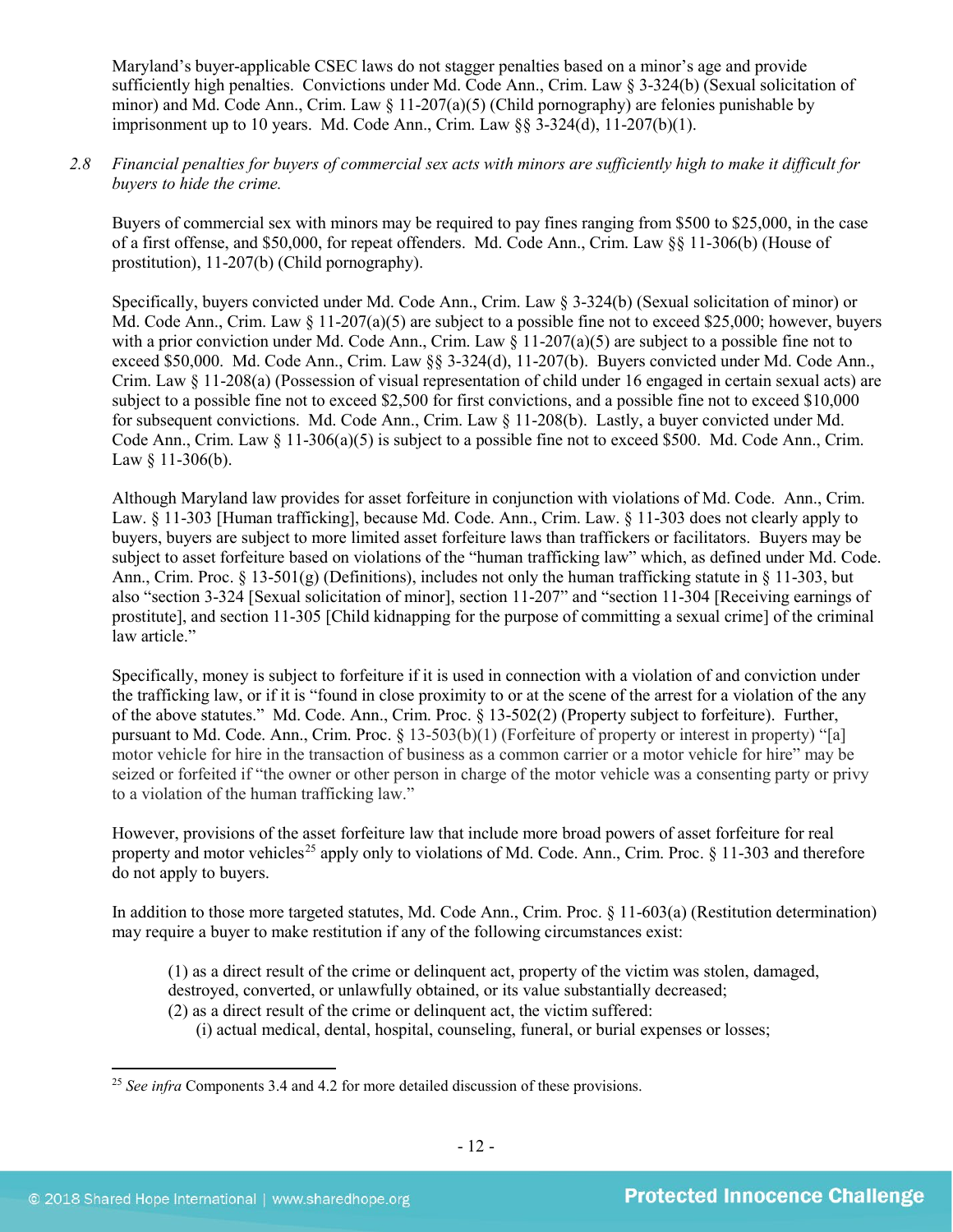(ii) direct out-of-pocket loss;

(iii) loss of earnings; or

(iv) expenses incurred with rehabilitation;

(3) the victim incurred medical expenses that were paid by the Department of Health and Mental Hygiene or any other governmental unit;

(4) a governmental unit incurred expenses in removing, towing, transporting, preserving, storing, selling, or destroying an abandoned vehicle as defined in § 25-201 of the Transportation Article; (5) the Criminal Injuries Compensation Board paid benefits to a victim; or

(6) the Department of Health and Mental Hygiene or other governmental unit paid expenses incurred under Subtitle 1, Part II of this title.

If the court orders the buyer to pay restitution, the court also may enter "an immediate and continuing earnings withholding order" and specify an amount the buyer's employers must withhold and pay to the appropriate governmental entity. Md. Code. Ann., Crim. Proc. § 11-617(a)(1), (d)(1) (Immediate and continuing earnings withholding orders).

# *2.9 Buying and possessing images of child sexual exploitation carries penalties as high as similar federal offenses.*

Possessing images of child sexual exploitation (ICSE) is prohibited under Md. Code Ann., Crim. Law § 11- 208(a) (Possession of visual representation of child under 16 engaged in certain sexual acts). Md. Code Ann., Crim. Law § 11-208(a) makes it a crime for a person to

knowingly possess and intentionally retain a film, videotape, photograph, or other visual representation showing an actual child under the age of 16 years:

- (1) engaged as a subject of sadomasochistic abuse;
- (2) engaged in sexual conduct; $^{26}$  $^{26}$  $^{26}$  or
- (3) in a state of sexual excitement.<sup>[27](#page-12-1)</sup>

A conviction under Md. Code Ann., Crim. Law § 11-208 is a misdemeanor conviction punishable by imprisonment up to 5 years, a fine not to exceed \$2,500, or both. Md. Code Ann., Crim. Law § 11-208(b)(1). Subsequent convictions, however, are felony convictions punishable by imprisonment up to 10 years, a fine not to exceed \$10,000, or both. Md. Code Ann., Crim. Law  $§$  11-208(b)(2).<sup>[28](#page-12-2)</sup>

- (1) human masturbation;
- (2) sexual intercourse; or

(3) whether alone or with another individual or animal, any touching of or contact with: (i) the genitals, buttocks, or pubic areas of an individual; or

(ii) breasts of a female individual.

<span id="page-12-1"></span><sup>27</sup> Md. Code Ann., Crim. Law § 11-101(e) defines "sexual excitement" as the following:

- (1) the condition of the human genitals when in a state of sexual stimulation;
- (2) the condition of the human female breasts when in a state of sexual stimulation; or
- (3) the sensual experiences of individuals engaging in or witnessing sexual conduct or nudity.

<span id="page-12-2"></span><sup>28</sup> However, pursuant to subsection (d), "It is an affirmative defense to a charge of violating this section that the person promptly and in good faith: (1) took reasonable steps to destroy each visual representation; or (2) reported the matter to a law enforcement agency."

<span id="page-12-0"></span> $\overline{\phantom{a}}$ <sup>26</sup> Md. Code Ann., Crim. Law  $\S$  11-101(d) defines "sexual conduct" as the following: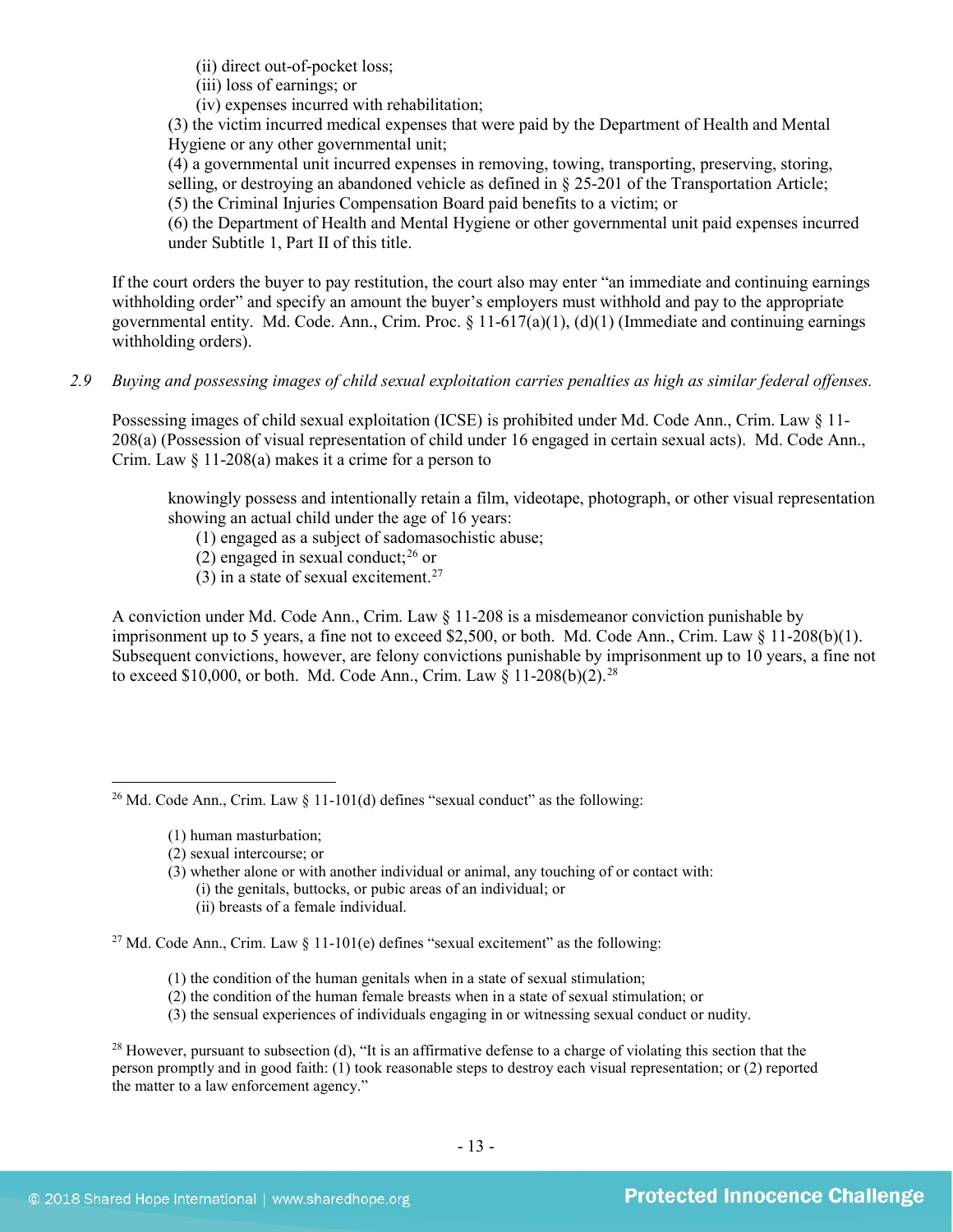In comparison, a federal conviction for possession of  $ICSE<sup>29</sup>$  $ICSE<sup>29</sup>$  $ICSE<sup>29</sup>$  is generally punishable by imprisonment for  $5-20$ years and a fine not to exceed \$250,000.<sup>30</sup> Subsequent convictions, however, are punishable by imprisonment up to 40 years and a fine not to exceed  $$250,000$ .<sup>[31](#page-13-2)</sup>

2.9.1 Recommendation: Amend Md. Code Ann., Crim. Law § 11-208(a) (Possession of visual representation of child under 16 engaged in certain sexual acts) to apply to all minors under 18 and impose substantial penalties to reflect the seriousness of the offense.

# *2.10 Convicted buyers of commercial sex acts with minors are required to register as sex offenders.*

Pursuant to Md. Code Ann., Crim. Proc. § 11-704(a) (Registration required), sex offender registration is required for tier I, II, and III sex offenders, and "a sex offender who is required to register by another jurisdiction" who moves to Maryland to live, work, attend school, or be a transient.

According to Md. Code Ann., Crim. Proc. § 11-701(o) (Definitions), a "tier I sex offender" includes a person convicted of any the following:

(1) conspiring to commit, attempting to commit, or committing a violation of § 3-308 [Sexual offense in the fourth degree] . . . ;

(2) conspiring to commit, attempting to commit, or committing a violation of . . . § 11-208 [Possession of visual representation of child under 16 engaged in certain sexual acts] . . . if the victim is a minor; (3) a crime committed in a federal, military, tribal, or other jurisdiction that, if committed in this State, would constitute one of the crimes listed in item (1) or (2) of this subsection; (4) any of the following federal offenses:

. . . . (vi) sex trafficking by force, fraud, or coercion under 18 U.S.C. § 1591; (vii) travel with intent to engage in illicit conduct under 18 U.S.C. § 2423(b);

. . . .

 $\overline{\phantom{a}}$ 

A "tier II sex offender," according to Md. Code Ann., Crim. Proc. § 11-701(p), includes a person convicted of

(1) conspiring to commit, attempting to commit, or committing a violation of  $\S 3-307(a)(4)$  or (5) [Sexual offense in the third degree where the victim is 14 or 15 years old and the defendant is at least 21], § 3-324 [Sexual solicitation of minor], [or] § 11-207 [Child pornography]...;

<span id="page-13-0"></span> $29$  18 U.S.C. §§ 2252(a)(2), (a)(4) (Certain activities relating to material involving the sexual exploitation of minors),  $2252A(a)(2)$ –(3) (Certain activities relating to material constituting or containing child pornography), 1466A(a), (b) (Obscene visual representations of the sexual abuse of children).

<span id="page-13-1"></span> $30\,18$  U.S.C. §§ 2252(b) (stating that a conviction under subsection (a)(2) is punishable by imprisonment for 5–20 years and a fine, while a conviction under subsection (a)(4) is punishable by imprisonment up to 10 years, a fine, or both),  $2252A(b)(1)$  (a conviction is punishable by imprisonment for 5–20 years and a fine), 1466A(a), (b) (stating that a conviction under subsection (a) is "subject to the penalties provided in section 2252A(b)(1)," imprisonment for 5–20 years and a fine, while a conviction under subsection (b) is "subject to the penalties provided in section  $2252A(b)(2)$ ," imprisonment up to 10 years, a fine, or both); *see also* 18 U.S.C §§ 3559(a)(1) (classifying all of the above listed offenses as felonies), 3571(b)(3) (providing a fine up to \$250,000 for any felony conviction).

<span id="page-13-2"></span> $31\,18$  U.S.C. §§ 2252(b) (stating if a person has a prior conviction under subsection (a)(2), or a list of other statutes, a conviction is punishable by a fine and imprisonment for 15–40 years, but if a person has a prior conviction under subsection (a)(4), or a list of other statutes, a conviction is punishable by a fine and imprisonment for  $10-20$  years),  $2252A(b)(1)$  (stating if a person has a prior conviction under subsection (a)(2), (a)(3), or a list of other statutes, a conviction is punishable by a fine and imprisonment for  $15-40$  years),  $1466A(a)$ , (b) (stating that the penalty scheme for section 2252A(b) applies); *see also* 18 U.S.C §§ 3559(a)(1) (classifying all of the above listed offenses as felonies), 3571(b)(3) (providing a fine up to \$250,000 for any felony conviction).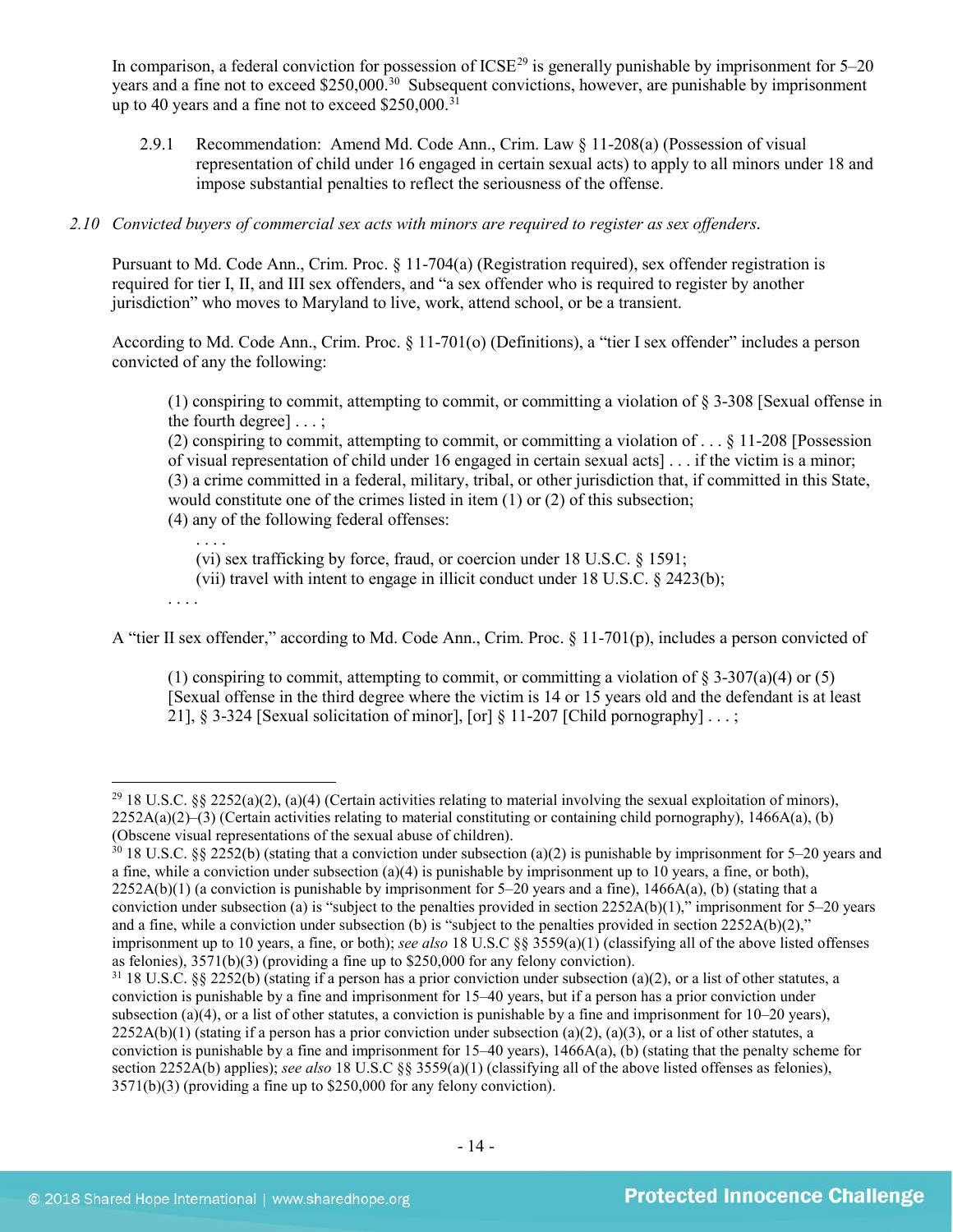(2) conspiring to commit, attempting to commit, or committing a violation of § 11-303 [Human trafficking], § 11-305 [Child kidnapping for the purpose of committing a sexual crime], or § 11-306 [House of prostitution] . . . if the intended prostitute or victim is a minor;

(3) conspiring to commit, attempting to commit, or committing a violation of . . . § 3-603 [Sale of Minor] . . . if the victim is a minor who is at least 14 years old;

(4) conspiring to commit, attempting to commit, or committing an offense that would require the person to register as a tier I sex offender after the person was already registered as a tier I sex offender; (5) a crime that was committed in a federal, military, tribal, or other jurisdiction that, if committed in

this State, would constitute one of the crimes listed in items (1) through (3) of this subsection . . .

. . . .

Similarly, Md. Code Ann., Crim. Proc. § 11-701(q)(1)–(5) defines "tier III sex offender" as including persons convicted of any of following:

(1) conspiring to commit, attempting to commit, or committing a violation of:

. . . . (ii)  $\S$  3-303 [Rape in the first degree],  $\S$  3-304 [Rape in the second degree], ...  $\S$  3-315 [Continuing] course of conduct with child],  $\ldots$  or § 3-602 [Sexual abuse of minor]...

(vi) § 3-305 [Sexual offense in the first degree] or § 3-306 [Sexual offense in the second degree] of the Criminal Law Article as the sections existed before October 1, 2017.

(2) conspiring to commit, attempting to commit, or committing a violation of  $\S$  3-307(a)(3) [Sexual] offense in the third degree where the victim is under 14 and the defendant is at least 4 years older than the victim] . . . if the victim is under the age of 14 years;

. . . .

. . . .

(4) conspiring to commit, attempting to commit, or committing an offense that would require the person to register as a tier I or tier II sex offender after the person was already registered as a tier II sex offender;

(5) a crime committed in a federal, military, tribal, or other jurisdiction that, if committed in this State, would constitute one of the crimes listed in items  $(1)$  through  $(3)$  of this subsection  $\ldots$ .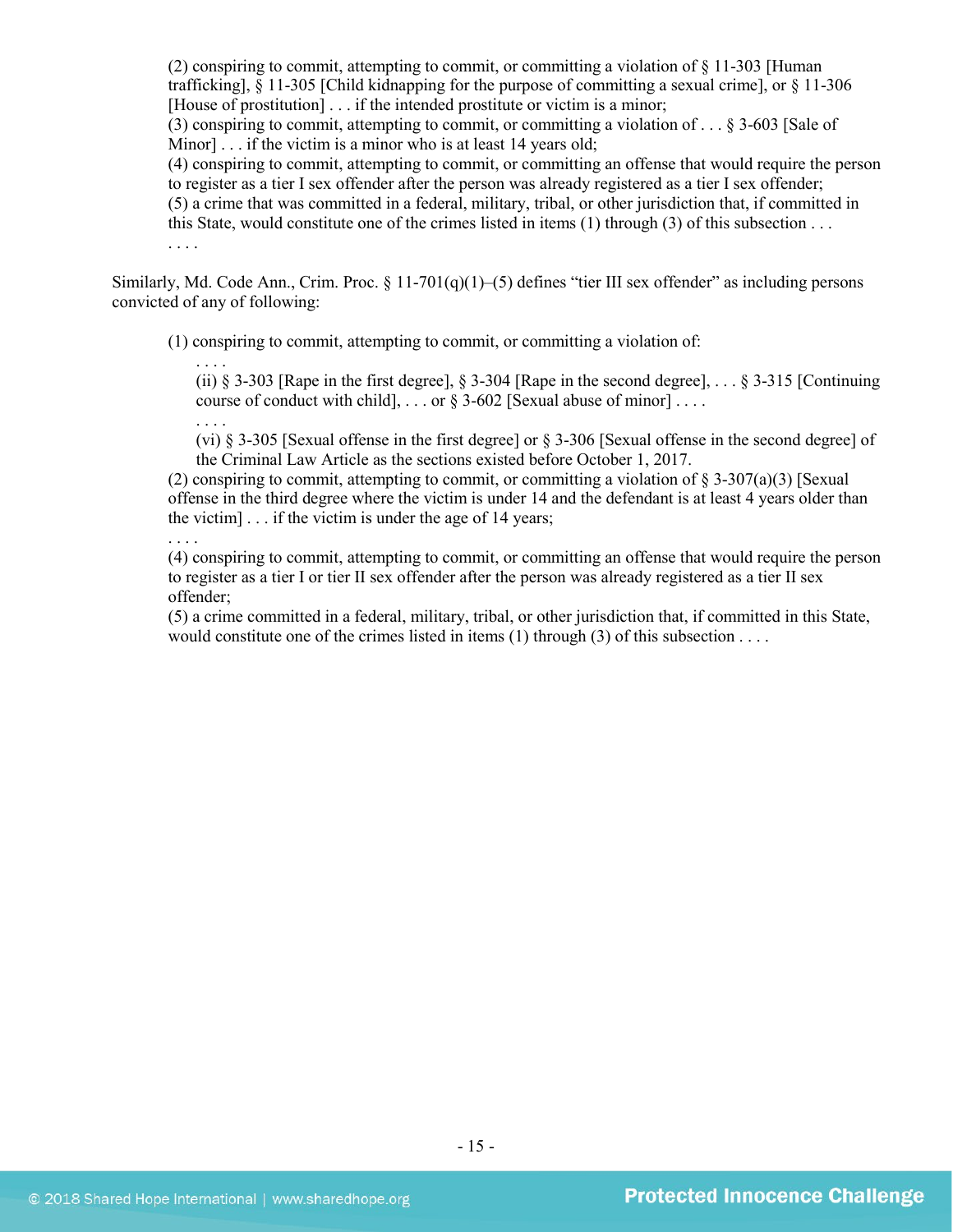#### **FRAMEWORK ISSUE 3: CRIMINAL PROVISIONS FOR TRAFFICKERS**

#### *Legal Components:*

- *3.1 Penalties for trafficking a child for sexual exploitation are as high as federal penalties.*
- *3.2 Creating and distributing images of child sexual exploitation carries penalties as high as similar federal offenses.*
- *3.3 Using the Internet or electronic communications to lure, entice, recruit, or sell commercial sex acts with a minor is a separate crime or results in an enhanced penalty for traffickers.*
- *3.4 Financial penalties for traffickers, including asset forfeiture, are sufficiently high*.
- *3.5 Convicted traffickers are required to register as sex offenders.*
- *3.6 Laws relating to parental custody and termination of parental rights include sex trafficking or commercial sexual exploitation of children (CSEC) offenses as grounds for sole custody or termination in order to prevent traffickers from exploiting their parental rights as a form of control.*

*\_\_\_\_\_\_\_\_\_\_\_\_\_\_\_\_\_\_\_\_\_\_\_\_\_\_\_\_\_\_\_\_\_\_\_\_\_\_\_\_\_\_\_\_\_\_\_\_\_\_\_\_\_\_\_\_\_\_\_\_\_\_\_\_\_\_\_\_\_\_\_\_\_\_\_\_\_\_\_\_\_\_\_\_\_\_\_\_\_\_\_\_\_\_*

# *Legal Analysis:*

*3.1 Penalties for trafficking a child for sexual exploitation are as high as federal penalties. [32](#page-15-0)*

Traffickers convicted under Md. Code Ann., Crim. Law § 11-303(a)(1) (Human trafficking), if their victim is a minor, are guilty of a felony punishable by imprisonment up to 25 years, a fine not to exceed \$15,000, or both. Md. Code Ann., Crim. Law § 11-303(c)(2).

Traffickers may also be prosecuted under Md. Code Ann., Crim. Law § 11-305(a) (Child kidnapping for the purpose of committing a sexual crime), a felony punishable by imprisonment up to 25 years, a fine not to exceed \$5,000, or both. Md. Code Ann., Crim. Law § 11-305(b).

Traffickers convicted under Md. Code Ann., Crim. Law § 3-324(b) (Sexual solicitation of a minor)[33](#page-15-1) are guilty of a felony punishable by imprisonment up to 10 years, a fine not to exceed \$25,000, or both. Md. Code Ann., Crim. Law § 3-324(d).

In addition, although not specifically applicable to sexual exploitation, a trafficker may be guilty of Md. Code Ann., Crim. Law § 3-603(a) (Sale of minor), a misdemeanor punishable by imprisonment up to 5 years, a fine not to exceed \$10,000, or both. Md. Code Ann., Crim. Law § 3-603(b).

Although not specific to trafficking minors for commercial sexual exploitation, Md. Code Ann., Crim. Law § 11-306(a) (House of prostitution) could be used to prosecute a trafficker. This statute makes it a crime for a person to knowingly

. . . .

 $\overline{\phantom{a}}$ 

(2) keep, set up, occupy, maintain, or operate a building, structure, or conveyance for prostitution or assignation;

(3) allow a building, structure, or conveyance owned or under the person's control to be used for prostitution or assignation;

(4) allow or agree to allow a person into a building, structure, or conveyance for prostitution or assignation; or

(5) procure or solicit or offer to procure or solicit for prostitution or assignation.

<span id="page-15-0"></span><sup>32</sup> *See supra* Components 1.1 and 1.2 for discussion of relevant provisions.

<span id="page-15-1"></span><sup>&</sup>lt;sup>33</sup> See supra Component 1.2 for discussion of the definition of "solicit."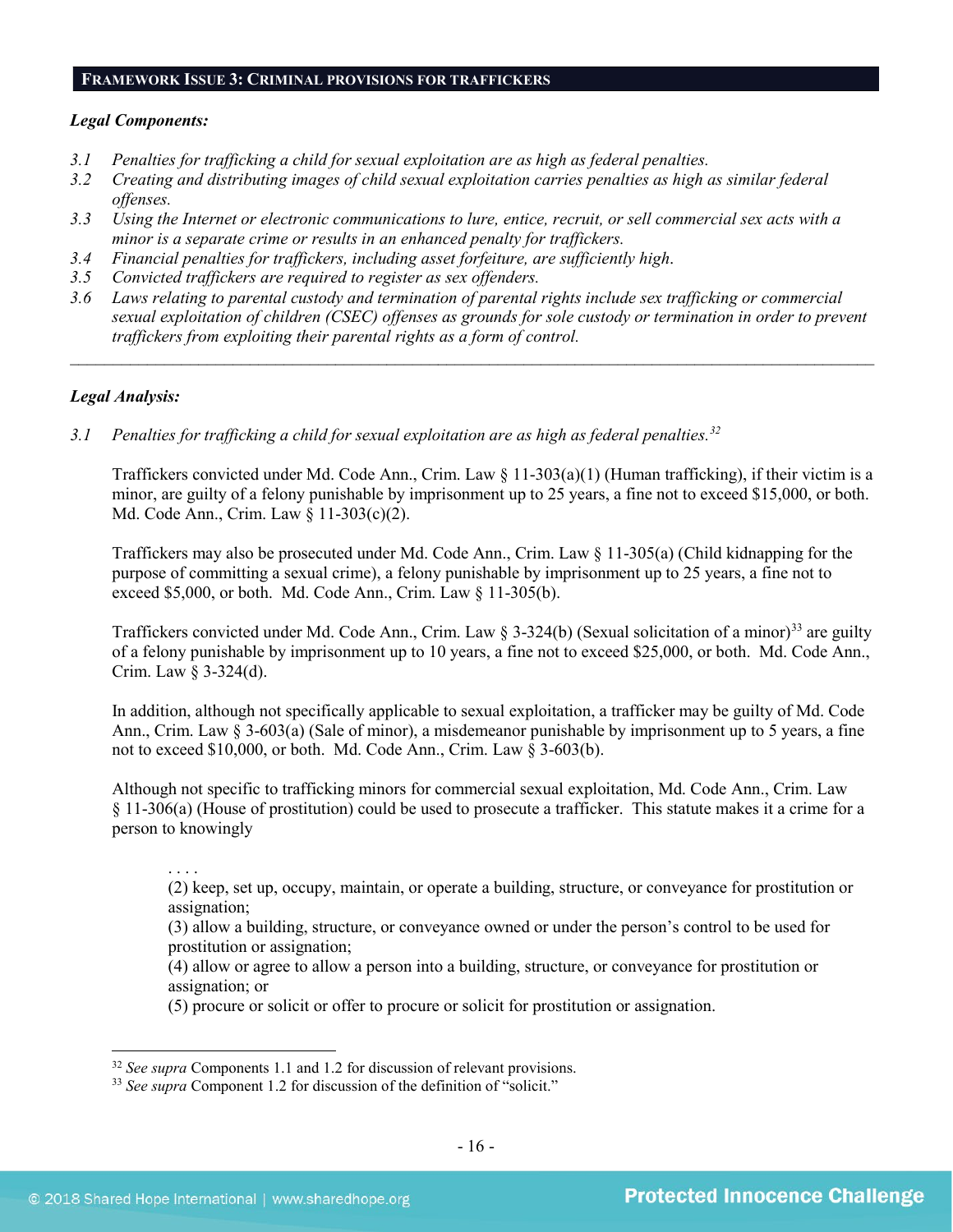A trafficker convicted under this statute is guilty of a misdemeanor punishable by imprisonment up to1 year, a fine not to exceed \$500, or both. Md. Code Ann., Crim. Law § 11-306(b).

In comparison, if the victim is under the age of 14, a conviction under the Trafficking Victims Protection Act  $(TVPA)<sup>34</sup>$  $(TVPA)<sup>34</sup>$  $(TVPA)<sup>34</sup>$  for child sex trafficking is punishable by 15 years to life imprisonment and a fine not to exceed \$250,000. 18 U.S.C. §§ 1591(b)(1),  $3559(a)(1)$ ,  $3571(b)(3)$ . If the victim is between the ages of 14–17, a conviction is punishable by 10 years to life imprisonment and a fine not to exceed \$250,000. 18 U.S.C. §§ 1591(b)(2), 3559(a)(1), 3571(b)(3). A conviction is punishable by mandatory life imprisonment, however, if the trafficker has a prior conviction for a federal sex offense<sup>[35](#page-16-1)</sup> against a minor. 18 U.S.C. § 3559(e)(1).

# *3.2 Creating and distributing images of child sexual exploitation carries penalties as high as similar federal offenses.*

Md. Code Ann., Crim. Law § 11-207(a) (Child pornography) prohibits the distribution, promotion, and sale of images of child sexual exploitation (ICSE). Specifically, Md. Code Ann., Crim. Law § 11-207(a) makes it illegal for a person to

(1) cause, induce, solicit, or knowingly allow a minor to engage as a subject in the production of obscene matter or a visual representation or performance that depicts a minor engaged as a subject in sadomasochistic abuse or sexual conduct;

(2) photograph or film a minor engaging in an obscene act, sadomasochistic abuse, or sexual conduct; (3) use a computer to depict or describe a minor engaging in an obscene act, sadomasochistic abuse, or sexual conduct;

(4) knowingly promote, advertise, solicit, distribute, or possess with the intent to distribute any matter, visual representation, or performance:

(i) that depicts a minor engaged as a subject in sadomasochistic abuse or sexual conduct; or (ii) in a manner that reflects the belief, or that is intended to cause another to believe, that the matter, visual representation, or performance depicts a minor engaged as a subject of sadomasochistic abuse or sexual conduct; or

(5) use a computer to knowingly compile, enter, transmit, make, print, publish, reproduce, cause, allow, buy, sell, receive, exchange, or disseminate any notice, statement, advertisement, or minor's name, telephone number, place of residence, physical characteristics, or other descriptive or identifying information for the purpose of engaging in, facilitating, encouraging, offering, or soliciting unlawful sadomasochistic abuse or sexual conduct of or with a minor.

A trafficker's first conviction under Md. Code Ann., Crim. Law  $\S$  11-207(a) is a felony conviction punishable by imprisonment up to 10 years, a fine not to exceed \$25,000, or both. Md. Code Ann., Crim. Law § 11- 207(b)(1). Subsequent convictions are punishable by imprisonment up to 20 years, a fine not to exceed \$50,000, or both. Md. Code Ann., Crim. Law § 11-207(b)(2). In contrast, if the victim is under the age of 14, a conviction under the TVPA for child sex trafficking is punishable by 15 years to life imprisonment and a fine not to exceed \$250,000. 18 U.S.C. §§ 1591(b)(1), 3559(a)(1), 3571(b)(3).

In comparison, if the victim is under the age of 14, a conviction under the TVPA for child sex trafficking is punishable by 15 years to life imprisonment and a fine not to exceed \$250,000. 18 U.S.C. §§ 1591(b)(1),  $3559(a)(1)$ ,  $3571(b)(3)$ . If the victim is between the ages of  $14-17$ , a conviction is punishable by 10 years to life imprisonment and a fine not to exceed \$250,000. 18 U.S.C. §§ 1591(b)(2), 3559(a)(1), 3571(b)(3). A conviction is punishable by mandatory life imprisonment, however, if the trafficker has a prior conviction for a federal sex offense<sup>[36](#page-16-2)</sup> against a minor. 18 U.S.C. § 3559(e)(1). Additionally, a federal conviction for

<span id="page-16-0"></span><sup>34</sup> *See supra* note [19.](#page-9-3)

<span id="page-16-1"></span><sup>35</sup> *See supra* note [20.](#page-9-4)

<span id="page-16-2"></span><sup>36</sup> *See supra* note [20.](#page-9-4)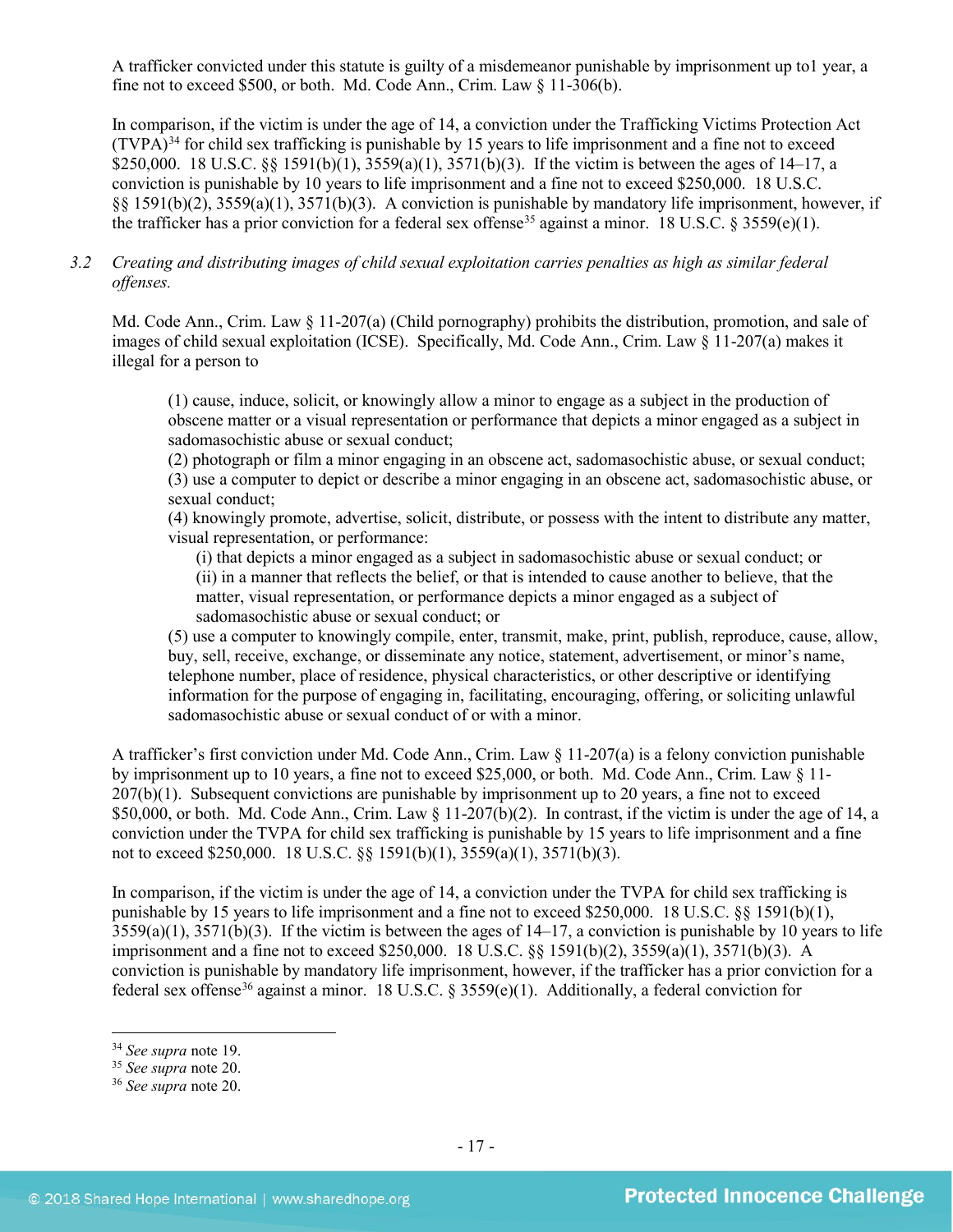distribution of ICSE<sup>[37](#page-17-0)</sup> is generally punishable by imprisonment for  $5-20$  years and a fine not to exceed \$250,000.<sup>[38](#page-17-1)</sup> Subsequent convictions, however, are punishable by imprisonment up to 40 years and a fine not to exceed \$250,000.<sup>[39](#page-17-2)</sup>

*3.3 Using the Internet or electronic communications to lure, entice, recruit, or sell commercial sex acts with a minor is a separate crime or results in an enhanced penalty for traffickers.*

Using the Internet or electronic communications to lure, entice, recruit or purchase commercial sex acts with a minor is not a separate crime and does not result in enhanced penalties for traffickers. However, using the Internet or electronic communications to "command, authorize, urge, entice, request, or advise" a minor to engage in a violation of Md. Code Ann., Crim. Law § 11-306 (House of prostitution), among other crimes, is prohibited under Md. Code Ann., Crim. Law § 3-324 (Sexual solicitation of minor). Pursuant to Md. Code Ann., Crim. Law § 3-324(b),

A person may not, with the intent to commit a violation of § 3-304 [Rape in the second degree], § 3-306 [Sexual offense in the second degree], or § 3-307 [Sexual offense in the third degree] of this subtitle or § 11-304 [Receiving earnings of prostitute], § 11-305 [Child kidnapping for the purpose of committing a sexual crime], or § 11-306 [House of prostitution] of this article, knowingly solicit a minor or law enforcement officer posing as a minor, to engage in activities that would be unlawful for the person to engage in under § 3-304, § 3-306, or § 3-307 of this subtitle or § 11-304, § 11-305, or § 11-306 of this article.

As used within Md. Code Ann., Crim. Law § 3-324(b), "solicit" is not defined in an expressly commercial way, but Md. Code Ann., Crim. Law § 3-324(a) defines "solicit" as the following:

[T]o command, authorize, urge, entice, request, or advise a person by any means, including:

- (1) in person;
- (2) through an agent or agency;
- (3) over the telephone;
- (4) through any print medium;
- (5) by mail;

l

- (6) by computer or Internet; or
- (7) by any other electronic means.

A conviction under Md. Code Ann., Crim. Law § 3-324(b) is a felony conviction punishable by imprisonment up to 10 years, a fine not to exceed \$25,000, or both. Md. Code Ann., Crim. Law § 3-324(d).

<span id="page-17-0"></span> $37\,18$  U.S.C. §§ 2252(a)(1), (a)(2), (a)(3) (Certain activities relating to material involving the sexual exploitation of minors),  $2252A(a)(2)$ ,  $(a)(3)$  (Certain activities relating to material constituting or containing child pornography), 1466A(a) (Obscene visual representations of the sexual abuse of children).<br><sup>38</sup> 18 U.S.C. §§ 2252(b) (stating that a conviction under subsection (a)(1), (a)(2), or (a)(3) is punishable by

<span id="page-17-1"></span>imprisonment for 5–20 years and a fine), 2252A(b)(1) (a conviction is punishable by imprisonment for 5–20 years and a fine), 1466A(a), (b) (stating that a conviction under subsection (a) is "subject to the penalties provided in section 2252A(b)(1)," imprisonment for 5–20 years and a fine, while a conviction under subsection (b) is "subject to the penalties provided in section 2252A(b)(2)," imprisonment up to 10 years, a fine, or both); *see also* 18 U.S.C §§  $3559(a)(1)$  (classifying all of the above listed offenses as felonies),  $3571(b)(3)$  (providing a fine up to \$250,000 for any felony conviction).

<span id="page-17-2"></span><sup>&</sup>lt;sup>39</sup> 18 U.S.C. §§ 2252(b) (stating if a person has a prior conviction under subsection (a)(1), (a)(2), or (a)(3) or a list of other statutes, a conviction is punishable by a fine and imprisonment for  $15-40$  years),  $2252A(b)(1)$  (stating if a person has a prior conviction under subsection (a)(2), (a)(3), or a list of other statutes, a conviction is punishable by a fine and imprisonment for 15–40 years),  $1466A(a)$ , (b) (stating that the penalty scheme for section  $2252A(b)$ applies); *see also* 18 U.S.C §§ 3559(a)(1) (classifying all of the above listed offenses as felonies), 3571(b)(3) (providing a fine up to \$250,000 for any felony conviction).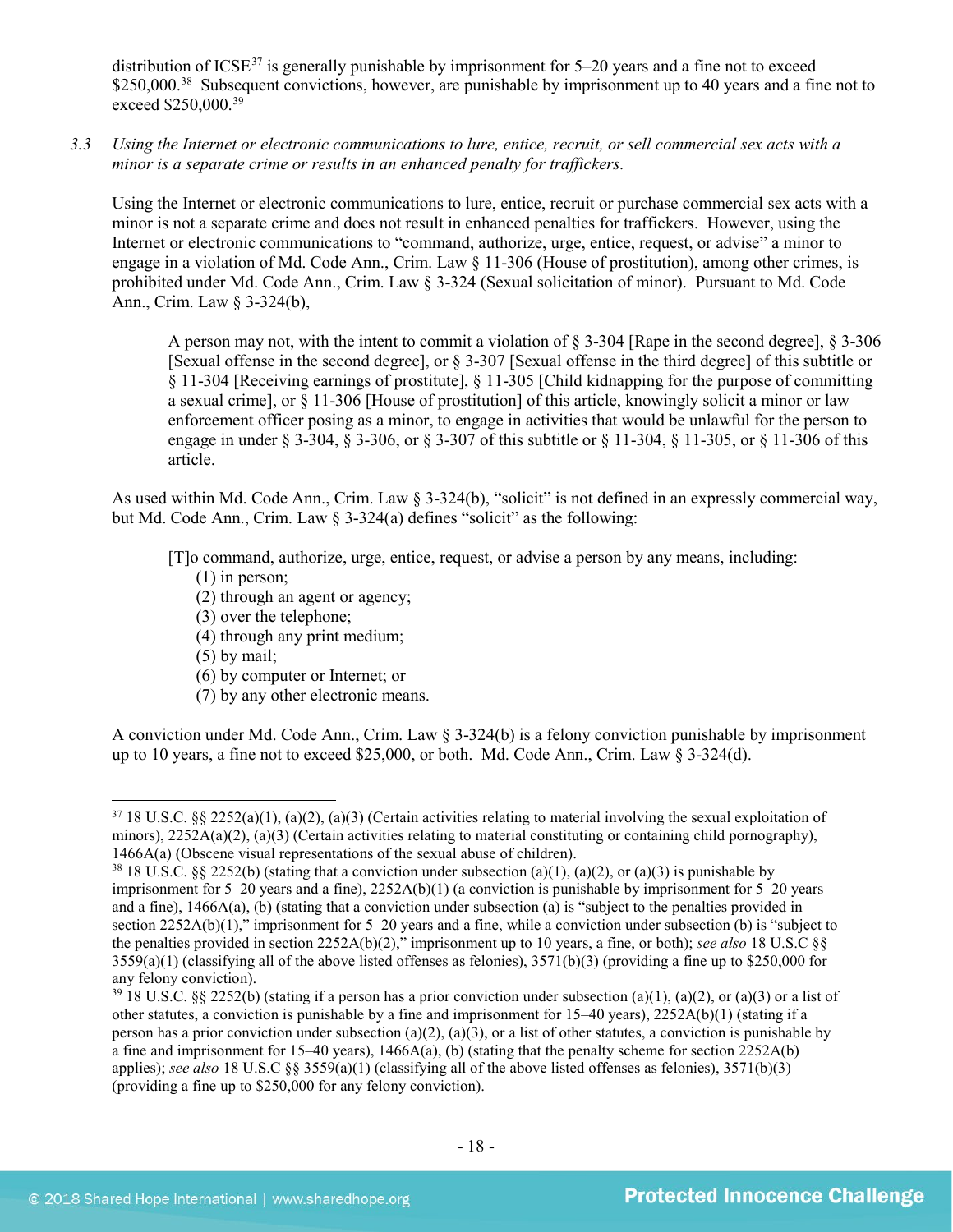# *3.4 Financial penalties for traffickers, including asset forfeiture, are sufficiently high.*

Traffickers convicted under Maryland laws for crimes related to the trafficking of domestic minor sex victims are subject to possible fines ranging from \$500 to \$5,000,000. Specifically, traffickers convicted under Md. Code Ann., Crim. Law § 3-324 (Sexual solicitation of minor) or Md. Code Ann., Crim. Law § 11-207 (Child pornography) are subject to a possible fine not to exceed \$25,000, and traffickers convicted under Md. Code Ann., Crim. Law § 9-804(a)–(e) (Participation in criminal gang prohibited) are subject to a possible fine not to exceed \$5,000,000. Md. Code Ann., Crim. Law §§ 9-804(f), 3-324(d), 11-207(b)(1). Subsequent convictions under Md. Code Ann., Crim. Law § 11-207 are subject to a possible fine not to exceed \$50,000. Md. Code Ann., Crim. Law § 11-207(b)(2). Traffickers convicted under Md. Code Ann., Crim. Law § 11-303(b) (Human trafficking) are subject to a possible fine not to exceed \$15,000, while traffickers convicted under either Md. Code Ann., Crim. Law § 3-603 (Sale of minor) or Md. Code Ann., Crim. Law § 11-304 (Receiving earnings of prostitute) are subject to a possible fine not to exceed \$10,000. Md. Code Ann., Crim. Law  $\S$  11-303(c)(2), 3-603(b), 11-304(b). Traffickers convicted under Md. Code Ann., Crim. Law § 11-305 (Child kidnapping for the purpose of committing a sexual crime) are subject to a possible fine not to exceed \$5,000. Md. Code Ann., Crim. Law §§ 11-305(b). Lastly, traffickers convicted under Md. Code Ann., Crim. Law § 11-306 (House of prostitution) are subject to a possible fine not to exceed \$500. Md. Code Ann., Crim. Law §11-306(b).

<span id="page-18-1"></span>Maryland law provides for asset forfeiture of motor vehicles, real property, and money used by traffickers in conjunction with commercial exploitation and sex trafficking of minors. Specifically, under Md. Code. Ann., Crim. Proc. § 13-502(1), (3) (Property subject to forfeiture), motor vehicles and real property are subject to forfeiture if used in connection with a violation of and conviction under Md. Code Ann., Crim. Law. § 11-303.[40](#page-18-0) Money is subject to forfeiture not merely for violations of  $\S$  11-303, but more broadly if it is used in connection with a violation of and conviction under the "human trafficking law," or if it is "found in close proximity to or at the scene of the arrest for a violation of the human trafficking law. Md. Code Ann. Crim. Proc. § 13-502(2). For purposes of subtitle 5, Md. Code Ann., Crim. Proc. § 13-501(G) (Definitions) defines "human trafficking law" as "section 3-324, section 11-207 section 11-303 section 11-304, and section 11-305 of the criminal law article."

Pursuant to Md. Code. Ann., Crim. Proc. § 13-503(b)(1) (Forfeiture of property or interest in property) "[a] motor vehicle for hire in the transaction of business as a common carrier or a motor vehicle for hire" may be seized or forfeited if "the owner or other person in charge of the motor vehicle was a consenting party or privy to a violation of the human trafficking law." Furthermore, Md. Code Ann., Crim. Proc. § 13-507 (Seizure of motor vehicles) states that a motor vehicle used in violation of Md. Code. Ann., Crim. Law § 11-303 may be seized and forfeited when justified. In determining whether a seizure is justified, the seizing authority should consider the following circumstances: "(1) evidence that the motor vehicle was acquired by use of proceeds from a transaction involving a violation of section 11-303 of the criminal law article; (2) the circumstances of the arrest; and (3) the way in which the motor vehicle was used." Md. Code Ann., Crim. Proc. § 13-507(b).

Under Md. Code. Ann., Crim. Proc. § 13-522 (Interest in real property forfeited if owner convicted of human trafficking) an owner's interest in real property may be forfeited if the owner is convicted of violating, attempting to violate, or conspiring to violate Md. Code. Ann., Crim. Law § 11-303. This provision does not require that the real property have been used to commit human trafficking. If the real property is held by the husband and wife as tenants by the entirety and is used as the primary residence, it may only be forfeited if both the husband and wife are convicted of Md. Code. Ann. Crim. Law § 11-303 and the property was used in connection with attempting to violate, or conspiring to violate Md. Code. Ann. Crim. Law § 11-303. Md. Code. Ann., Crim. Proc. § 13-503(D).

<span id="page-18-0"></span><sup>&</sup>lt;sup>40</sup> However, real property used as the principal family residence may only be forfeited if one of the owners of the real property is convicted of violating, attempting to violate, or conspiring to violate Md. Code Ann., Crim. Law § 11-303. Md. Code Ann., Crim. Proc. § 13-503(c).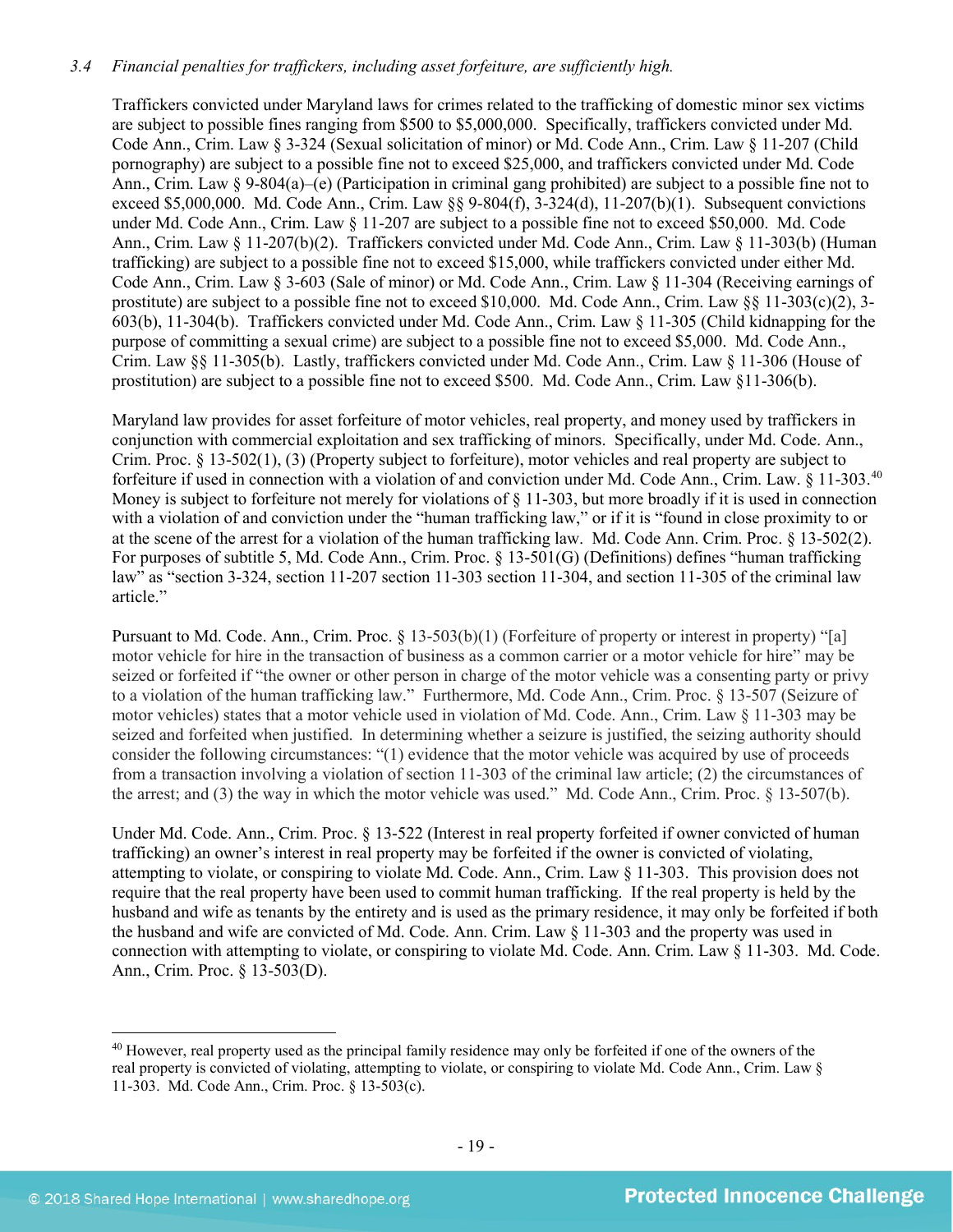Md. Code Ann., Crim. Proc. § 13-525(a) (Presumption that property or interest in property subject to forfeiture) creates a rebuttable presumption that property or an owner's interest in property is subject to forfeiture if the state establishes by clear and convincing evidence that:

(i) the person was convicted of violating section 11-303 of the criminal law article or attempting or conspiring to violate section 11-303 of the criminal law article;

(ii) the property was acquired by the person during the violation or within a reasonable time after the violation; and

(iii) there was no other likely source for the property.

Pursuant to Md. Code. Ann., Crim. Pro. §13-514 (Property directly or indirectly dangerous to health or safety or used for criminal purposes) forfeiture proceedings shall be filed promptly when there is probable cause to believe that the seized property is "directly or indirectly dangerous to health or safety and that the property was or will be used to violate section 11-303 of the criminal law article."

Md. Code Ann., Crim. Proc. § 11-603(a) (Restitution determination) may, however, require a trafficker to make restitution if any of the following circumstances exist:

(1) as a direct result of the crime or delinquent act, property of the victim was stolen, damaged, destroyed, converted, or unlawfully obtained, or its value substantially decreased;

(2) as a direct result of the crime or delinquent act, the victim suffered:

- (i) actual medical, dental, hospital, counseling, funeral, or burial expenses or losses;
- (ii) direct out-of-pocket loss;
- (iii) loss of earnings; or

(iv) expenses incurred with rehabilitation;

(3) the victim incurred medical expenses that were paid by the Department of Health and Mental Hygiene or any other governmental unit;

(4) a governmental unit incurred expenses in removing, towing, transporting, preserving, storing, selling, or destroying an abandoned vehicle as defined in § 25-201 of the Transportation Article;

(5) the Criminal Injuries Compensation Board paid benefits to a victim; or

(6) the Department of Health and Mental Hygiene or other governmental unit paid expenses incurred under Subtitle 1, Part II of this title.

If the court orders the trafficker to make restitution, the court also may enter "an immediate and continuing earnings withholding order" and specify an amount the trafficker's employer must withhold and pay to the appropriate governmental entity. Md. Code. Ann., Crim. Proc. § 11-617(a)(1), (d)(1) (Immediate and continuing earnings withholding orders).

# *3.5 Convicted traffickers are required to register as sex offenders.*

Pursuant to Md. Code Ann., Crim. Proc. § 11-704(a) (Registration required), sex offender registration is required for tier I, II, and III sex offenders, and "a sex offender who is required to register by another jurisdiction" who moves to Maryland to live, work, attend school, or be a transient.

According to Md. Code Ann., Crim. Proc. § 11-701(o)(4) (Definitions), a "tier I sex offender" includes a person convicted of any the following:

any of the following federal offenses:

. . . . (vi) sex trafficking by force, fraud, or coercion under 18 U.S.C. § 1591; or

(vii) travel with intent to engage in illicit conduct under 18 U.S.C. § 2423(b);

. . . .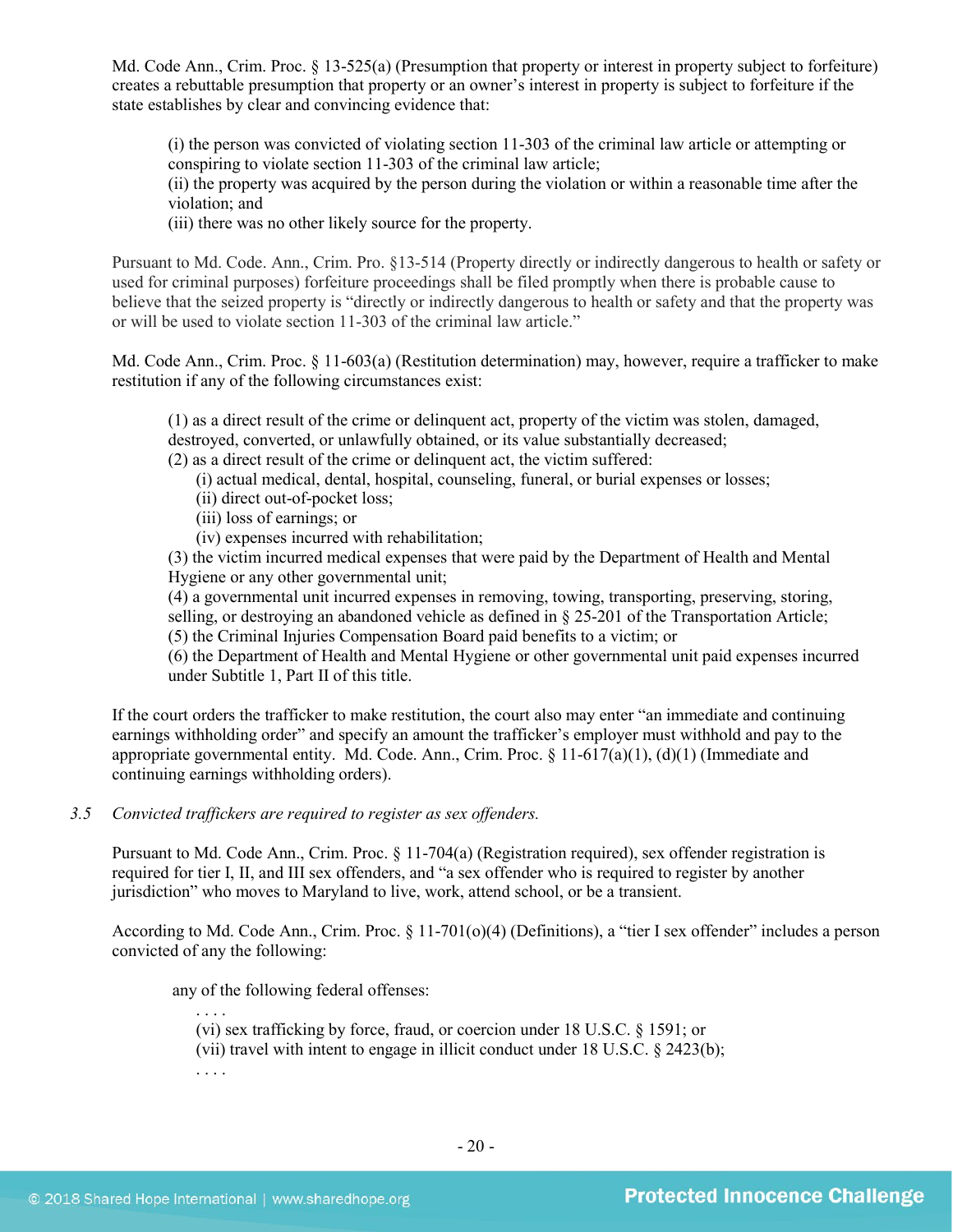A "tier II sex offender," according to Md. Code Ann., Crim. Proc. § 11-701(p), includes a person convicted of

(1) conspiring to commit, attempting to commit, or committing a violation of  $\S 3-307(a)(4)$  or (5) [Sexual offense in the third degree where the victim is 14 or 15 years old and the defendant is at least 21], § 3-324 [Sexual solicitation of minor], [or] § 11-207 [Child pornography] ...; (2) conspiring to commit, attempting to commit, or committing a violation of § 11-303 [Human trafficking], § 11-305 [Child kidnapping for the purpose of committing a sexual crime], or § 11-306 [House of prostitution] . . . if the intended prostitute or victim is a minor; (3) conspiring to commit, attempting to commit, or committing a violation of . . . § 3-603 [Sale of Minorl . . . if the victim is a minor who is at least 14 years old; (4) conspiring to commit, attempting to commit, or committing an offense that would require the person to register as a tier I sex offender after the person was already registered as a tier I sex offender; (5) a crime that was committed in a federal, military, tribal, or other jurisdiction that, if committed in this State, would constitute one of the crimes listed in items (1) through (3) of this subsection . . . . . . .

Similarly, Md. Code Ann., Crim. Proc. § 11-701(q) defines "tier III sex offender" as including persons convicted of any of following:

(1) conspiring to commit, attempting to commit, or committing a violation of:

. . . . (ii)  $\S$  3-303 [Rape in the first degree],  $\S$  3-304 [Rape in the second degree], ...  $\S$  3-315 [Continuing] course of conduct with child] . . . or § 3-602 [Sexual abuse of minor] . . .

. . . . (vi) § 3-305 [Sexual offense in the first degree] or § 3-306 [Sexual offense in the second degree] of the Criminal Law Article as the sections existed before October 1, 2017;

(2) conspiring to commit, attempting to commit, or committing a violation of  $\S 3-307(a)(3)$  [Sexual] offense in the third degree where the victim is under 14 and the defendant is at least 4 years older than the victim]  $\ldots$  if the victim is under the age of 14 years;

. . . . (4) conspiring to commit, attempting to commit, or committing an offense that would require the person to register as a tier I or tier II sex offender after the person was already registered as a tier II sex offender;

(5) a crime committed in a federal, military, tribal, or other jurisdiction that, if committed in this State, would constitute one of the crimes listed in items (1) through (3) of this subsection . . . . . . .

*3.6 Laws relating to parental custody and termination of parental rights include sex trafficking or commercial sexual exploitation of children (CSEC) offenses as grounds for sole custody or termination in order to prevent traffickers from exploiting their parental rights as a form of control.* 

Child sex trafficking is included as a ground for terminating parental rights based on the definitions of "abuse" and "sexual abuse."<sup>[41](#page-20-0)</sup>

Under Md. Code Ann., Fam. Law § 5-323(b) (Grant of guardianship—Nonconsensual), the court has the authority to terminate parental rights if, after considering a number of factors, it "finds by clear and convincing evidence that a parent is unfit to remain in a parental relationship with the child or that exceptional circumstances exist that would make a continuation of the parental relationship detrimental to the best interests of the child . . . ."

<span id="page-20-0"></span><sup>&</sup>lt;sup>41</sup> See infra Component 5.5 for full discussion regarding the definitions of "abuse" and "sexual abuse."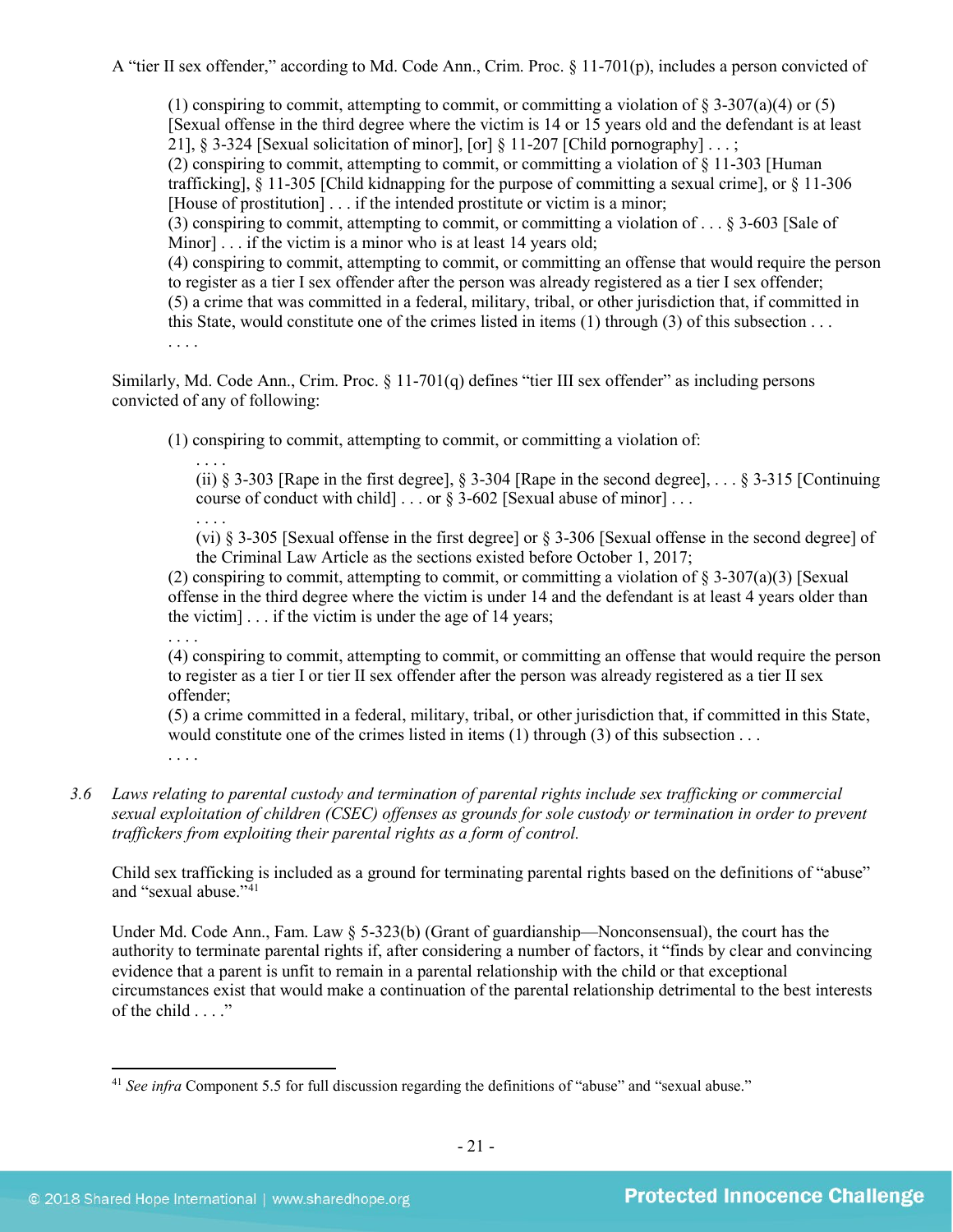In determining whether to terminate parental rights, Md. Code Ann., Fam. Law § 5-323(d) provides,

a juvenile court shall give primary consideration to the health and safety of the child and consideration to all other factors needed to determine whether terminating a parent's rights is in the child's best interests, including:

(3) whether:

. . . .

(i) the parent has abused or neglected the child or a minor and the seriousness of the abuse or neglect;

- (iii) the parent subjected the child to:
	- 1. chronic abuse;
	- 2. chronic and life-threatening neglect;
	- 3. sexual abuse; or
	- 4. torture;
- (iv) the parent has been convicted, in any state or any court of the United States, of:
	- 1. a crime of violence $42$  against:
		- A. a minor offspring of the parent;
		- B. the child; or
		- C. another parent of the child; or

2. aiding or abetting, conspiring, or soliciting to commit a crime described in item 1 of this item; and

(v) the parent has involuntarily lost parental rights to a sibling of the child;

. . . .

Because the definitions of "abuse" and "sexual abuse" specifically include child sex trafficking, a conviction under Md. Code Ann., Crim. Law  $\S$  11-303(a)(1) (Human trafficking) is included as a ground for terminating parental rights[.43](#page-21-1)

(3) kidnapping;

(8) rape;

. . . .

 $\overline{\phantom{a}}$ 

. . . . (12) sexual offense in the first degree;

(13) sexual offense in the second degree;

. . . .

- (15) child abuse in the first degree under § 3-601 of this article;
- (16) sexual abuse of a minor under  $\S$  3-602 of this article if:
	- (i) the victim is under the age of 13 years and the offender is an adult at the time of the offense; and (ii) the offense involved:
		- 1. vaginal intercourse, as defined in § 3-301 of this article;
		- 2. a sexual act, as defined in § 3-301 of this article;
		- 3. an act in which a part of the offender's body penetrates, however slightly, into the victim's genital opening or anus; or
		- 4. the intentional touching of the victim's or the offender's genital, anal, or other intimate area for sexual arousal, gratification, or abuse;
- (18) an attempt to commit any of the crimes described in items (1) through (17) of this subsection;
- (19) continuing course of conduct with a child under § 3-315 of this article;

. . . .

. . . .

<span id="page-21-1"></span>*See supra* note [8.](#page-3-0)

<span id="page-21-0"></span><sup>&</sup>lt;sup>42</sup> Pursuant to Md. Code Ann., Crim. Law  $\S 14-101(a)$  (Mandatory sentences for crimes of violence), a "crime of violence" includes the following: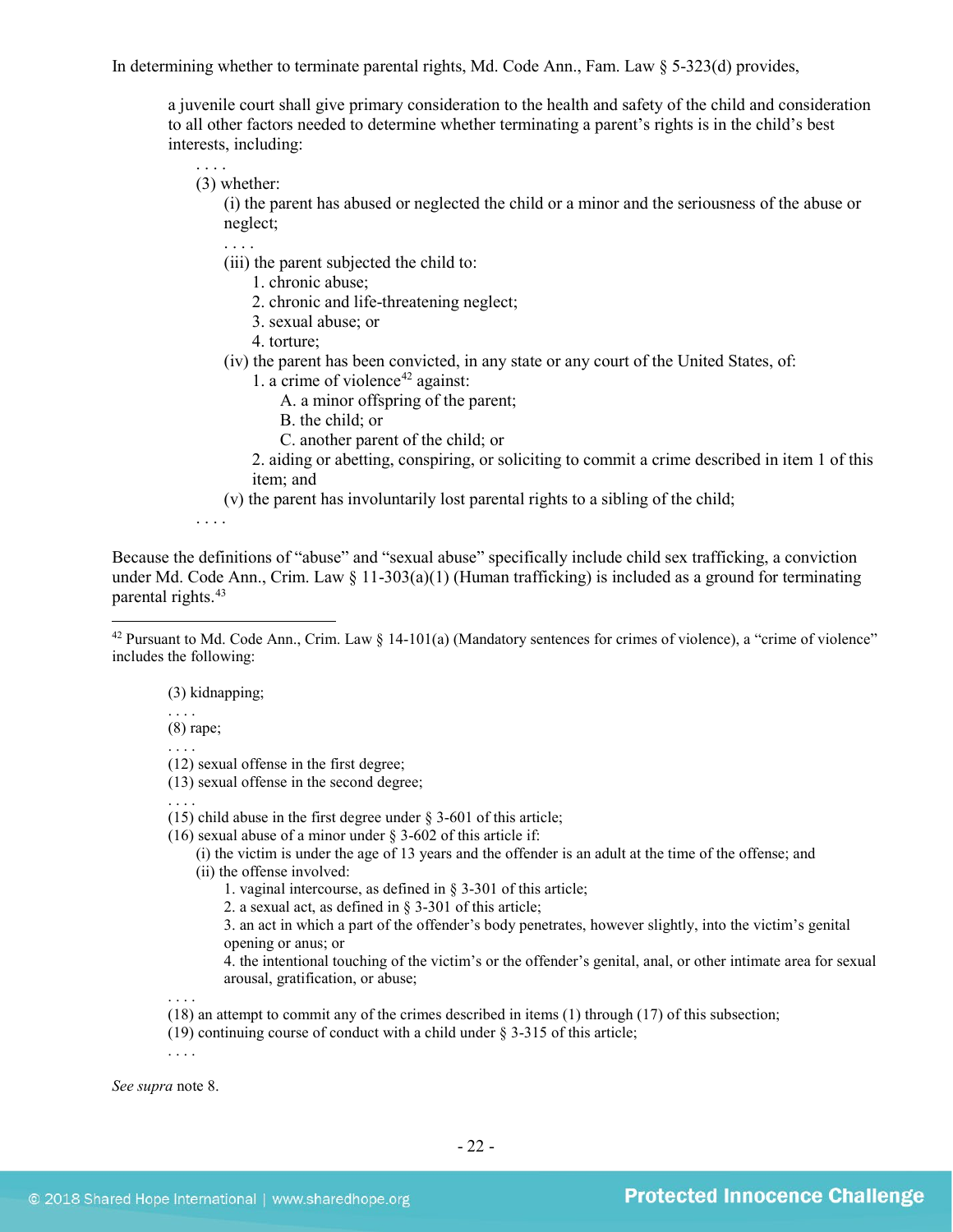The court may terminate parental rights without considering any of these factors, if the child's parent has not come forward within 60 days of the "child's adjudication as a child in need of assistance," and "the identities of the child's parents are unknown." Md. Code Ann., Fam. Law § 5-323(c). "Child in need of assistance," or "CINA," is defined as a person under 18 "who requires court intervention because: (1) The child has been abused, has been neglected, has a developmental disability, or has a mental disorder; and (2) The child's parents, guardian, or custodian are unable or unwilling to give proper care and attention to the child and the child's needs." Md. Code Ann., Cts. & Jud. Proc. §  $3-801(e) - (g)$  (Definitions).

<sup>43</sup> *See infra* component 5.5 for full discussion regarding the definitions of abuse and sexual abuse.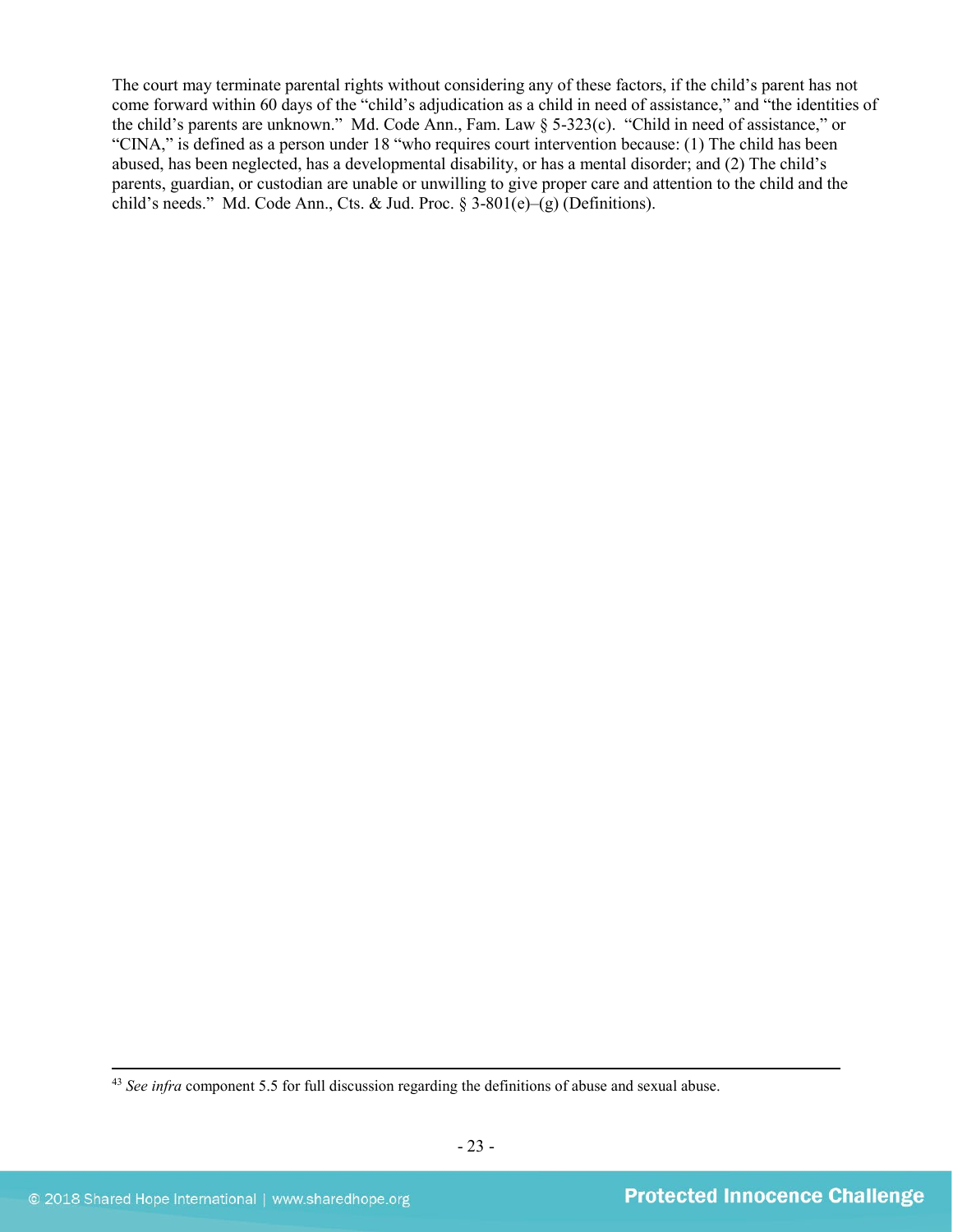#### **FRAMEWORK ISSUE 4: CRIMINAL PROVISIONS FOR FACILITATORS**

#### *Legal Components:*

- *4.1 The acts of assisting, enabling, or financially benefitting from child sex trafficking are included as criminal offenses in the state sex trafficking statute.*
- *4.2 Financial penalties, including asset forfeiture laws, are in place for those who benefit financially from or aid and assist in committing domestic minor sex trafficking.*
- *4.3 Promoting and selling child sex tourism is illegal.*
- *4.4 Promoting and selling images of child sexual exploitation carries penalties as high as similar federal offenses. \_\_\_\_\_\_\_\_\_\_\_\_\_\_\_\_\_\_\_\_\_\_\_\_\_\_\_\_\_\_\_\_\_\_\_\_\_\_\_\_\_\_\_\_\_\_\_\_\_\_\_\_\_\_\_\_\_\_\_\_\_\_\_\_\_\_\_\_\_\_\_\_\_\_\_\_\_\_\_\_\_\_\_\_\_\_\_\_\_\_\_\_\_\_*

#### *Legal Analysis:*

*4.1 The acts of assisting, enabling, or financially benefitting from child sex trafficking are included as criminal offenses in the state sex trafficking statute.*

Md. Code Ann., Crim. Law § 11-303(e) (Human trafficking) provides that "[a] person who knowingly benefits financially or by receiving anything of value from participation in a venture that includes an act described in [Md. Code Ann., Crim. Law  $\zeta$  11-303(a) or (b)]<sup>[44](#page-23-0)</sup> . . . is subject to the same penalties that would apply if the person had violated that subsection." Thus, if the victim of the conduct described in Md. Code Ann., Crim. Law § 11-303(a)(1) is a minor,<sup>45</sup> a facilitator convicted under Md. Code Ann., Crim. Law § 11-303(e) is guilty of a felony punishable by imprisonment up to 25 years, a fine not to exceed \$15,000, or both. Md. Code Ann., Crim. Law § 11-303(c)(2).

The conduct of some facilitators may fall under Md. Code Ann., Crim. Law § 11-304(a) (Receiving earnings of prostitute),<sup>46</sup> which is a misdemeanor punishable by imprisonment up to 10 years, a fine not to exceed \$10,000, or both. Also, facilitators convicted under Md. Code Ann., Crim. Law  $\S 11-306(a)$  (House of prostitution)<sup>[47](#page-23-3)</sup> are guilty of a misdemeanor punishable by imprisonment up to 1 year, a fine not to exceed \$500, or both. Md. Code Ann., Crim. Law § 11-306(b).

Facilitators may also be prosecuted under Md. Code Ann., Crim. Law § 11-207(a)(5) (Child pornography) if they "use a computer to knowingly . . . transmit, . . . sell, . . . exchange, or disseminate any notice, statement, advertisement, or minor's name, telephone number, place of residence, physical characteristics, or other descriptive or identifying information for the purpose of . . . facilitating [or] encouraging . . . unlawful sadomasochistic abuse or sexual conduct of or with a minor." A conviction under this statute is a felony conviction punishable by imprisonment up to 10 years, a fine not to exceed \$25,000, or both. Md. Code Ann., Crim. Law § 11-207(b)(1). Subsequent convictions are punishable by imprisonment up to 20 years, a fine not to exceed \$50,000, or both. Md. Code Ann., Crim. Law § 11-207(b)(2).

Facilitators who are corporate entities or individuals responsible for managing corporations may have their corporate charters or their corporation's charters terminated pursuant to Md. Code Ann., Corps. & Assocs. § 1- 405(b) (Forfeiture of charter, revocation of permit, or injunction against business other than corporation for illegal conduct connected with organized crime). Specifically, Md. Code Ann., Corps. & Assocs. § 1-405(b) (Proceeding to forfeit charter) states,

<span id="page-23-0"></span><sup>44</sup> *See supra* Component 1.1 for discussion of relevant provisions.

<span id="page-23-1"></span>

<span id="page-23-2"></span><sup>&</sup>lt;sup>46</sup> *See supra* Component 3.1 for discussion of relevant provisions.

<span id="page-23-3"></span><sup>47</sup> *See supra* Component 1.2 for discussion of relevant provisions.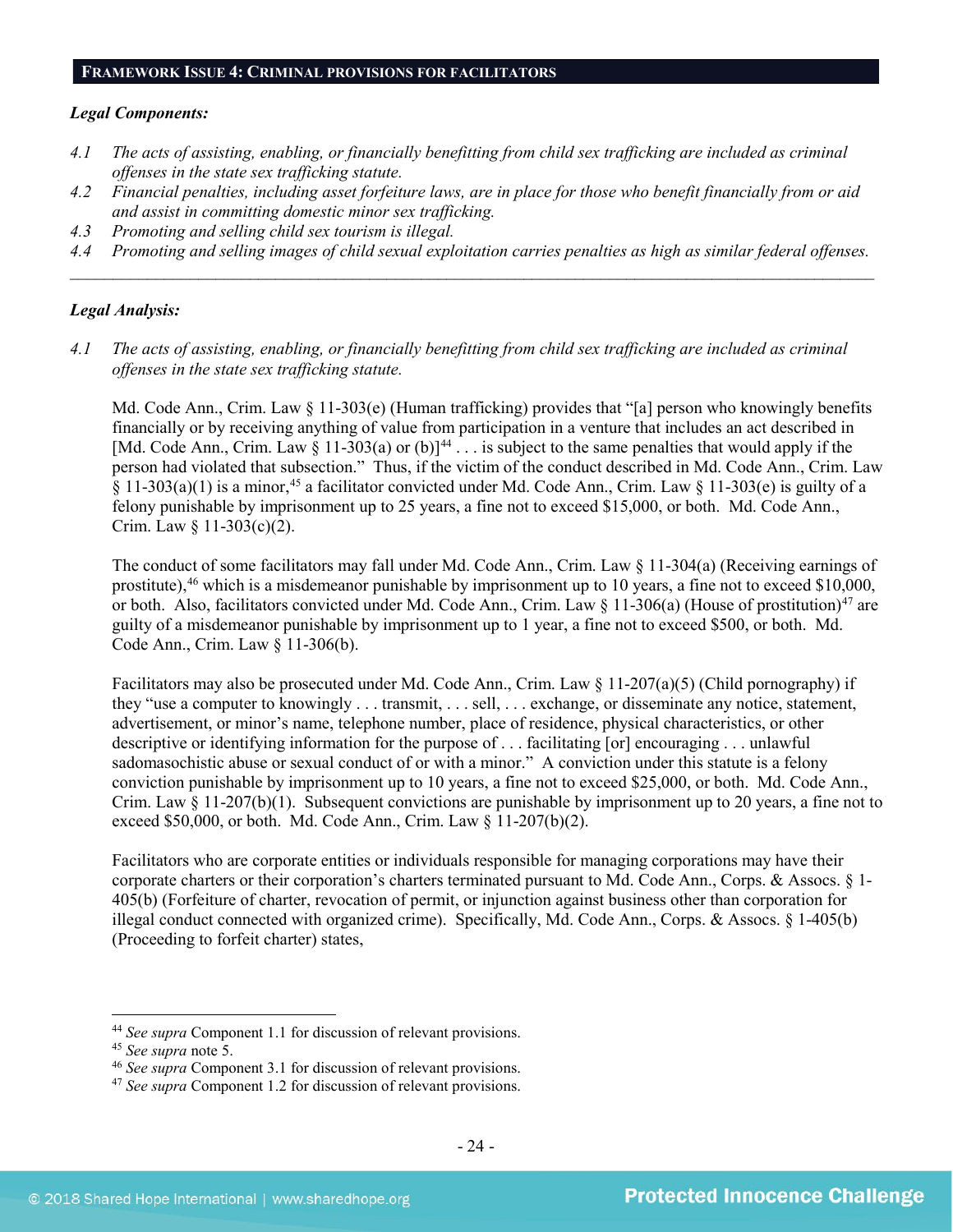The Attorney General may institute a civil proceeding in the courts to forfeit the charter of any Maryland corporation and to revoke the authority of any foreign corporation to do business in this State, if:

(1) (i) A corporate officer or any person controlling the management or operation of the corporation, with the knowledge of the president and a majority of the board of directors or under circumstances where the president and a majority of the directors should have knowledge, is a person engaged in organized crime or connected directly or indirectly with an organization or criminal society engaged in organized crime; or (ii) A director, officer, employee, agent, or stockholder acting for, through, or on behalf of a corporation in conducting its affairs purposely engages in a persistent course of organized crime

or other criminal conduct with the knowledge of the president and a majority of the board of directors or under circumstances where the president and a majority of the directors should have knowledge, with the intent to compel or induce any person to deal with the corporation or to engage in organized crime; and

(2) For the prevention of future illegal conduct of the same character, the public interest requires the charter of the corporation to be forfeited and the corporation to be dissolved or the authorization to be revoked.

As used in Md. Corps. & Assocs. Code Ann. § 1-405, "organized crime" includes "any combination or conspiracy  $\dots$  to violate, aid or abet the violation of criminal laws related to prostitution  $\dots$ ." Md. Corps.  $\&$ Assocs. Code Ann. § 1-405(a)(2).

Additionally, if a facilitator engages in some other business that is not a corporation, Md. Corps. & Assocs. Code Ann. § 1-405(c) provides,

The Attorney General may institute a civil proceeding in the courts to enjoin the operation of any business other than a corporation, including a partnership, limited partnership, unincorporated association, joint venture, or sole proprietorship, if:

(1) Any person in control of the business, who may be a partner in a partnership, a participant in a joint venture, the owner of a sole proprietorship, an employee or agent of any of these businesses, or a person who, in fact, exercises control over the operations of the business in conducting its business affairs, purposely engages in a persistent course of organized crime or other illegal conduct with the intent to compel or induce any person to deal with the business or engage in organized crime; and

(2) For the prevention of future illegal conduct of the same character, the public interest requires the operation of the business to be enjoined.

*4.2 Financial penalties, including asset forfeiture laws, are in place for those who benefit financially from or aid and assist in committing domestic minor sex trafficking.*

Facilitators convicted under Maryland laws for crimes related to the trafficking of domestic minor sex victims are subject to possible fines ranging from \$500 to \$100,000. Specifically, facilitators convicted under Md. Code Ann., Crim. Law § 9-804(a)–(e) (Participation in criminal gang prohibited) are subject to a possible fine not to exceed \$5,000,000, and facilitators convicted under Md. Code Ann., Crim. Law § 11-207 (Child pornography) are subject to a possible fine not to exceed \$25,000. Md. Code Ann., Crim. Law §§ 9-804(f)(1), 11-207(b)(1). Subsequent convictions under Md. Code Ann., Crim. Law § 11-207(b)(2) are subject to a possible fine not to exceed \$50,000. Facilitators convicted under Md. Code Ann., Crim. Law § 11-303(b) (Human trafficking) are subject to a possible fine not to exceed \$15,000, while facilitators convicted under Md. Code Ann., Crim. Law § 11-304 (Receiving earnings of prostitute) are subject to a possible fine not to exceed \$10,000. Md. Code Ann., Crim. Law  $\S$  11-303(c)(2), 11-304(b). Facilitators convicted under Md. Code Ann. Crim. Law § 9-802 (Criminal gang activity) are subject to a possible fine not to exceed \$10,000. Md. Code Ann., Crim. Law §9-802(b). Lastly, facilitators convicted under Md. Code Ann., Crim. Law § 11-306 (House of prostitution) are subject to a possible fine not to exceed \$500. Md. Code Ann., Crim. Law §11-306(b).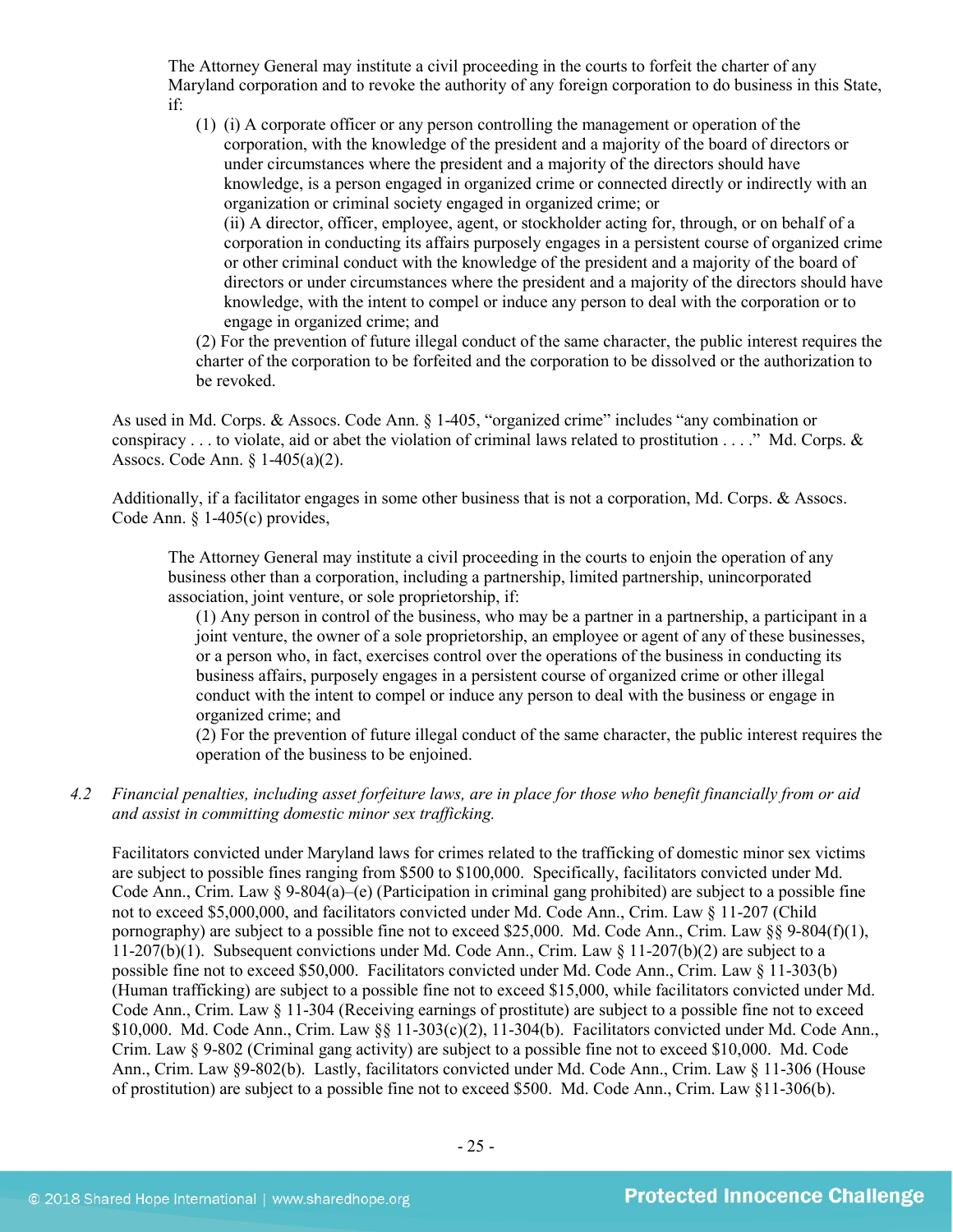Maryland law provides for asset forfeiture of motor vehicles, real property, and money used by facilitators in conjunction with commercial exploitation and sex trafficking of minors. Specifically, under Md. Code. Ann., Crim. Proc. § 13-502(1), (3) (Property subject to forfeiture), motor vehicles and real property are subject to forfeiture if used in connection with a violation of and conviction under Md. Code. Ann., Crim. Law. § 11- 303.[48](#page-25-0) Money is more broadly subject to forfeiture if it is used in connection with a violation of and conviction under "the human trafficking law," or if it is "found in close proximity to or at the scene of the arrest for a violation of the human trafficking law." Md. Code. Ann., Crim. Proc. § 13-502(2). For purposes of subtitle 5, Md. Code. Ann., Crim. Proc. § 13-501(G) (Definitions) defines "human trafficking law" as "section 3-324 [Sexual solicitation of minor], section 11-207, section 11-303, section 11-304, and section 11-305 [Child kidnapping for the purpose of committing a sexual crime] of the criminal law article."

Pursuant to Md. Code. Ann., Crim. Proc. § 13-503(b)(1) (Forfeiture of property or interest in property) "[a] motor vehicle for hire in the transaction of business as a common carrier or a motor vehicle for hire" may be seized or forfeited if "the owner or other person in charge of the motor vehicle was a consenting party or privy to a violation of the human trafficking law." Md. Code. Ann., Crim. Proc. § 13-501(G) defines "human trafficking law" for purposes of the subtitle 5 as "section 3-324 [Sexual solicitation of minor], section 11-207, section 11-303, section 11-304, and section 11-305 of the criminal law article." Furthermore, Md. Code Ann., Crim. Proc. § 13-507 (Seizure of motor vehicles) states that a motor vehicle used in violation of Md. Code. Ann., Crim. Law § 11-303 may be seized and forfeited when justified. In determining whether a seizure is justified, the seizing authority should consider the following circumstances: "(1) evidence that the motor vehicle was acquired by use of proceeds from a transaction involving a violation of section 11-303 of the criminal law article; (2) the circumstances of the arrest; and (3) the way in which the motor vehicle was used."

Under Md. Code. Ann., Crim. Proc. § 13-522 (Interest in real property forfeited if owner convicted of human trafficking) an owner's interest in real property may be forfeited if the owner is convicted of violating, attempting to violate, or conspiring to violate Md. Code. Ann., Crim. Law § 11-303. This provision does not require that the real property have been used to commit human trafficking. If the real property is held by the husband and wife as tenants by the entirety and is used as the primary residence, it may only be forfeited if both the husband and wife are convicted of Md. Code. Ann. Crim. Law § 11-303 and the property was used in connection with attempting to violate, or conspiring to violate Md. Code. Ann. Crim. Law § 11-303. Md. Code. Ann., Crim. Proc. § 13-503(D).

Md. Code Ann., Crim. Proc. § 13-525(a) (Presumption that property or interest in property subject to forfeiture) creates a rebuttable presumption that property or an owner's interest in property is subject to forfeiture "if the state establishes by clear and convincing evidence that:

(i) the person was convicted of violating section 11-303 of the criminal law article or attempting or conspiring to violate section 11-303 of the criminal law article;

(ii) the property was acquired by the person during the violation or within a reasonable time after the violation; and

(iii) there was no other likely source for the property.

Pursuant to Md. Code. Ann., Crim. Pro. §13-514 (Property directly or indirectly dangerous to health or safety or used for criminal purposes) forfeiture proceedings shall be filed promptly when there is probable cause to believe that the seized property is "directly or indirectly dangerous to health or safety and that the property was or will be used to violate section 11-303 of the criminal law article."

Md. Code Ann., Crim. Proc. § 11-603(a) (Restitution determination) may, however, require a facilitator to make restitution if any of the following circumstances exist:

<span id="page-25-0"></span><sup>48</sup> *See supra* note [40](#page-18-1) for further discussion on forfeiture of principal family residence.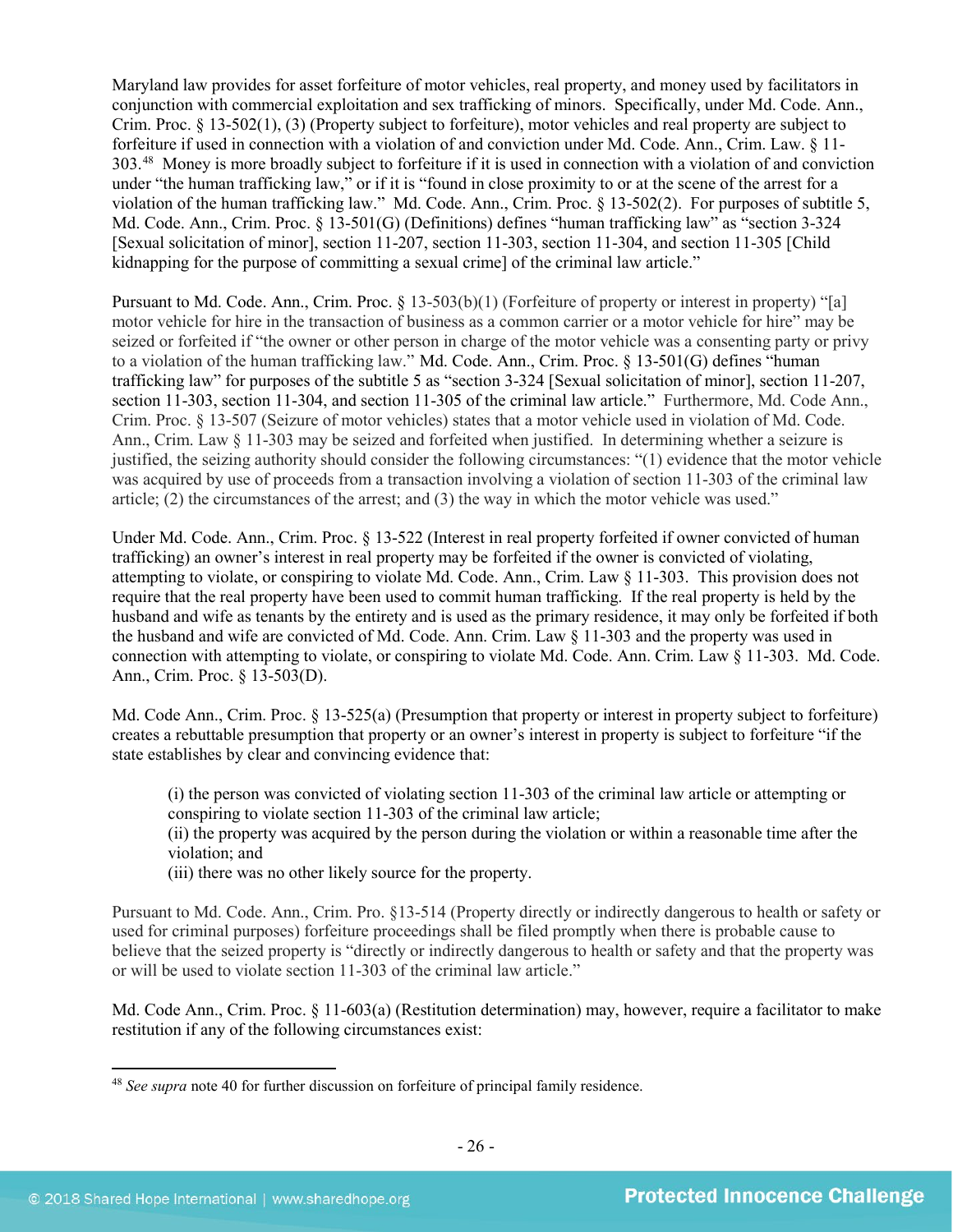(1) as a direct result of the crime or delinquent act, property of the victim was stolen, damaged, destroyed, converted, or unlawfully obtained, or its value substantially decreased; (2) as a direct result of the crime or delinquent act, the victim suffered:

(i) actual medical, dental, hospital, counseling, funeral, or burial expenses or losses;

- (ii) direct out-of-pocket loss;
- (iii) loss of earnings; or
- (iv) expenses incurred with rehabilitation;

(3) the victim incurred medical expenses that were paid by the Department of Health and Mental Hygiene or any other governmental unit;

(4) a governmental unit incurred expenses in removing, towing, transporting, preserving, storing, selling, or destroying an abandoned vehicle as defined in § 25-201 of the Transportation Article;

(5) the Criminal Injuries Compensation Board paid benefits to a victim; or

(6) the Department of Health and Mental Hygiene or other governmental unit paid expenses incurred under Subtitle 1, Part II of this title.

If the court orders the facilitator to make restitution, the court also may enter "an immediate and continuing earnings withholding order" and specify an amount the facilitator's employer must withhold and pay to the appropriate governmental entity. Md. Code. Ann., Crim. Proc.  $\S 11-617(a)(1)$ , (d)(1) (Immediate and continuing earnings withholding orders).

- 4.2.1 Recommendation: Amend existing asset forfeiture laws or enact an asset forfeiture law to include forfeiture of tangible and intangible personal property for violations by facilitators of human trafficking and CSEC offenses.
- 4.2.2 Recommendation: Amend Md. Code Ann., Crim. Proc. § 11-603 to provide mandatory minimum fines for human trafficking and CSEC offenses.
- *4.3 Promoting and selling child sex tourism is illegal*.

Maryland has no specific provision prohibiting promoting or selling child sex tourism in Maryland.

- 4.3.1 Recommendation: Enact a law that prohibits selling or offering to sell travel services that include or facilitate travel for the purpose of engaging in commercial sexual exploitation of a minor.
- *4.4 Promoting and selling images of child sexual exploitation carries penalties as high as similar federal offenses.*

Md. Code Ann., Crim. Law § 11-207 (Child pornography) prohibits the promotion and sale of images of child sexual exploitation (ICSE). Specifically, Md. Code Ann., Crim. Law  $\S$  11-207(a)(4) makes it a crime for a person to

knowingly promote, advertise, solicit, distribute, or possess with the intent to distribute any matter, visual representation, or performance:

(i) that depicts a minor engaged as a subject in sadomasochistic abuse or sexual conduct; or (ii) in a manner that reflects the belief, or that is intended to cause another to believe, that the matter, visual representation, or performance depicts a minor engaged as a subject of sadomasochistic abuse or sexual conduct.

A conviction under Md. Code Ann., Crim. Law § 11-207(a) is a felony conviction punishable by imprisonment up to 10 years, a fine not to exceed \$25,000, or both. Md. Code Ann., Crim. Law § 11-207(b)(1). Subsequent convictions are punishable by imprisonment up to 20 years, a fine not to exceed \$50,000, or both. Md. Code Ann., Crim. Law § 11-207(b)(2).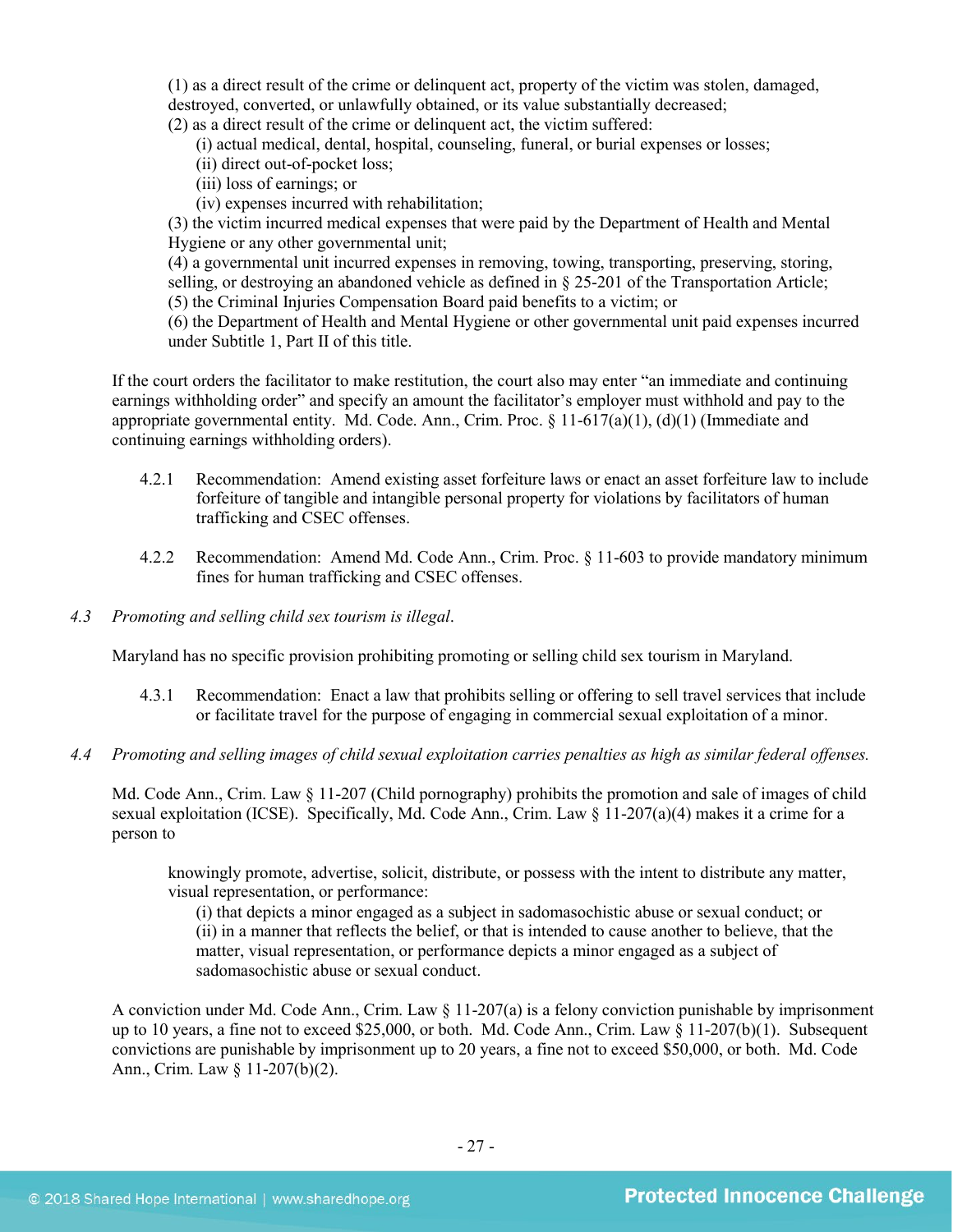Md. Code Ann., Crim. Law § 11-208.1 (Removal of child pornography from Internet) may also be used to prosecute a facilitator who "provides a service that provides or enables computer access via the Internet by multiple users to a computer server or similar device used for the storage of graphics, video, or images" and does not remove an "item of child pornography that is the subject of [a court] order within 5 business days after receiving the court order." Md. Code Ann., Crim. Law § 11-208.1(a)(4), (f). Pursuant to subsection (h), such facilitators must also

report the location of an item of child pornography to the State Police if the item of child pornography:

1. resides on a server or storage device that is:

A. controlled or owned by the interactive computer service provider; and B. located in the State; or

2. based on information apparent to the provider at the time of the report or discovery of an item of child pornography, pertains to a subscriber or user of the interactive computer service who resides in the State.<sup>[49](#page-27-0)</sup>

A facilitator who willfully refuses to remove ICSE from a computer server pursuant to Md. Code Ann., Crim. Law § 11-208.1(f) or who knowingly and willfully refuses to make reports as required under Md. Code Ann., Crim. Law  $\S$  11-208.1(h) is, upon conviction, guilty of a misdemeanor punishable by a fine not to exceed \$5,000 for a first conviction, \$20,000 for a second conviction, or \$30,000 for each subsequent conviction. Md. Code Ann., Crim. Law § 11-208.1(i), (h)(2).

<span id="page-27-0"></span><sup>&</sup>lt;sup>49</sup> Interactive computer service providers do not have to report the location of ICSE to the State Police if "1. federal law expressly provides for or permits the referral of a report of an item of child pornography to a State or local law enforcement agency; and 2. the interactive computer service provider complies with the federal law." Md. Crim. Law § 11-208.1(h)(1)(ii).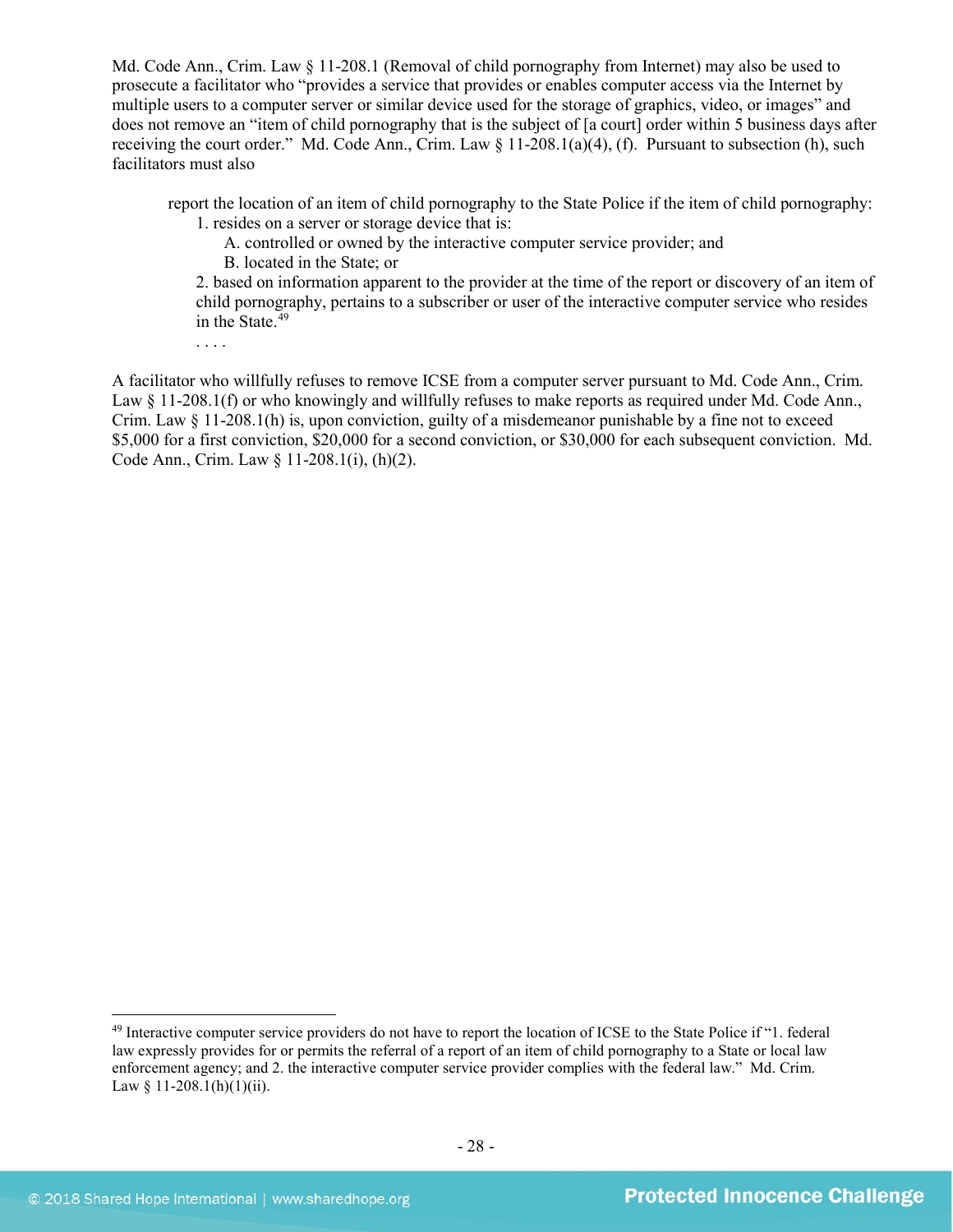#### **FRAMEWORK ISSUE 5: PROTECTIVE PROVISIONS FOR THE CHILD VICTIMS**

#### *Legal Components:*

- *5.1 Victims under the core child sex trafficking offense include all commercially sexually exploited children.*
- *5.2 The state sex trafficking statute expressly prohibits a defendant from asserting a defense based on the willingness of the minor under 18 to engage in the commercial sex act.*
- *5.3 State law prohibits the criminalization of minors under 18 for prostitution offenses.*
- *5.4 State law provides a non-punitive avenue to specialized services through one or more points of entry.*
- *5.5 Child sex trafficking is identified as a type of abuse and neglect within child protection statutes.*
- *5.6 The definition of "caregiver" or another related term in the child welfare statutes is not a barrier to a sex trafficked child accessing the protection of child welfare.*
- *5.7 Crime victims' compensation is specifically available to a child victim of sex trafficking or commercial sexual exploitation of children (CSEC).*
- *5.8 Victim-friendly procedures and protections are provided in the trial process for minors under 18.*
- *5.9 Child sex trafficking victims may vacate delinquency adjudications and expunge related records for prostitution and other offenses arising from trafficking victimization, without a waiting period.*
- *5.10 Victim restitution and civil remedies for victims of domestic minor sex trafficking or commercial sexual exploitation of children (CSEC) are authorized by law.*
- *5.11 Statutes of limitations for civil and criminal actions for child sex trafficking or commercial sexual exploitation of children (CSEC) offenses are eliminated or lengthened to allow prosecutors and victims a realistic opportunity to pursue criminal action and legal remedies.*

*\_\_\_\_\_\_\_\_\_\_\_\_\_\_\_\_\_\_\_\_\_\_\_\_\_\_\_\_\_\_\_\_\_\_\_\_\_\_\_\_\_\_\_\_\_\_\_\_\_\_\_\_\_\_\_\_\_\_\_\_\_\_\_\_\_\_\_\_\_\_\_\_\_\_\_\_\_\_\_\_\_\_\_\_\_\_\_\_\_\_\_\_\_*

# *Legal Analysis:*

 $\overline{\phantom{a}}$ 

5.1 Victims under the core child sex trafficking offense include all commercially sexually exploited children.<sup>[50](#page-28-0)</sup>

Md. Code Ann. Crim. Law § 11-303 (Human trafficking), Maryland's human trafficking offense, does not include all commercial sexual exploitation of minors. Under Md. Code Ann. Crim. Law § 11-303, means of force, fraud, or coercion are not required.<sup>[51](#page-28-1)</sup> However, the human trafficking law does not apply to buyers; thus, buying commercial sex with a person who is under 18 does not constitute human trafficking. [52](#page-28-2) As such, the offense of human trafficking, under Md. Code Ann. Crim. Law § 11-303, requires that a trafficker or controlling third party be identified. Consequently, not all commercially sexually exploited children are identifiable as victims under Md. Code Ann. Crim. Law § 11-303.

- 5.1.1 Recommendation: Amend the definition of Md. Code Ann. Crim. Law § 11-303 (Human trafficking) so that all commercially sexually exploited children are identifiable as victims and eligible for protections pursuant to their victim status.
- <span id="page-28-0"></span>*5.2 The state sex trafficking statute expressly prohibits a defendant from asserting a defense based on the willingness of the minor under 18 to engage in the commercial sex act.*

<sup>50</sup> *See generally* **SHARED HOPE INTERNATIONAL**, "Eliminating the Third Party Control Barrier to Identifying Juvenile Sex Trafficking Victims," JuST Response Policy Paper (2015), [http://sharedhope.org/wp](http://sharedhope.org/wp-content/uploads/2015/08/Policy-Paper_Eliminating-Third-Party-Control_Final1.pdf)[content/uploads/2015/08/Policy-Paper\\_Eliminating-Third-Party-Control\\_Final1.pdf](http://sharedhope.org/wp-content/uploads/2015/08/Policy-Paper_Eliminating-Third-Party-Control_Final1.pdf) (discussing need to include all commercially sexually exploited children within sex trafficking definitions and corresponding need to include buyer conduct in core sex trafficking offenses regardless of whether victim is under control of a third party).

<span id="page-28-1"></span><sup>51</sup> *See supra* discussion in Component 1.1.

<span id="page-28-2"></span><sup>52</sup> *See supra* discussion of buyer applicability in Component 2.1.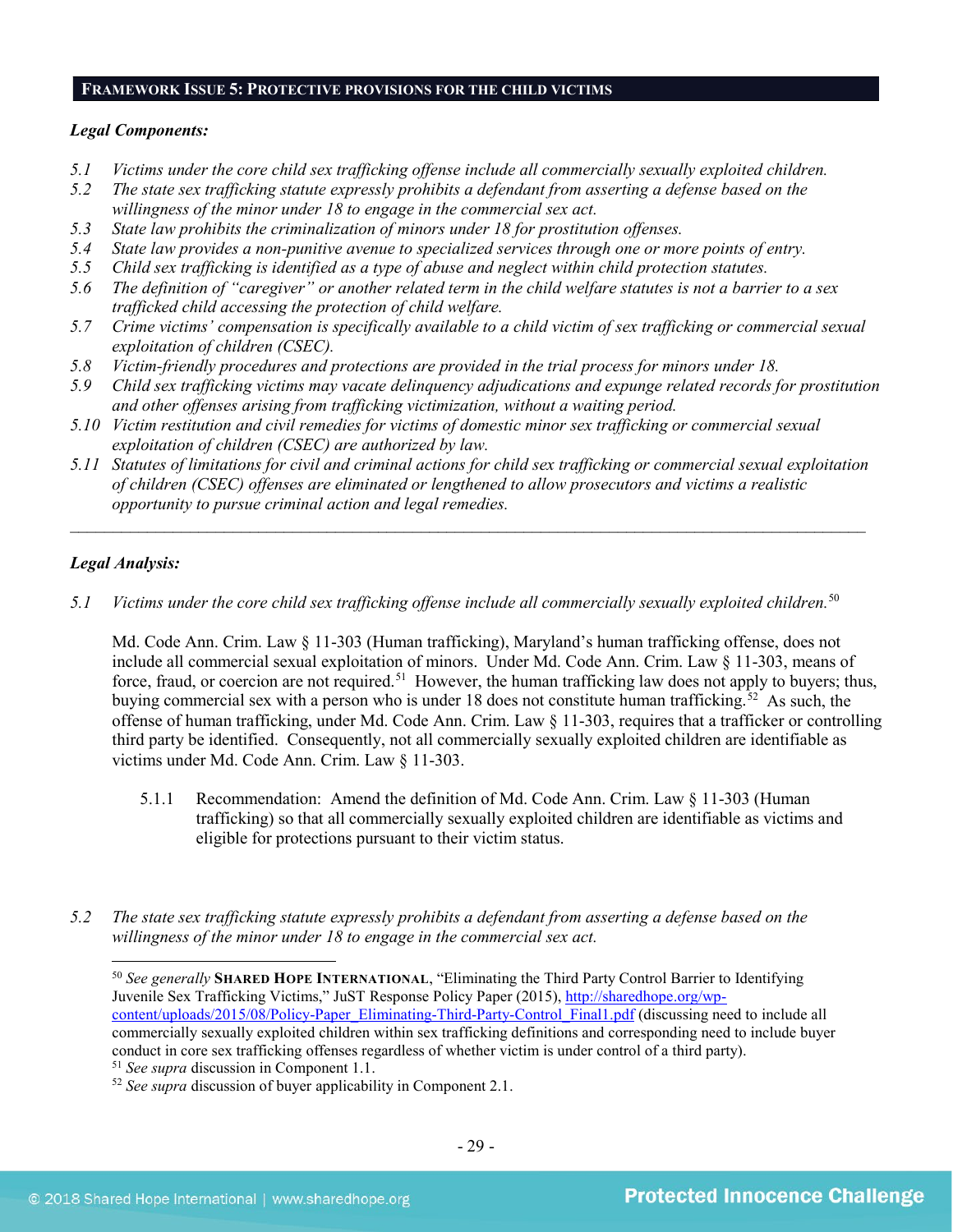Md. Code Ann., Crim. Law § 11-303 (Human trafficking) does not prohibit a defense based on the minor's willingness to engage in a commercial sex act.

- 5.2.1 Recommendation: Amend Md. Code Ann., Crim. Law § 11-303 (Human trafficking) to expressly provide that the minor's willingness to engage in a commercial sex act is not a defense.
- *5.3 State law prohibits the criminalization of minors under 18 for prostitution offenses*. [53](#page-29-0)

Md. Code Ann., Crim. Law  $\S 11-306(a)(1)$  (House of prostitution) states, "A person may not knowingly ... engage in prostitution or assignation by any means," making it possible for a minor to be convicted of a misdemeanor punishable by imprisonment up to 1 year, a fine not to exceed \$500, or both. Md. Code Ann., Crim. Law  $\S$  11-306(b). Md. Code Ann., Crim. Law  $\S$  11-306(c)(1) provides an affirmative defense of duress if the victim can show that the prostitution-related offense under  $\S$  11-306(a) was committed as a result of being a victim of "an act of another who was charged with violating the prohibition against human trafficking" as defined by Md. Code Ann., Crim. Law § 11-303 (Human trafficking). This defense is only available to the defendant if it is brought to the prosecutor at least ten days before trial. Md. Code Ann., Crim. Law  $\S 11$ - $306(c)(2)$ .

- 5.3.1 Recommendation: Amend Md. Code Ann., Crim. Law  $\S$  11-306(a)(1) (House of prostitution) to ensure that all minors are protected from criminalization for prostitution offenses.<sup>[54](#page-29-1)</sup>
- *5.4 State law provides a non-punitive avenue to specialized services through one or more points of entry.*

Maryland law does not provide juvenile sex trafficking victims with a statutory avenue to services that are responsive to the unique trauma and harms associated with trafficking victimization. Further, state law does not provide a mandatory mechanism to prevent delinquency adjudications for offenses committed pursuant to the victimization.

- 5.4.1 Recommendation: Enact a protective response for juvenile sex trafficking victims that provides an avenue to specialized services and a mandatory mechanism to prevent delinquency adjudications.<sup>[55](#page-29-2)</sup>
- *5.5 Child sex trafficking is identified as a type of abuse and neglect within child protection statutes.[56](#page-29-3)*

Child sex trafficking victims<sup>[57](#page-29-4)</sup> will be identified as abused; for purposes of Maryland's child abuse and neglect laws, Md. Code Ann., Fam. Law  $\S$  5-701(b)(1) (Definitions) defines "abuse" as follows:

(i) the physical or mental injury of a child under circumstances that indicate that the child's health or welfare is harmed or at substantial risk of being harmed by:

<span id="page-29-0"></span> $\overline{\phantom{a}}$ <sup>53</sup> For more information regarding recent federal legislation impacting this component see: http://go.sharedhope.org/stateimpactmemo.

<span id="page-29-1"></span><sup>54</sup> *See generally* SHARED HOPE INTERNATIONAL, "Seeking Justice: Legal approaches to eliminate criminal liability for child sex trafficking victims" (2018), https://sharedhope.org/wp-content/uploads/2018/08/ANALYSIS-OF-STATUTORY-APPROACHES\_ver7.pdf (discussing need to eliminate a minor's criminal liability for prostitution and other offenses committed pursuant to trafficking victimization and to establish a statutory avenue to specialized services).

<span id="page-29-2"></span> $55$  The recommendation in this component is predicated upon the recommendation in 5.1 being simultaneously or previously enacted.

<span id="page-29-3"></span><sup>&</sup>lt;sup>56</sup> For more information regarding recent federal legislation impacting this component see:

http://go.sharedhope.org/stateimpactmemo.

<span id="page-29-4"></span><sup>&</sup>lt;sup>57</sup> The analysis in this component is predicated upon the recommendation in 5.1 being simultaneously or previously enacted.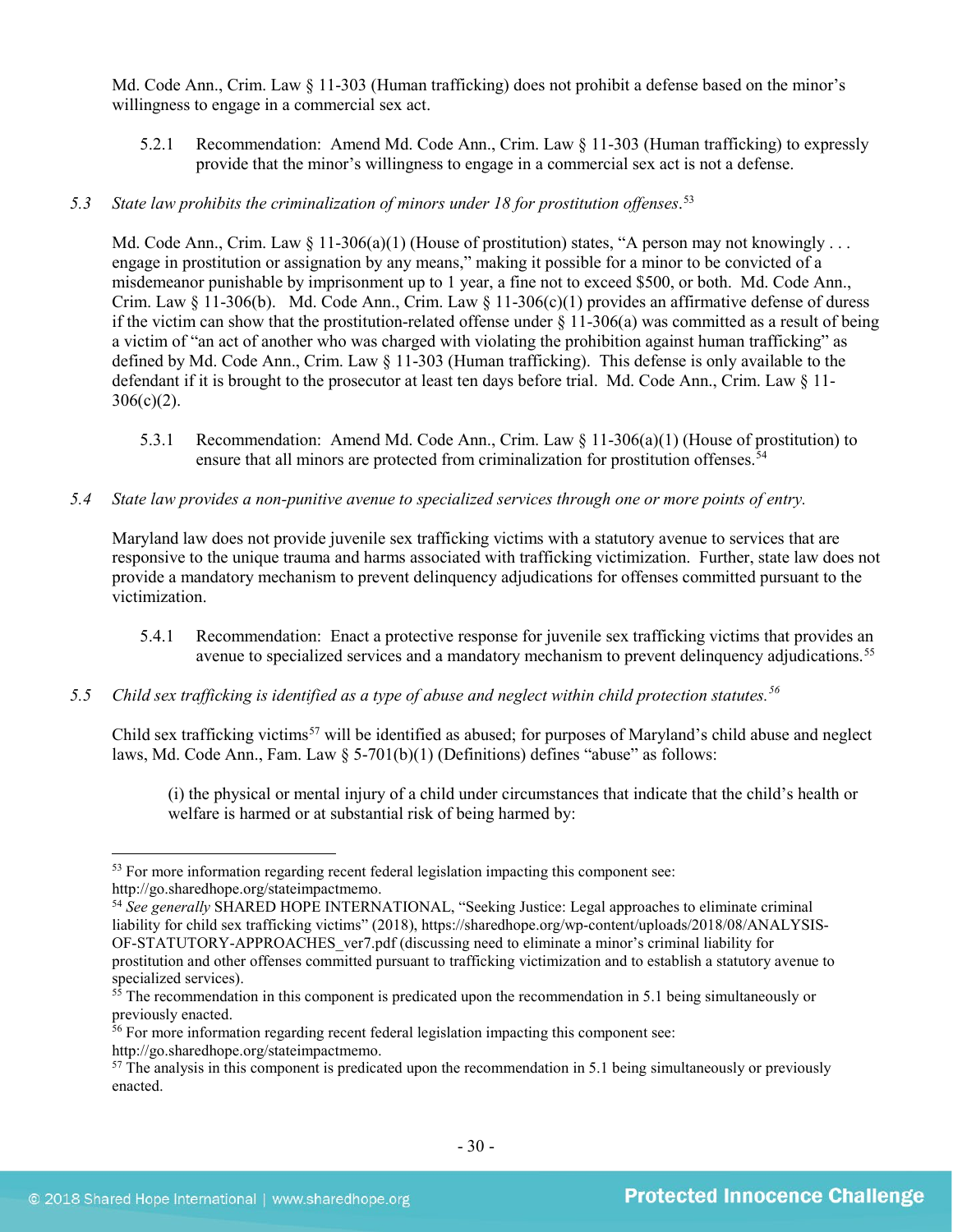- 1. A parent;
- 2. A household member or family member;
- 3. A person who has permanent or temporary care or custody of the child;
- 4. A person who has responsibility for supervision of the child; or
- 5. A person who, because of the person's position or occupation, exercises authority over the child; or
- (ii) sexual abuse of a child, whether physical injuries are sustained or not.

Pursuant to Md. Code Ann., Fam. Law  $\S$  5-701(y), (z),

(y) "Sexual abuse" means any act that involves:

(1) Sexual molestation or exploitation of a child by:

(i) A parent;

- (ii) A household member or family member;
- (iii) A person who has permanent or temporary care or custody of the child;
- (iv) A person who has responsibility for supervision of the child; or

(v) A person who, because of the person's position or occupation, exercises authority over the child.

- (2) Sex trafficking<sup>[58](#page-30-0)</sup> of a child by any individual.
- (z) "Sexual molestation or exploitation" includes:
	- (1) Allowing or encouraging a child to engage in:
		- (i) Obscene photography, films, poses, or similar activity;
		- (ii) Pornographic photography, films, poses, or similar activity; or
		- (iii) Prostitution
	- (2) Incest;
	- (3) Rape;
	- (4) Sexual offense in any degree;
	- (5) Sodomy; and
	- (6) Unnatural or perverted sexual practices

Further, Md. Code Ann., Fam. Law § 5-701(s) defines "neglect" as follows:

[T]he leaving of a child unattended or other failure to give proper care and attention to a child by any parent or other person who has permanent or temporary care or custody or responsibility for supervision of the child under circumstances that indicate:

- (1) that the child's health or welfare is harmed or placed at substantial risk of harm; or
- (2) mental injury to the child or a substantial risk of mental injury.

As used within Maryland's provisions regarding Children in Need of Assistance,<sup>[59](#page-30-1)</sup> Md. Code Ann., Cts. & Jud. Proc. § 3-801(b) (Definitions) defines "abuse" as follows:

(1) Sexual abuse of a child, whether a physical injury is sustained or not; or

(2) Physical or mental injury of a child under circumstances that indicate that the child's health or welfare is harmed or is at substantial risk of being harmed by:

(i) A parent or other individual who has permanent or temporary care or custody or responsibility for supervision of the child; or

<span id="page-30-0"></span><sup>&</sup>lt;sup>58</sup> Md. Code Ann., Fam. Law  $\S$  5-701(x) defines "sex trafficking" as "the recruitment, harboring, transportation, provision, obtaining, patronizing, or soliciting of a child for the purpose of a commercial sex act."

<span id="page-30-1"></span> $59$ As used within Md. Code Ann., Cts. & Jud. Proc. § 3-801(b), a "child in need of assistance" is defined as "a child who requires court intervention because: (1) The child has been abused, has been neglected, has a developmental disability, or has a mental disorder; and (2) The child's parents, guardian, or custodian are unable or unwilling to give proper care and attention to the child and the child's needs." Md. Code Ann., Cts. & Jud. Proc. § 3-801(f).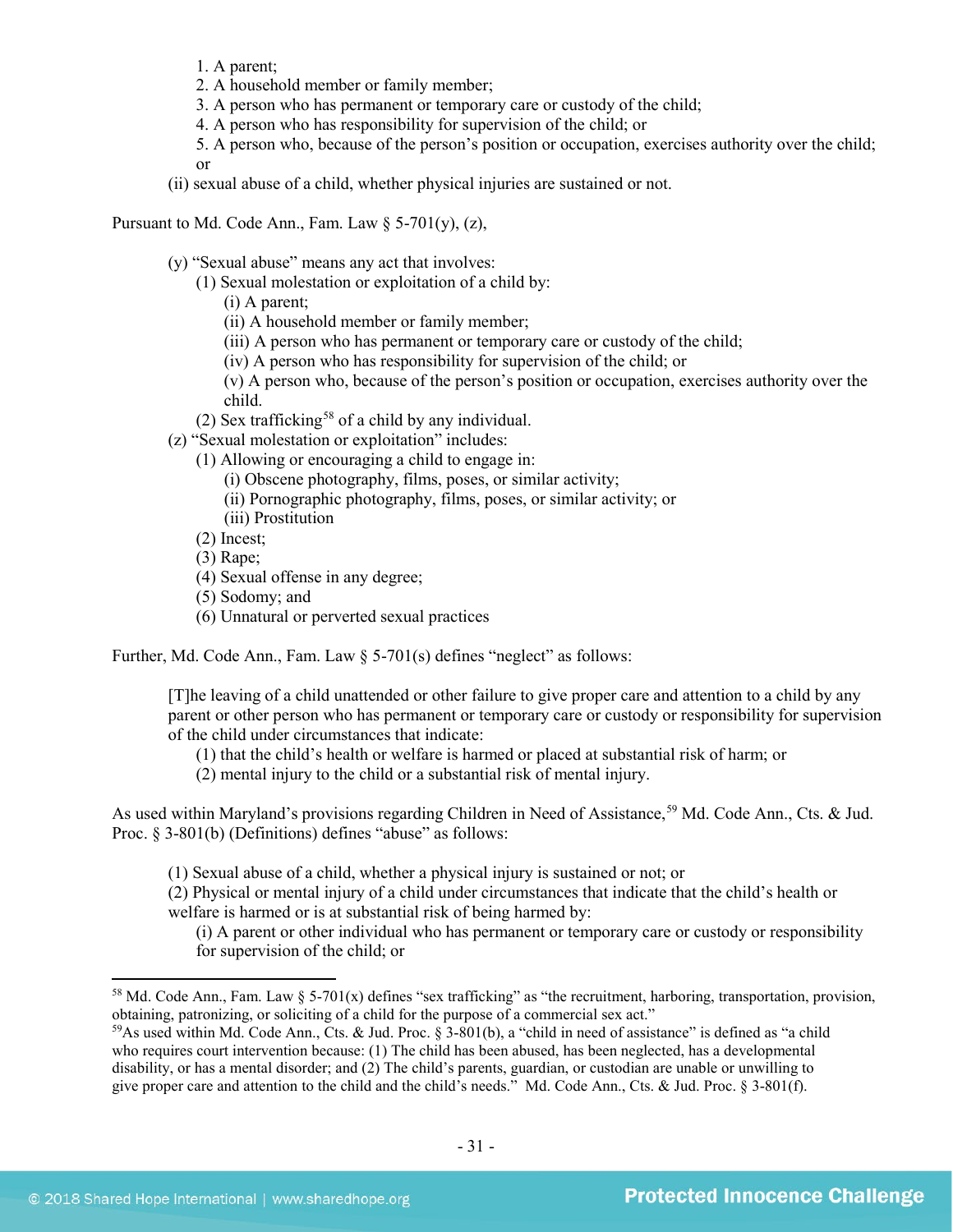(ii) A household or family member.

Pursuant to Md. Code Ann., Cts. & Jud. Proc.  $\S$  3-801(y), (z),

- (y) "Sexual abuse" means an act that involves:
	- (1) Sexual molestation or exploitation of a child by:
		- (i) A parent or other individual who has permanent or temporary care or custody or

responsibility for supervision of the child; or

(ii) A household or family member; or

- (2) Sex trafficking<sup>[60](#page-31-0)</sup> of a child by any individual.
- (z) "Sexual molestation or exploitation" includes:
	- (1) Allowing or encouraging a child to engage in:
		- (i) Obscene photography, films, poses, or similar activity;
		- (ii) Pornographic photography, films, poses, or similar activity; or (iii) Prostitution
	- (2) Incest;
	- (3) Rape;
	- (4) Sexual offense in any degree;
	- (5) Sodomy; and
	- (6) Unnatural or perverted sexual practices."

Md. Code Ann., Cts. & Jud. Proc. § 3-801(s) defines "neglect" as follows:

[T]he leaving of a child unattended or other failure to give proper care and attention to a child by any parent or individual who has permanent or temporary care or custody or responsibility for supervision of the child under circumstances that indicate:

- (1) That the child's health or welfare is harmed or placed at substantial risk of harm; or
- (2) That the child has suffered mental injury or been placed at substantial risk of mental injury.

The definitions of "abuse" and "neglect" under Md. Code Ann., Fam. Law  $\S$  5-701 and Md. Code Ann., Cts. & Jud. Proc. § 3-801, cover substantially the same conduct. Most notably, both definitions of "sexual abuse" expressly include child sex trafficking and "[a]llowing a child to engage in . . . [p]rostitution."

*5.6 The definition of "caregiver" or another related term in the child welfare statutes is not a barrier to a sex trafficked child accessing the protection of child welfare.*

The definition of "household member" does not constitute a barrier to a sex trafficked child<sup>[61](#page-31-1)</sup> accessing the protection of child welfare. Although Md. Code Ann., Fam. Law § 5-701(k) (Definitions) does not define "household member"<sup>[62](#page-31-2)</sup> broadly enough to include all third party offenders in CSEC cases, the definition of "sexual abuse" includes "sex trafficking of a child by any individual." Md. Code Ann., Fam. Law § 5-  $701(y)(2)$ . The phrase "by any individual" removes the potential barrier, thus permitting child welfare's intervention and involvement in non-familial cases of child sex trafficking.

<span id="page-31-0"></span> $\overline{\phantom{a}}$ <sup>60</sup> Md. Code Ann., Cts. & Jud. Proc. § 3-801(x) defines "sex trafficking" as "the recruitment, harboring, transportation, provision, obtaining, patronizing, or soliciting of a child for the purpose of a commercial sex act."  $<sup>61</sup>$  The analysis in this component is predicated upon the recommendation in 5.1 being simultaneously or previously</sup> enacted.

<span id="page-31-2"></span><span id="page-31-1"></span> $62$  Md. Code Ann., Fam. Law  $\S$  5-701(k) defines a "household member" as "a person who lives with, or is a regular presence in, a home of a child at the time of the alleged abuse or neglect." Additionally, "household" is defined as "the location: (1) in which the child resides; (2) where the abuse or neglect is alleged to have taken place; or (3) where the person suspected of abuse or neglect resides."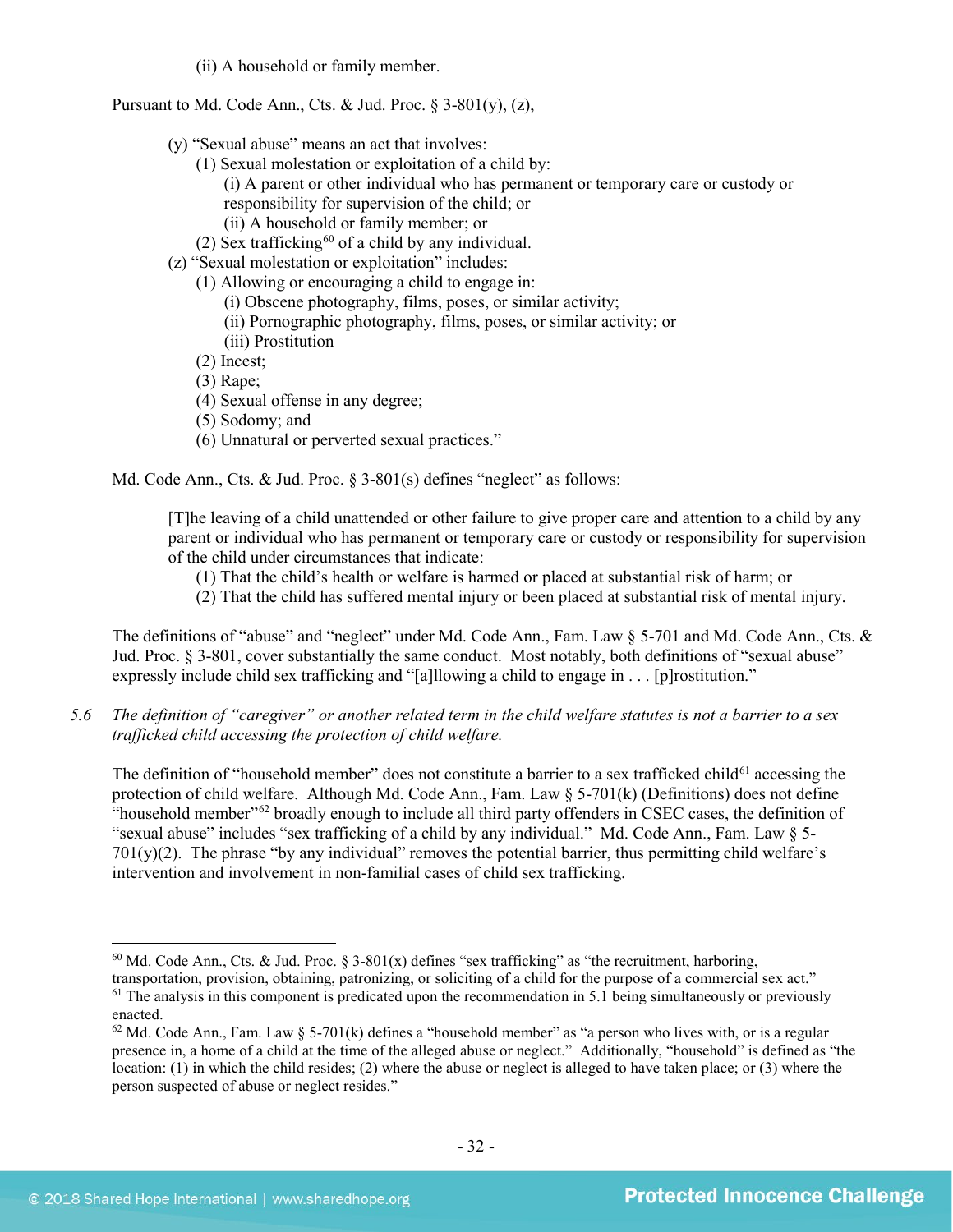For purposes of Maryland's "Children in Need of Assistance" provisions, "custodian" is narrowly defined as "a person or governmental agency to whom custody of a child has been given by order of court, including a court other than the juvenile court," and "custody" is defined as "the right and obligation, unless otherwise determined by the court, to provide ordinary care for a child and determine placement." Md. Code Ann., Cts. & Jud. Proc. § 3-801(j), (k). However, the definition of "sexual abuse" also includes the phrase "by any individual," which removes the potential "caregiver" barrier in cases of child sex trafficking. Md. Code Ann., Cts. & Jud. Proc.  $\frac{2}{3} - \frac{801(y)}{2}$ .

*5.7 Crime victims' compensation is specifically available to a child victim of sex trafficking or commercial sexual exploitation of children (CSEC).*

Generally, victims are eligible to receive an award from the Criminal Injuries Compensation Board. Md. Code Ann., Crim. Proc. § 11-808(a)(1)(i) (Eligibility for awards). Several additional requirements for compensation may, however, present difficulties for victims of domestic minor sex trafficking. Specifically, "A person who commits the crime or delinquent act that is the basis of a claim, or an accomplice of the person, is not eligible to receive an award with respect to the claim." Md. Code Ann., Crim. Proc. § 11-808(a)(2). Additionally, the Criminal Injuries Compensation Board will not award compensation to a victim unless it finds that "the crime or delinquent act or the discovery of child abuse was reported to the proper authorities within 48 hours after the occurrence of the crime or delinquent act or the discovery of the child abuse; and . . . the victim has cooperated fully with all law enforcement units," unless "good cause" is shown for the victim's failure to meet those requirements. Md. Code Ann., Crim. Proc. § 11-810(a)(1)(iii)–(iv), (2) (Grounds for award). Claims for compensation must be filed within 3 years of the crime's occurrence, except "[i]n a case of child abuse, a claimant may file a claim up to 3 years after the claimant knew or should have known of the child abuse." Md. Code Ann., Crim. Proc. § 11-809(a) (Filing of claims).

Additionally, Md. Code Ann., Crim. Proc. § 11-810(d)(1)(i) states in part that "the Board shall determine whether the victim's conduct contributed to the infliction of the victim's injury, and, if so, reduce the amount of the award or reject the claim." Pursuant to Md. Code Ann., Crim. Proc. § 11-810(d)(1)(ii), however, the Criminal Injuries Compensation Board may

disregard the responsibility of the victim for the victim's own injury if that responsibility is attributable to efforts by the victim:

1. to prevent a crime or delinquent act or an attempted crime or delinquent act from occurring in the victim's presence; or

2. to apprehend an offender who had committed a crime or delinquent act in the victim's presence or had committed a felony or delinquent act that would be a felony if committed by an adult.

Nothing expressly exempts domestic minor sex trafficking victims from these requirements or award reduction factors, or explains what constitutes good cause for the failure to report the crime or cooperate with law enforcement.

- 5.7.1 Recommendation: Amend Md. Code Ann., Crim. Proc. § 11-808(a) (Eligibility for Awards), Md. Code Ann., Crim. Proc. § 11-809(a) (Filing of claims), and Md. Code Ann., Crim. Proc. § 11- 810(a), (d) (Grounds for awards) to expressly provide that victims of domestic minor sex trafficking are exempt from all ineligibility and award reduction factors, and that victims of commercial sexual exploitation and sex trafficking are eligible for a good cause exception under Md. Code Ann., Crim. Proc. § 11-810(a)(1)(iv).<sup>[63](#page-32-0)</sup>
- <span id="page-32-0"></span>*5.8 Victim-friendly procedures and protections are provided in the trial process for minors under 18.*

 $63$  The recommendation in this component is predicated upon the recommendation in 5.1 being simultaneously or previously enacted.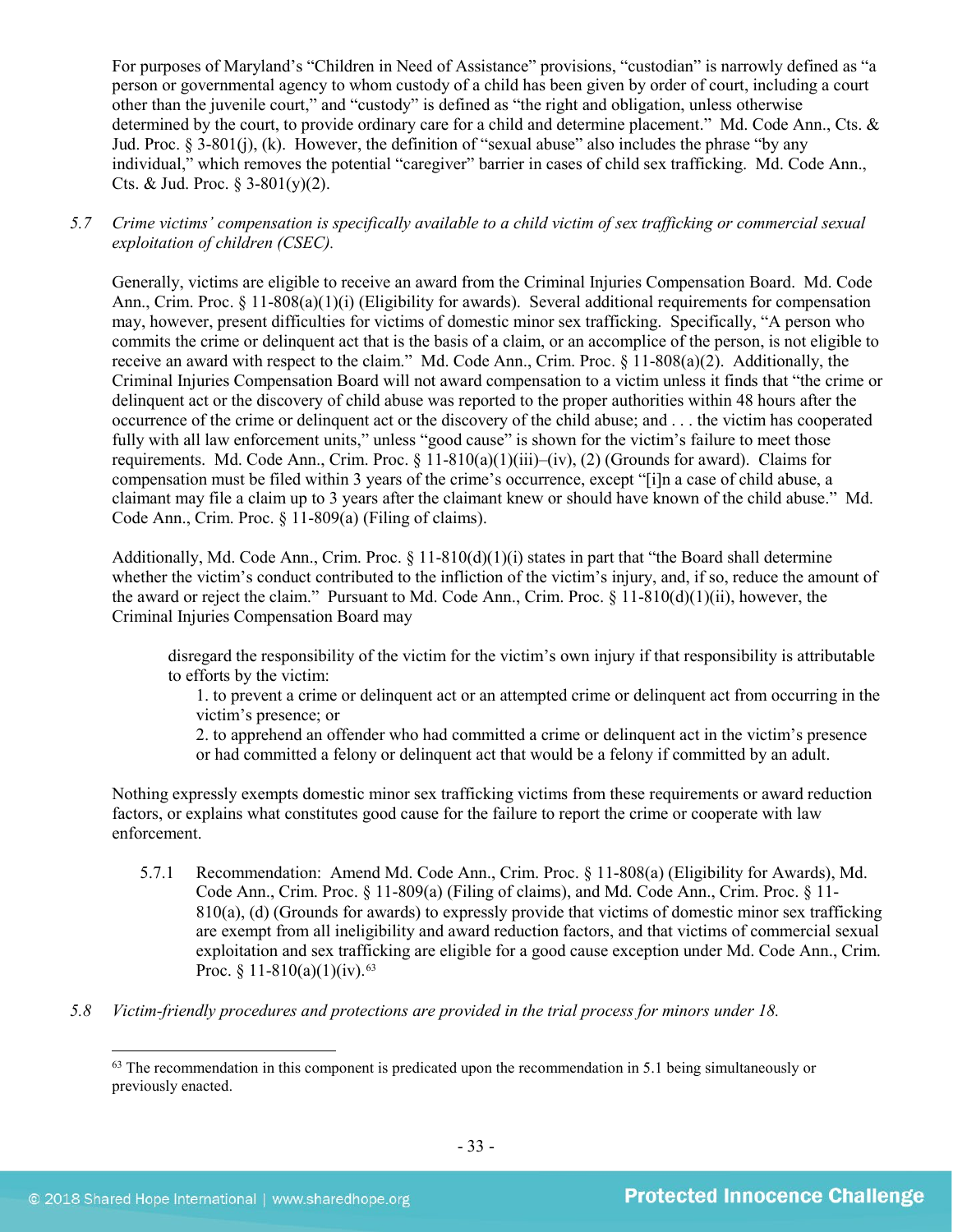Maryland law provides special protections for children who are victims of abuse as defined and outlined under Md. Code Ann., Fam. Law § 5-701(b) (Definitions),<sup>[64](#page-33-0)</sup> Md. Code Ann., Crim. Law § 3-601 (Child abuse), or Md. Code Ann., Crim. Law § 3-602 (Sexual abuse of minor). Md. Code Ann., Crim. Proc. § 11-303(a) (Testimony of a child victim by closed circuit television). Specifically, Md. Code Ann., Crim. Proc. § 11- 303(b) provides that such a child victim may give testimony outside the courtroom via closed circuit television in the following circumstances:

(1) the court determines that testimony by the child victim in the presence of a defendant or a child respondent will result in the child victim's suffering serious emotional distress such that the child victim cannot reasonably communicate; and

(2) the testimony is taken during the proceeding.

When the court determines that the child may provide testimony via closed circuit television, only certain people may be in the room, including "subject to the Maryland Rules, any person whose presence, in the opinion of the court, contributes to the well-being of the child victim, including a person who has dealt with the child victim in a therapeutic setting concerning the abuse." Md. Code Ann., Crim. Proc. § 11-303(d)(v).

The out of court statements of a child under 13 years old who is the victim of Md. Code Ann., Crim. Law § 3- 601, § 3-602, §§ 3-303–3-307 (first or second degree rape or first, second, or third degree sexual offense), §§ 3- 309–3-312 (attempted first or second degree rape or attempted first, second, or third degree sexual offense), or who has been abused or neglected as defined under Md. Code Ann., Fam. Law § 5-701, may be admitted in court "only if the statement was made to and is offered by a person acting lawfully in the course of the person's profession when the statement was made [to a person] who is: (1) a physician; (2) a psychologist; (3) a nurse; (4) a social worker;" a specified school employee, therapist, or counselor. Md. Code Ann., Crim. Proc. § 11- 304(a)–(c) (Out-of-court statements of child victims).

Regardless of the victim's age, pursuant to Md. Code Ann., Crim. Law  $\S$  3-319(a) (Rape and sexual offense— Admissibility of evidence),

Evidence relating to a victim's reputation for chastity or abstinence and opinion evidence relating to a victim's chastity or abstinence may not be admitted in a prosecution for:

(1) a crime specified under this subtitle or a lesser included crime;

(2) the sexual abuse of a minor under § 3-602 of this title or a lesser included crime; or

(3) the sexual abuse of a vulnerable adult under § 3-604 of this title or a lesser included crime.

Pursuant to Md. Code Ann., Crim. Law § 3-319(b),

Evidence of a specific instance of a victim's prior sexual conduct may be admitted in a prosecution described in subsection (a) of this section only if the judge finds that:

(1) the evidence is relevant;

(2) the evidence is material to a fact in issue in the case;

(3) the inflammatory or prejudicial nature of the evidence does not outweigh its probative value; and

(4) the evidence:

(i) is of the victim's past sexual conduct with the defendant;

(ii) is of a specific instance of sexual activity showing the source or origin of semen, pregnancy, disease, or trauma;

<span id="page-33-0"></span><sup>64</sup> *See supra* Component 5.5 for definition of abuse under Md. Code Ann., Fam. Law § 5-701(b) (Definitions), which includes child sex trafficking.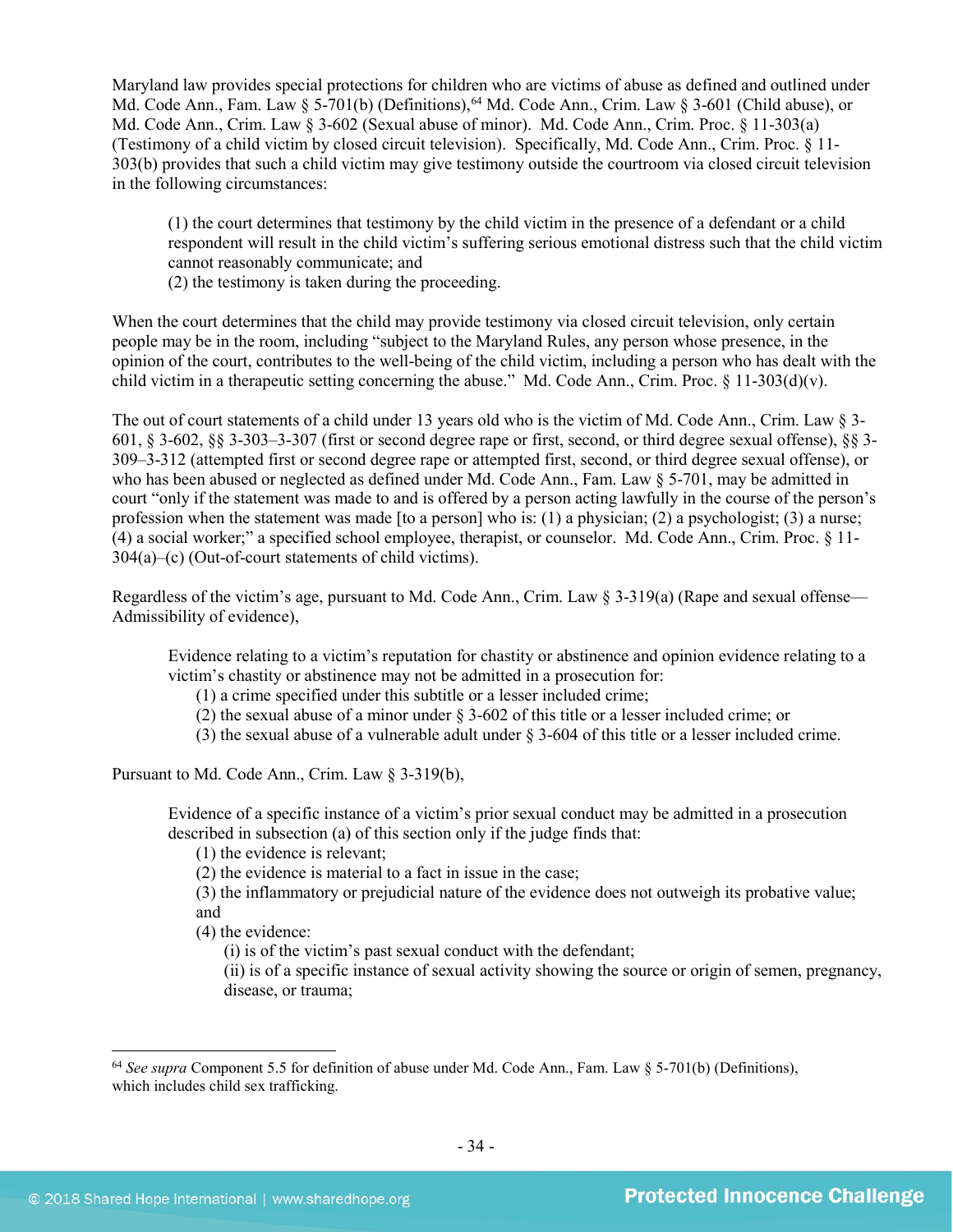(iii) supports a claim that the victim has an ulterior motive to accuse the defendant of the crime; or

(iv) is offered for impeachment after the prosecutor has put the victim's prior sexual conduct in issue.

Human trafficking victims who testify in a prosecution under Md. Code Ann., Crim. Law § 11-303 (Human trafficking) are not provided the protection of Md. Code Ann., Crim. Law § 3-319(a) as it is not within subtitle 3 (Sexual crimes) of title 3 (Other crimes against the person). Also, Md. Code Ann., Crim. Law § 3-602 (Sexual abuse of minor) does not refer to Md. Code Ann., Crim. Law § 11-303.

Pursuant to Md. Code Ann., St. Govt. §§ 7-301 through 7-313, regardless of the age of the victim and upon application, Maryland law allows a trafficking victim to substitute his or her actual address with one provided by the Office of the Secretary of State.

*5.9 Child sex trafficking victims may vacate delinquency adjudications and expunge related records for prostitution and other offenses arising from trafficking victimization, without a waiting period.*

Maryland law does not provide a mechanism for minors to vacate delinquency adjudications related to trafficking victimization, and juvenile records may only be expunged after a waiting period.

Regarding expungement, Md. Code Ann., Cts. & Jud. Proc. § 3-8A-27.1(b)(1) (Expungement of records) states, "A person may file a petition for expungement of the person's juvenile record in the court in which the petition or citation was filed." However, subsection (c) requires all of the following conditions to be met:

 $(1)$  . . . .

(v) The court, in a disposition hearing, finds that the person does or does not require guidance, treatment, or rehabilitation;

(2) The person has attained the age of 18 years and at least 2 years have elapsed since the last official action in the person's juvenile record;

(3) The person has not been adjudicated delinquent more than once;

(4) The person has not subsequently been convicted of any offense;

(5) No delinquency petition or criminal charge is pending against the person;

(6) The person has not been adjudicated delinquent for an offense that, if committed by an adult, would constitute:

(i) A crime of violence as defined in  $\S$  14-101 of the Criminal Law Article;

(ii) A violation of 3-308 [Sexual offense in the fourth degree] of the Criminal Article; or (iii) A felony;

(7) The person was not required to register as a sex offender under § 11-704(c) of the Criminal Procedure Article;

(8) The person has not been adjudicated delinquent for an offense involving the use of a firearm, as defined in § 5-101 of the Public Safety Article, in the commission of a crime of violence, as defined in § 14-101 of the Criminal Law Article; and

(9) The person has fully paid any monetary restitution ordered by the court in the delinquency proceeding.

A minor may also petition to seal juvenile records under Md. Code Ann., Cts. & Jud. Proc. § 3-8A-27(c) (Privacy of records), which states,

The court on its own motion or on petition, and for good cause shown, may order the court records of a child sealed, and, upon petition or on its own motion, shall order them sealed after the child has reached 21 years of age. If sealed, the court records of a child may not be opened, for any purpose, except by order of the court upon good cause shown.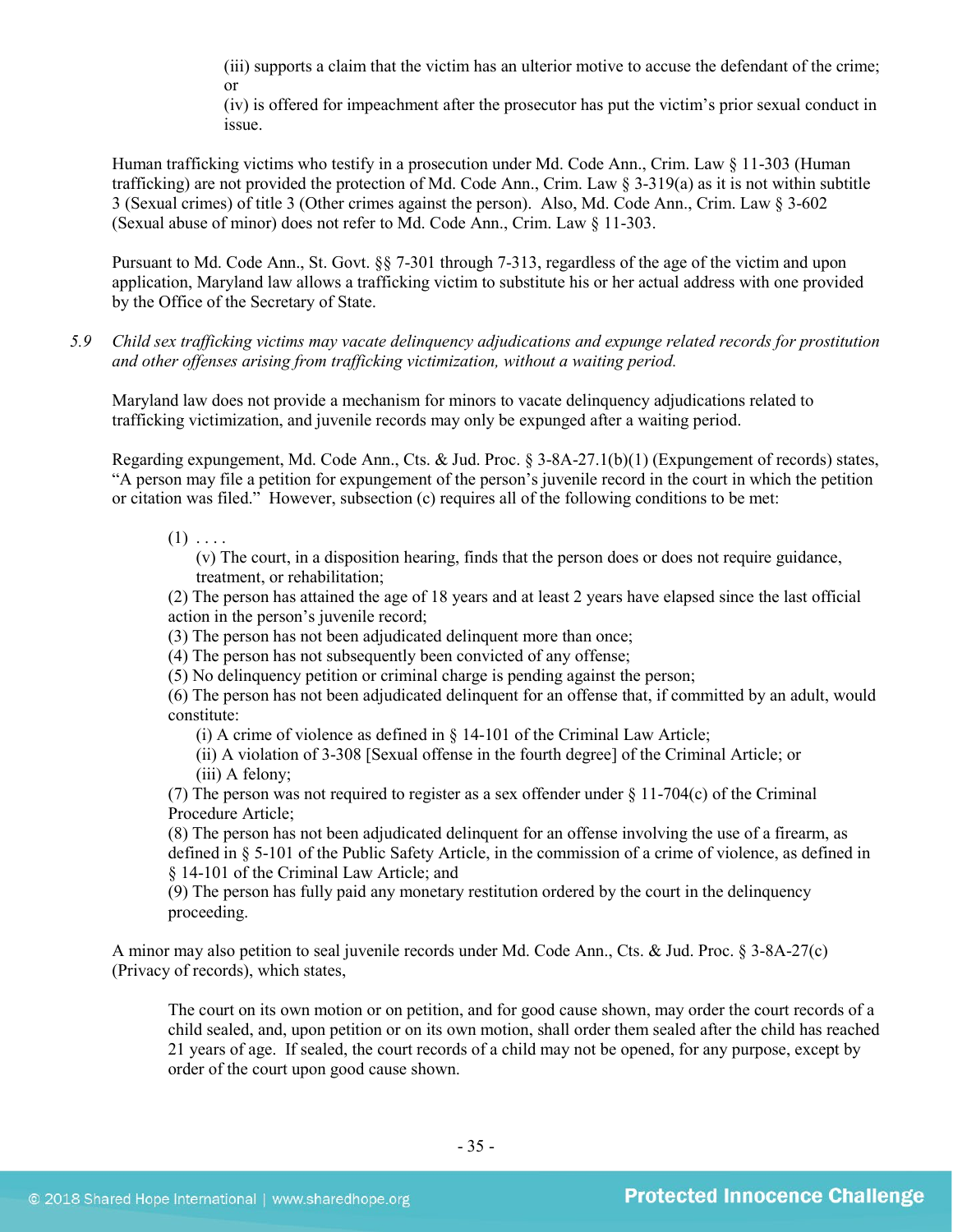Because minors face a minimum 2 year waiting period to expunge records or must turn 21 to seal records, however, a child sex trafficking victim may face collateral consequences associated with having an accessible juvenile record.

Regarding vacatur, Md. Code. Ann., Crim. Proc. § 8-302 (Motion to vacate judgment for prostitution committed under duress) provides,

(a) A person convicted of prostitution under § 11-306 of the Criminal Law Article may file a motion to vacate the judgment if, when the person committed the act or acts of prostitution, the person was acting under duress caused by an act of another committed in violation of the prohibition against human trafficking under § 11-303 of the Criminal Law Article or under federal law. (b) A motion filed under this section shall:

. . . . (3) be made within a reasonable period of time after the conviction . . .

. . . . . . . .

Because Md. Code. Ann., Crim. Proc. § 8-302 applies specifically to "convictions," however, this protection does not clearly extend to delinquency adjudications.

Further, Md. Code. Ann., Crim. Proc. § 8-302 applies only to prostitution offenses, foreclosing the law's applicability to other offenses related to trafficking victimization, and requires duress caused by another, meaning that a trafficker or controlling third party must be identified. Finally, Md. Code. Ann., Crim. Proc. § 8- 302 does not make record expungement automatic upon granting vacatur, making separate proceedings necessary to obtain both forms of relief.

- 5.9.1 Recommendation: Amend Md. Code. Ann., Crim. Proc. § 8-302 (Motion to vacate judgment for prostitution committed under duress) to allow child sex trafficking victims to vacate delinquency adjudications and expunge related records for prostitution and other offenses arising from trafficking victimization. [65](#page-35-0)
- *5.10 Victim restitution and civil remedies for victims of domestic minor sex trafficking or commercial sexual exploitation of children (CSEC) are authorized by law.*

Pursuant to Md. Code Ann., Crim. Proc. § 11-603(b) (Restitution determination), "A victim is presumed to have a right to restitution under subsection (a) of this section if: (1) the victim or the State requests restitution; and (2) the court is presented with competent evidence of any item listed in subsection (a) of this section." However, a restitution order is not mandatory. Md. Code Ann., Crim. Proc. § 11-603(a) provides that a court *may* order restitution if any of the following circumstances exist:

(1) as a direct result of the crime or delinquent act, property of the victim was stolen, damaged, destroyed, converted, or unlawfully obtained, or its value substantially decreased;

(2) as a direct result of the crime or delinquent act, the victim suffered:

(i) actual medical, dental, hospital, counseling, funeral, or burial expenses or losses;

- (ii) direct out-of-pocket loss;
- (iii) loss of earnings; or

(iv) expenses incurred with rehabilitation;

. . . .

<span id="page-35-0"></span><sup>&</sup>lt;sup>65</sup> The recommendation in this component is predicated upon the recommendation in 5.1 being simultaneously or previously enacted.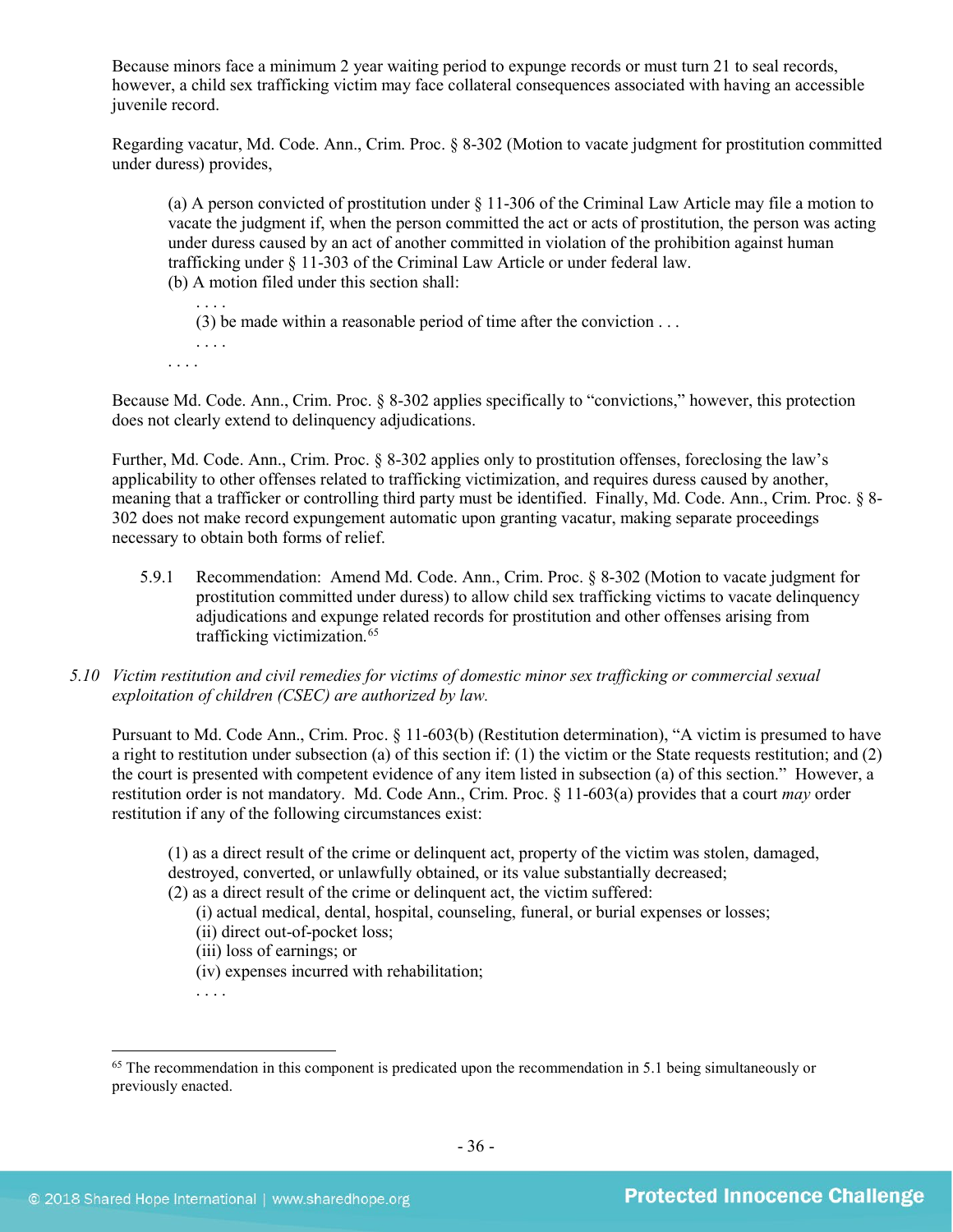If the court orders the defendant to pay restitution, the court may also enter "an immediate and continuing earnings withholding order" and specify an amount employers of the defendant must withhold and pay to the appropriate governmental entity. Md. Code. Ann., Crim. Proc.  $\S 11-617(a)(1)$ , (d) (Immediate and continuing earnings withholding orders).

- 5.10.1 Recommendation: Amend Md. Code Ann., Crim. Proc. § 11-603 (Restitution determination) to provide for mandatory restitution for victims of human trafficking or CSEC offenses.[66](#page-36-0)
- *5.11 Statutes of limitations for civil and criminal actions for child sex trafficking or commercial sexual exploitation of children (CSEC) offenses are eliminated or lengthened to allow prosecutors and victims a realistic opportunity to pursue criminal action and legal remedies.*

Maryland law does not require prosecutions for felony offenses to be commenced within any designated time period.<sup>[67](#page-36-1)</sup> Pursuant to Md. Code Ann., Cts. & Jud. Proc. § 5-106(a) (Prosecutions for misdemeanors; manslaughter by automobile, motorboat, etc.; homicide by motor vehicle), however, prosecutions for misdemeanors must be commenced within 1 year of the crime's occurrence, except, pursuant to subsection (b), "if a statute provides that a misdemeanor is punishable by imprisonment in the penitentiary or that a person is subject to this subsection [Md. Code Ann., Cts. & Jud. Proc. § 5-106(b)] . . . [t]he State may institute a prosecution for the misdemeanor at any time." Md. Code Ann., Cts. & Jud. Proc. § 5-106(b). Statutes subject to this exception include the following: Md. Code Ann., Crim. Law § 11-303(a) (Human trafficking), § 11-304 (Receiving earnings of prostitute), § 11-305 (Child kidnapping for the purpose of committing a sexual crime), and § 3-603 (Sale of minor). Md. Code Ann., Crim. Law §§ 11-303(c)(1)(ii), 11-304(c), 11-305(c), 3-603(c). Prosecution under Md. Code Ann., Crim Law § 11-208 (Possession of visual representation of child under 16 engaged in certain sexual acts), however, must be brought within two years of the alleged crime. Md. Code Ann., Cts. & Jud. Proc. § 5-106(bb).

Prosecutions or suits for a "fine, penalty, or forfeiture" must be commenced within 1 year of the commission of the crime. Md. Code Ann., Cts. & Jud. Proc. § 5-107 (Suits for fines, penalties, and forfeitures).

Pursuant to Md. Code Ann., Cts. & Jud. Proc. § 5-117(b) (Actions arising from alleged sexual abuse),

An action for damages arising out of an alleged incident . . . of sexual abuse that occurred while the victim was a minor shall be filed:

- (1) At any time before the victim reaches the age of majority; or
- (2) Subject to subsections (c) and (d) of this section, within the later of:
	- (i) 20 years after the date the victim reaches the age of majority; or
	- (ii) 3 years after the date that the defendant is convicted of a crime relating to the alleged incident or incidents . . . .

Other civil actions generally are subject to a 3 year statute of limitations. Md. Code Ann., Cts. & Jud. Proc. § 5- 101 (Civil actions).

<span id="page-36-0"></span><sup>&</sup>lt;sup>66</sup> The recommendation in this component is predicated upon the recommendation in 5.1 being simultaneously or previously enacted.

<span id="page-36-1"></span> $67$  Clark v. State, 774 A.2d 1136, 1144 n.8 (Md. 2001) ("Maryland has no statute of limitations on felonies or penitentiary misdemeanors beyond that imposed by the life of the offender.").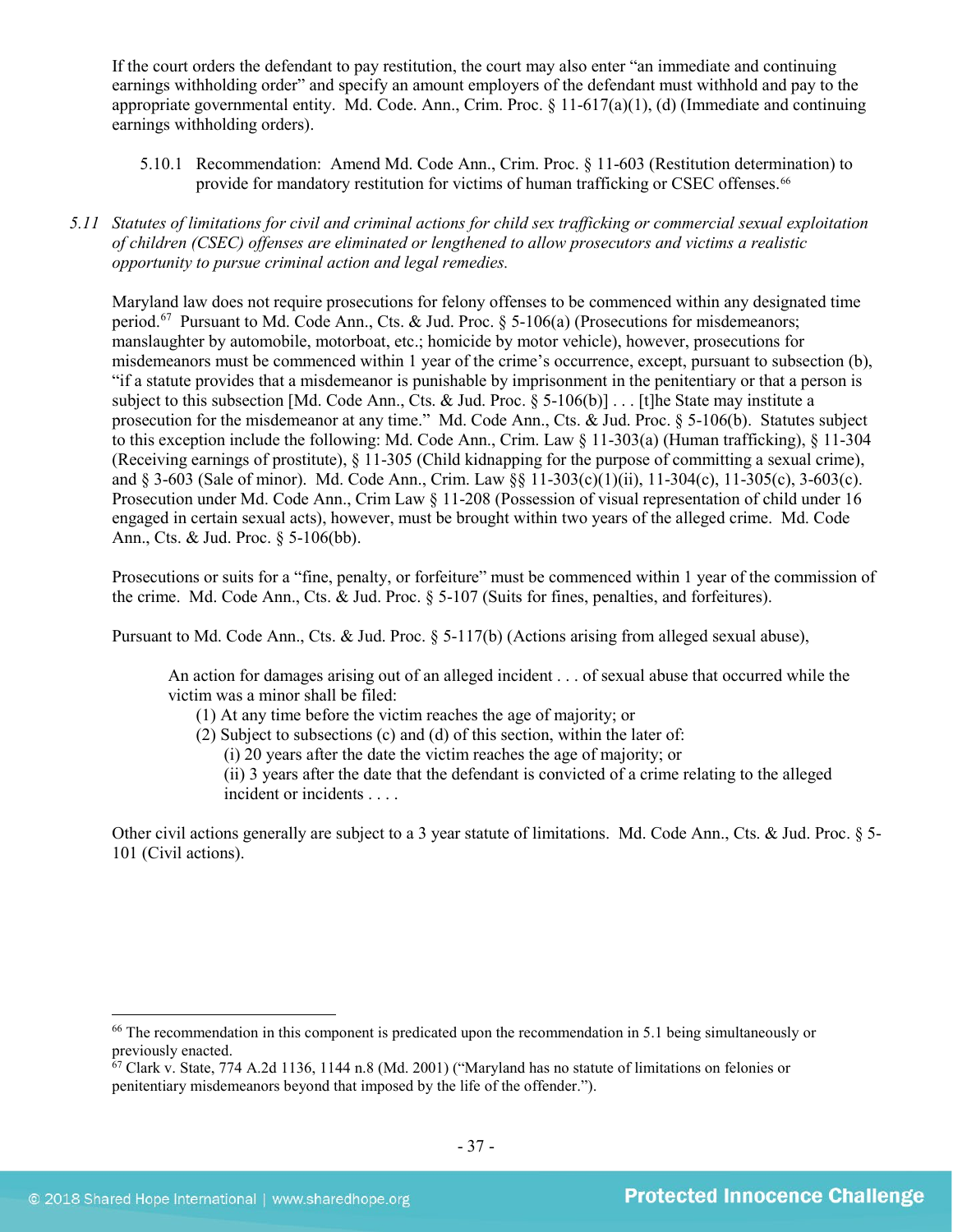#### **FRAMEWORK ISSUE 6: CRIMINAL JUSTICE TOOLS FOR INVESTIGATION AND PROSECUTIONS**

#### *Legal Components:*

- *6.1 Training on human trafficking and domestic minor sex trafficking for law enforcement is statutorily mandated or authorized.*
- *6.2 Single party consent to audiotaping is permitted in law enforcement investigations.*
- *6.3 Wiretapping is an available tool to investigate domestic minor sex trafficking and commercial sexual exploitation of children (CSEC).*
- *6.4 Using a law enforcement decoy to investigate buying or selling commercial sex is not a defense to soliciting, purchasing, or selling sex with a minor.*
- *6.5 Using the Internet or electronic communications to investigate buyers and traffickers is a permissible investigative technique.*
- *6.6 State law requires reporting of missing children and located missing children.*

#### *Legal Analysis:*

*6.1 Training on human trafficking and domestic minor sex trafficking for law enforcement is statutorily mandated or authorized.*

*\_\_\_\_\_\_\_\_\_\_\_\_\_\_\_\_\_\_\_\_\_\_\_\_\_\_\_\_\_\_\_\_\_\_\_\_\_\_\_\_\_\_\_\_\_\_\_\_\_\_\_\_\_\_\_\_\_\_\_\_\_\_\_\_\_\_\_\_\_\_\_\_\_\_\_\_\_\_\_\_\_\_\_\_\_\_\_\_\_\_\_\_\_\_*

Maryland law mandates law enforcement training on human trafficking. Under Md. Code Ann., Pub. Safety § 3-207(a)(6) (General powers and duties of commission), the Police Training Commission has the authority to

require, for entrance-level police training and at least every 3 years for in-service level police training conducted by the State and each county and municipal police training school, that the curriculum and minimum courses of study include special training, attention to, and study of the application and enforcement of:

(i) the criminal laws concerning rape and sexual offenses, including the sexual abuse and exploitation of children and related evidentiary procedures;

(ii) the criminal laws concerning human trafficking, including services and support available to victims and the rights and appropriate treatment of victims;

. . . .

In fact, Maryland's Department of Public Safety & Correctional Services have previously instituted training regarding domestic violence and victims' issues.<sup>[68](#page-37-0)</sup> Additionally, pursuant to Md. Code Ann., Pub. Safety § 4-602(B)(1)–(2) (Internet Crimes Against Children Task Force Fund), grants are provided ". . . to local law enforcement agencies for salaries, training, and equipment to be used for the investigation and prosecution of Internet crimes against children; and funding to support ongoing operations of the task force," which could include crimes such as Md. Code Ann., Crim. Law § 3-324 (Sexual solicitation of minor) and Md. Code Ann., Crim. Law § 11- 207(a) (Child pornography).

*6.2 Single party consent to audiotaping is permitted in law enforcement investigations.*

Md. Code Ann., Cts. & Jud. Proc.  $\S$  10-402(a)(1) (Interception of communications generally; divulging contents of communications; violations of subtitle) states that "Except as otherwise specifically provided in this subtitle it is unlawful for any person to: (1) Willfully intercept, endeavor to intercept, or procure any other person to intercept or endeavor to intercept, any wire, oral, or electronic communication." A

<span id="page-37-0"></span><sup>68</sup> *See Victim Services*, DEPT. OF PUB. SAFETY & CORRECTIONAL SERVS.,

http://www.dpscs.state.md.us/initiatives/bhc/index\_BHC\_vs-new.shtml#one (last visited Aug. 11, 2011).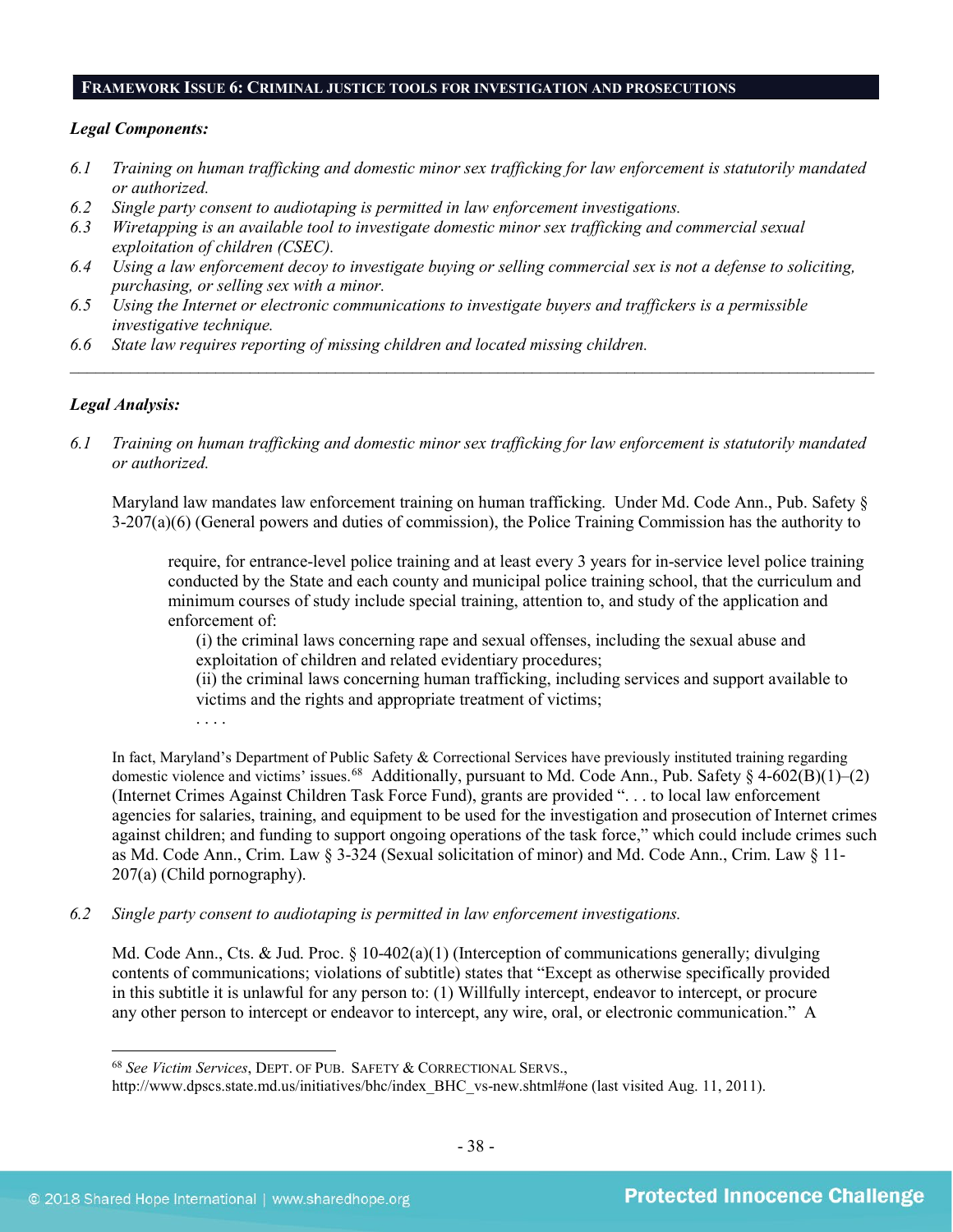conviction is a felony punishable by imprisonment up to 5 years, a fine not to exceed \$ 10,000, or both. Md. Code Ann., Cts. & Jud. Proc. § 10-402(b).

However, a law enforcement officer is allowed to use "body wires" to intercept an oral communication where "there is reasonable cause to believe that a law enforcement officer's safety may be in jeopardy;" however, such communications "may not be recorded, and may not be used against the defendant in a criminal proceeding." Md. Code Ann, Cts. & Jud. Proc. § 10-402(c)(6).

*6.3 Wiretapping is an available tool to investigate domestic minor sex trafficking and commercial sexual exploitation of children (CSEC).* 

Md. Code Ann., Cts. & Jud. Proc. § 10-402 (Interception of communications generally; divulging contents of communications; violations of subtitle) makes it unlawful, unless an exception is provided in the statute, for a person to "[w]illfully intercept, endeavor to intercept, or procure any other person to intercept or endeavor to intercept, any wire, oral, or electronic communication" without the consent of both parties. Md. Code Ann., Cts. & Jud. Proc. § 10-402(a)(1), (c)(3). A conviction under this statute is a felony punishable by imprisonment up to 5 years, a fine not to exceed \$10,000, or both. Md. Code Ann., Cts. & Jud. Proc. § 10-402(b).

However, Md. Code Ann., Cts. & Jud. Proc. § 10-406 (Attorney General, State Prosecutor or State's Attorney may apply for order authorizing interception) provides that a court may enter an order allowing law enforcement to intercept communications of non-consenting parties in investigating certain enumerated crimes. Specifically, Md. Code Ann., Cts. & Jud. Proc.  $\S$  10-406(a)<sup>[69](#page-38-0)</sup> states,

The Attorney General, State Prosecutor, or any State's Attorney may apply to a judge of competent jurisdiction, and the judge, in accordance with the provisions of Md. Code Ann., Cts. & Jud. Proc. § 10-408 of this subtitle, may grant an order authorizing the interception of wire, oral, or electronic communications by investigative or law enforcement officers when the interception may provide or has provided evidence of the commission of:

(2) Kidnapping;

(3) Rape;

. . . .

(4) A sexual offense in the first or second degree;

(5) Child abuse in the first or second degree;

(6) Child pornography under  $\S$  11-207,  $\S$  11-208, or  $\S$  11-208.1 of the Criminal Law Article;

. . . . (15) A human trafficking offense under § 11-303 of the Criminal Law Article;

(16) Sexual solicitation of a minor under § 3-324 of the Criminal Law Article;

. . . . (18) Sexual abuse of a minor under § 3-602 of the Criminal Law Article; [or]

. . . . (23) A conspiracy or solicitation to commit an offense listed in items (1) through (22) of this subsection.

Md. Code Ann., Cts. & Jud. Proc. § 10-406(b) provides that "[n]o application or order shall be required if the interception is lawful under the provisions of Md. Code Ann., Cts. & Jud. Proc.  $\S$  10-402(c) of this subtitle." Md. Code Ann., Cts. & Jud. Proc.  $\S$  10-402(c)(2) permits interceptions when "[t]he investigative or law enforcement officer or other person is a party to the communication; or . . . [o]ne of the parties to the communication has given prior consent to the interception," and the officer is investigating certain criminal activity.

<span id="page-38-0"></span> $69$  The text of Md. Code Ann., Cts. & Jud. Proc. § 10-406 cited here and elsewhere in this report includes amendments made by the enactment of Senate Bill 1137 during the 2018 Regular Session of the Maryland General Assembly (effective June 1, 2018).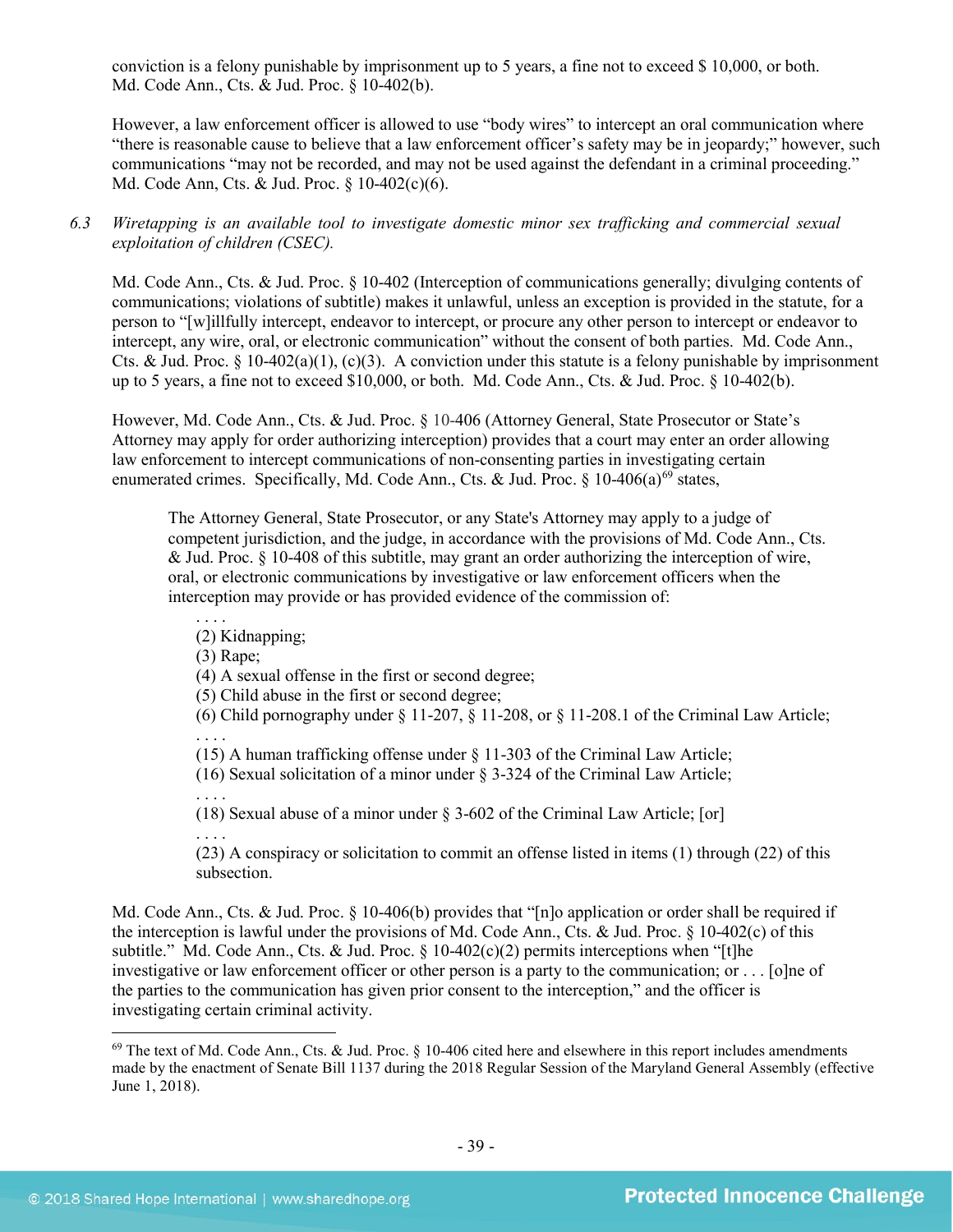*6.4 Using a law enforcement decoy to investigate buying or selling commercial sex is not a defense to soliciting, purchasing, or selling sex with a minor.*

Md. Code Ann., Crim. Law § 3-324(b) (Sexual solicitation of minor) prohibits a defense based on the use of a law enforcement decoy posing as a minor during an investigation; it states,

A person may not, with the intent to commit a violation of § 3-304 [Rape in the second degree], § 3-306 [Sexual offense in the second degree], or § 3-307 [Sexual offense in the third degree] of this subtitle or § 11-304 [Receiving earnings of prostitute], § 11-305 [Child kidnapping for the purpose of committing a sexual crime], or § 11-306 [House of prostitution] of this article, knowingly solicit<sup>[70](#page-39-0)</sup> a minor, or a law enforcement officer posing as a minor, to engage in activities that would be unlawful for the person to engage in under § 3-304, § 3-306, or § 3-307 of this subtitle or § 11-304, § 11-305, or § 11-306 of this article.

*6.5 Using the Internet or electronic communications to investigate buyers and traffickers is a permissible investigative technique.*

Using of the Internet or electronic communications to investigate buyers and traffickers appears to be a permissible investigative technique under Maryland law. Md. Code Ann., Crim. Law § 3-324(b) (Sexual solicitation of minor) states,

A person may not, with the intent to commit a violation of § 3-304 [Rape in the second degree], § 3-306 [Sexual offense in the second degree], or § 3-307 [Sexual offense in the third degree] of this subtitle or § 11-304 [Receiving earnings of prostitute], § 11-305 [Child kidnapping for the purpose of committing a sexual crime], or § 11-306 [House of prostitution] of this article, knowingly solicit a . . . law enforcement officer posing as a minor, to engage in activities that would be unlawful for the person to engage in under § 3-304, § 3-306, or § 3-307 of this subtitle or § 11-304, § 11-305, or § 11-306 of this article.

The definition of "solicit" includes "to command, authorize, urge, entice, request, or advise a person by any means, including: . . . (6) by computer or Internet; or (7) by any other electronic means." Md. Code Ann., Crim. Law  $§$  3-324(a)(6).

*6.6 State law requires reporting of missing children and located missing children.*

Maryland does not mandate the reporting of located missing children. However, pursuant to Md. Code Ann., Fam. Law § 9-402(a) (Determinations of law enforcement agency upon receipt of report), law enforcement agencies that receive a report of a missing child are required to determine immediately whether the following has occurred:

(1) the missing child has not been the subject of a prior missing persons report;

(2) the missing child suffers from a mental or physical handicap or illness;

(3) the disappearance of the missing child is of a suspicious or dangerous nature;

(4) the person filing the report of a missing child has reason to believe that the missing child may have been abducted;

(5) the missing child has ever previously been the subject of a child abuse report filed with the State or local law enforcement agency; or

(6) the missing child is under 17 years of age.

<span id="page-39-0"></span><sup>70</sup> *See supra* Component 1.2 for discussion of the definition of "solicit."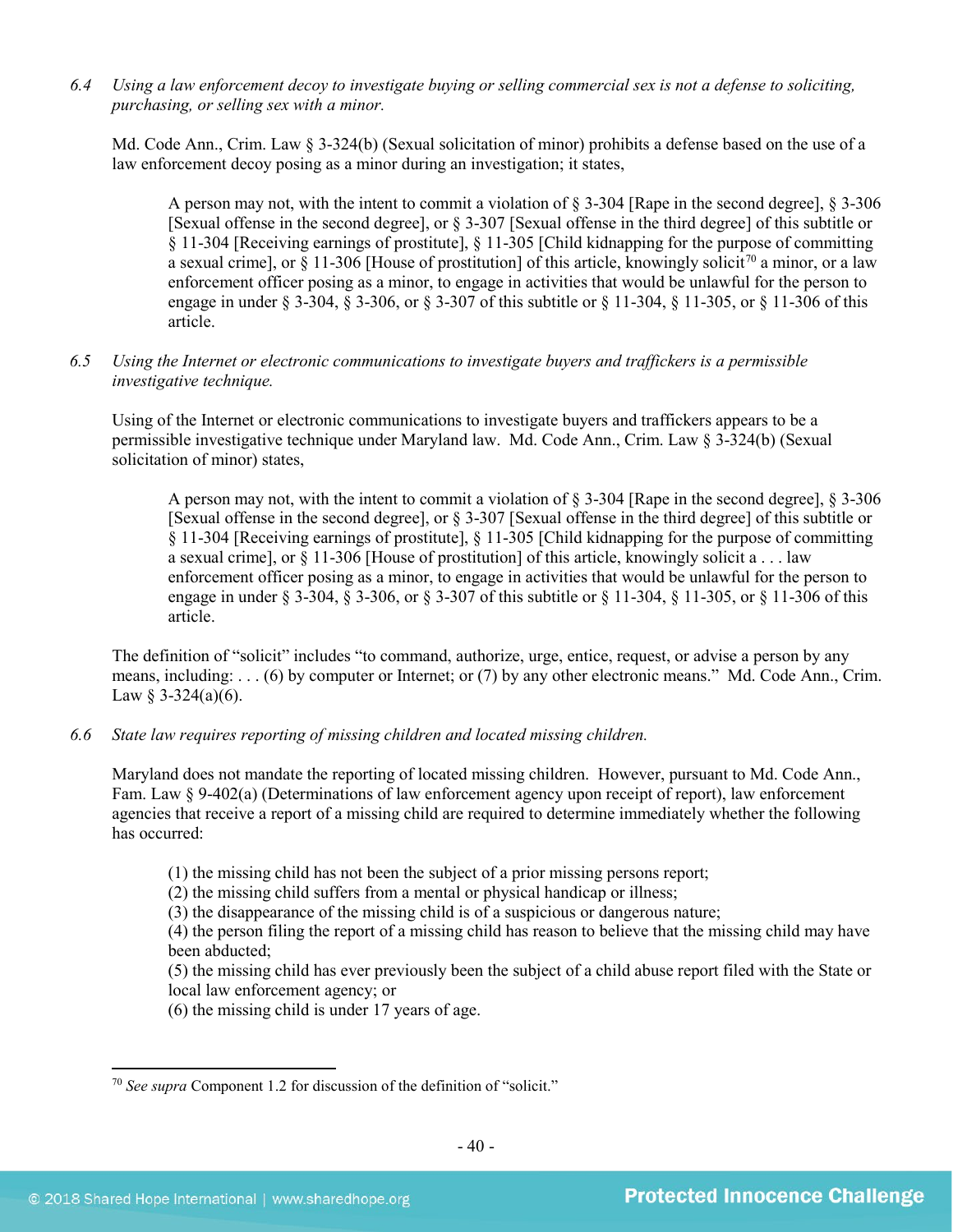When conditions listed in subsection (a) are present, Md. Code Ann., Fam. Law  $\S$  9-402(b) specifies that the law enforcement agency must immediately,

(1) enter all necessary and available information into the Maryland Interagency Law Enforcement System (MILES) and the National Crime Information Center (NCIC) computer networks within 2 hours after receipt of the minimum information necessary to make the entry;

(2) institute appropriate intensive search procedures, including the coordination of volunteer search teams;

(3) notify the National Center for Missing and Exploited Children;

(4) notify the appropriate local department and, to the extent possible, obtain any information that may assist in the locating of the missing child; and

(5) enlist the aid of the Department of State Police, when appropriate, in locating the missing child.

When a condition from subsection (a) is not present, law enforcement shall do the following pursuant to subsection (c): "(1) immediately seek to determine the circumstances surrounding the disappearance of the missing child; and (2) implement the procedures set forth in subsection (b) of this section within 12 hours of the filing of a report regarding a missing child, if the missing child has not been located." Md. Code Ann., Fam. Law § 9-402(c). Subsection (d) also provides, "Notwithstanding any provision of law to the contrary, if a missing child has not been located within 24 hours of the filing of a missing persons report and either the local law enforcement agency or the Department of State Police have reason to believe that the missing child may be located in a jurisdiction other than the jurisdiction where the missing persons report was filed, the Department of State Police shall enter the investigation and, in cooperation with the appropriate local law enforcement agencies, assist State and national efforts to locate the missing child." Md. Code Ann., Fam. Law § 9-402(d). Pursuant to subsection (f), "Every person filing a report of a missing child shall be required to notify the local law enforcement agency and the Department of State Police immediately upon the locating of the missing child if it is unlikely that the local law enforcement agency or the Department of State Police have knowledge that the missing child has been located."